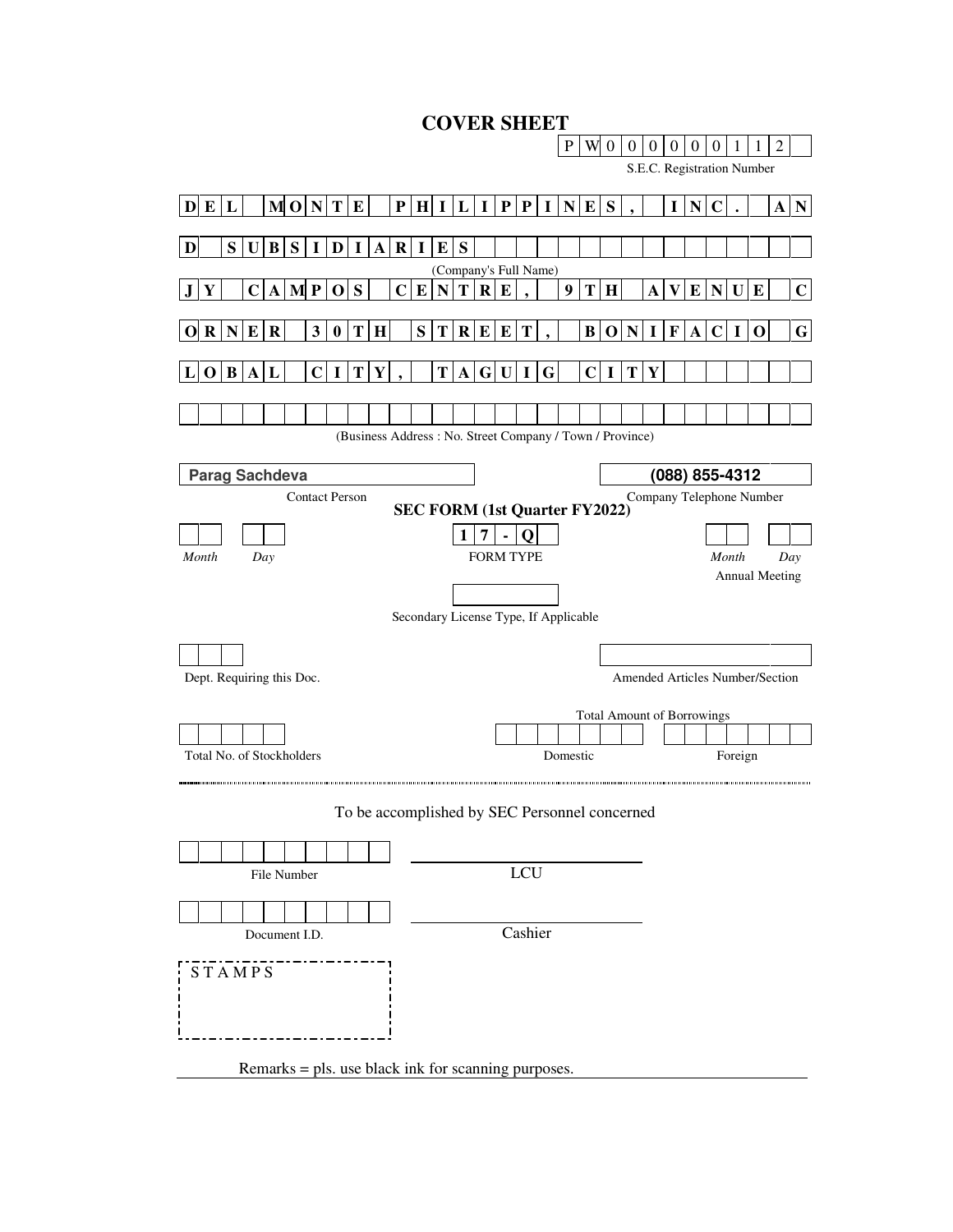## **SECURITIES AND EXCHANGE COMMISSION**

## **SEC FORM 17-Q**

## **QUARTERLY REPORT PURSUANT TO SECTION 17 OF THE SECURITIES REGULATION CODE AND SRC RULE 17(2) (b) THEREUNDER**

- 1. For the quarterly period ended **July 31, 2021**
- 2. Commission identification number. **N/A**
- 3. BIR Tax Identification No. **000-291-799-000**
- 4. Exact name of issuer as specified in its charter **Del Monte Philippines, Incorporated**
- 5. **Philippines** Province, country or other jurisdiction of incorporation or organization
- 6. Industry Classification Code: (SEC Use Only)
- 7. Address: JY Campos Centre, 9<sup>th</sup> Avenue corner 30<sup>th</sup> Street, Fort Bonifacio, Taguig City, **Philippines**
- 8. **(088) 855-4312** Issuer's telephone number, including area code
- 9. **N/A**

Former name, former address and former fiscal year, if changed since last report

10. Securities registered pursuant to Sections 8 and 12 of the Code, or Sections 4 and 8 of the RSA

| Title of each Class                                              | Number of shares of common<br>stock outstanding and amount<br>of debt outstanding |
|------------------------------------------------------------------|-----------------------------------------------------------------------------------|
| <b>Common Shares</b><br><b>Preference Shares</b><br><b>Bonds</b> | 2,797,320<br>PHP 6,478,460,000                                                    |

11. Are any or all of the securities listed on a Stock Exchange?

Yes [ ] No [/]

If yes, state the name of such Stock Exchange and the class/es of securities listed therein: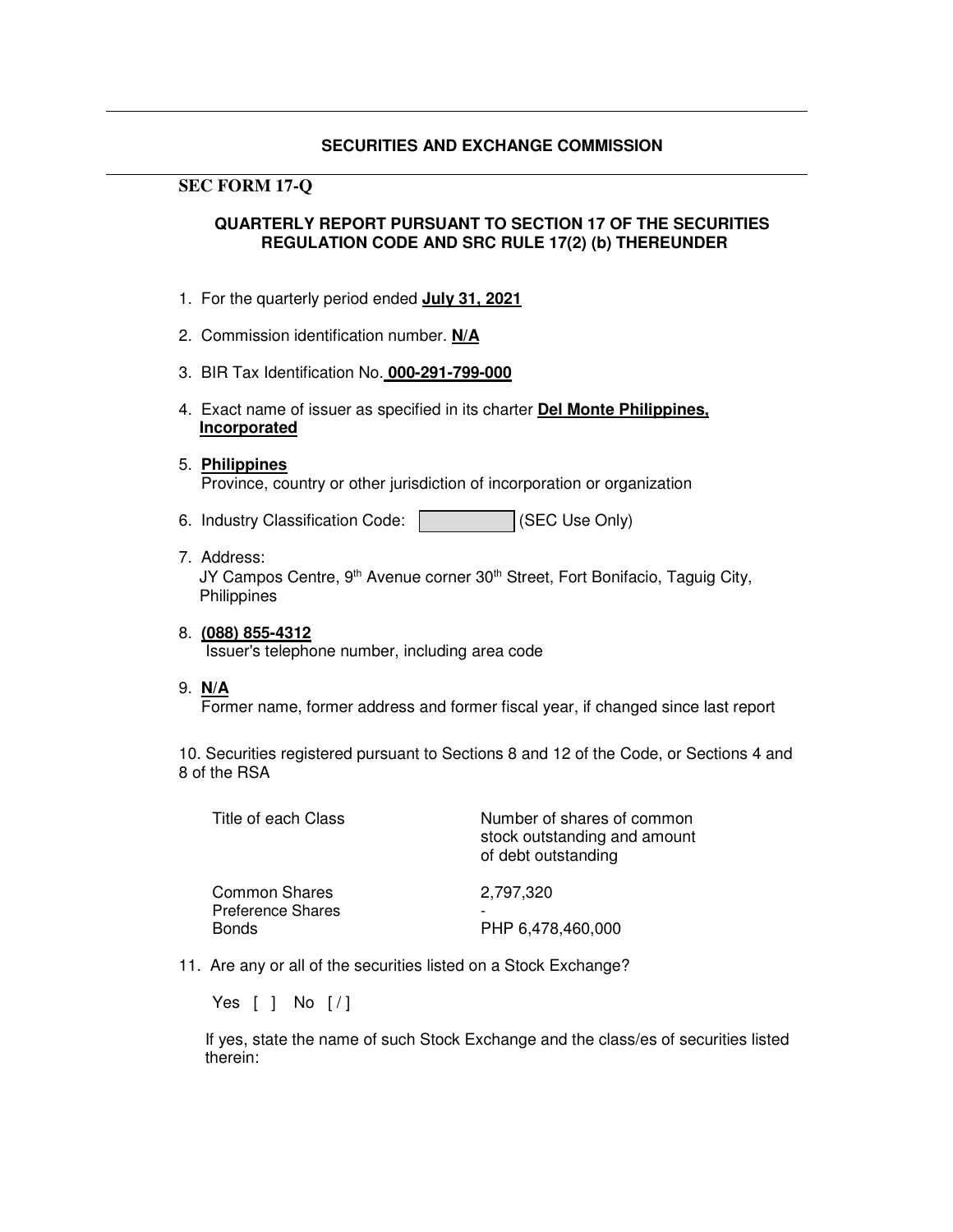- 12. Indicate by check mark whether the registrant:
	- (a) has filed all reports required to be filed by Section 17 of the Code and SRC Rule 17 thereunder or Sections 11 of the RSA and RSA Rule 11(a)-1 thereunder, and Sections 26 and 141 of the Corporation Code of the Philippines, during the preceding twelve (12) months (or for such shorter period the registrant was required to file such reports)

Yes [/] No [ ]

(b) has been subject to such filing requirements for the past ninety (90) days.

Yes [ ] No [ / ]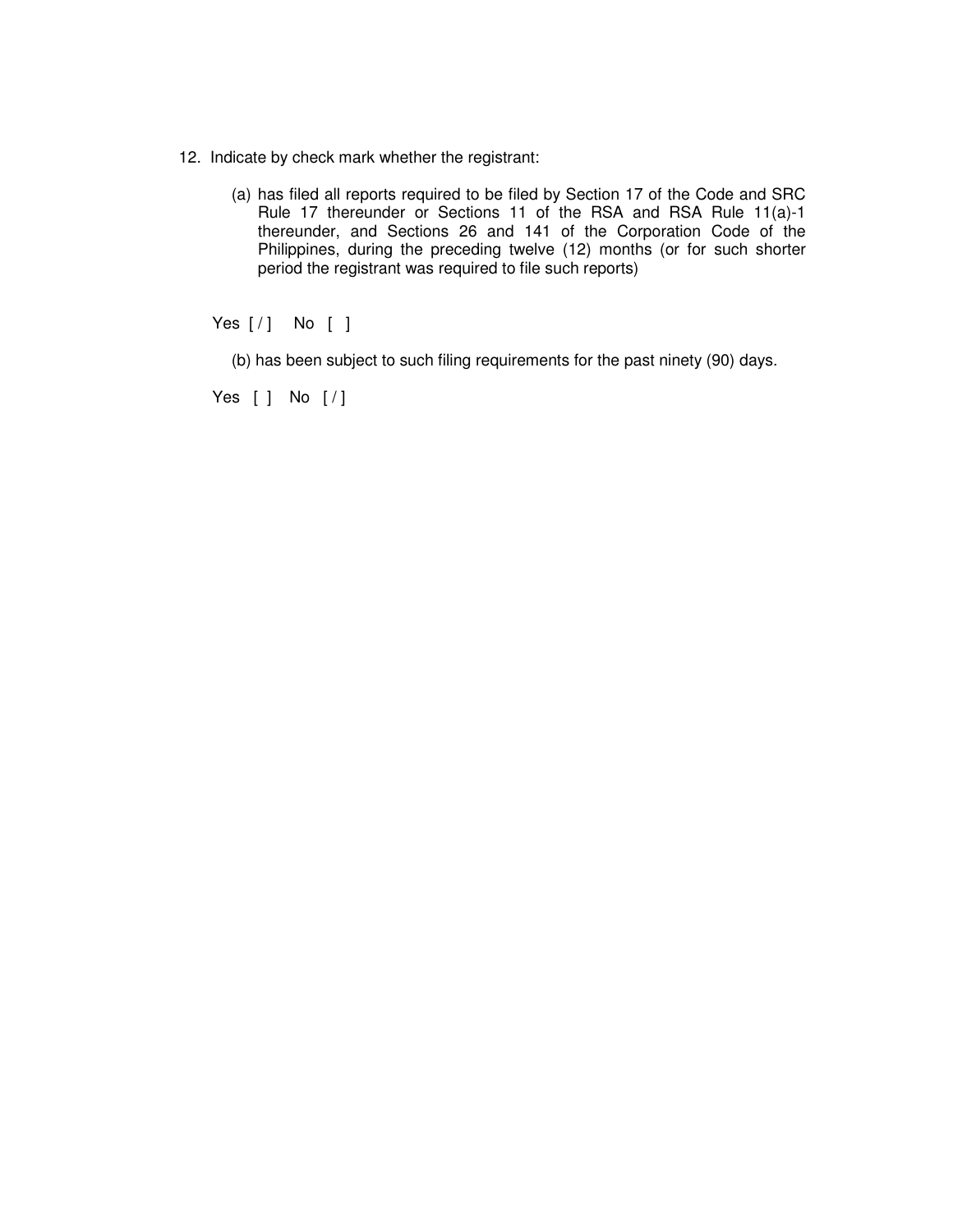### **PART I--FINANCIAL INFORMATION**

#### **Item 1. Financial Statements.**

Please refer to the Financial Statements (FS) section of this report

## **Item 2. Management's Discussion and Analysis of Financial Condition and Results of Operations.**

None

## **PART II--OTHER INFORMATION**

Not Applicable

#### **SIGNATURES**

 Pursuant to the requirements of the Securities Regulation Code, the issuer has duly caused this report to be signed on its behalf by the undersigned thereunto duly authorized.

Issuer **Del Monte Philippines, Inc.**

P. Sach

Signature and Title Parag Sachdeva Chief Financial Officer and Duly Authorized Officer

Date September 13, 2021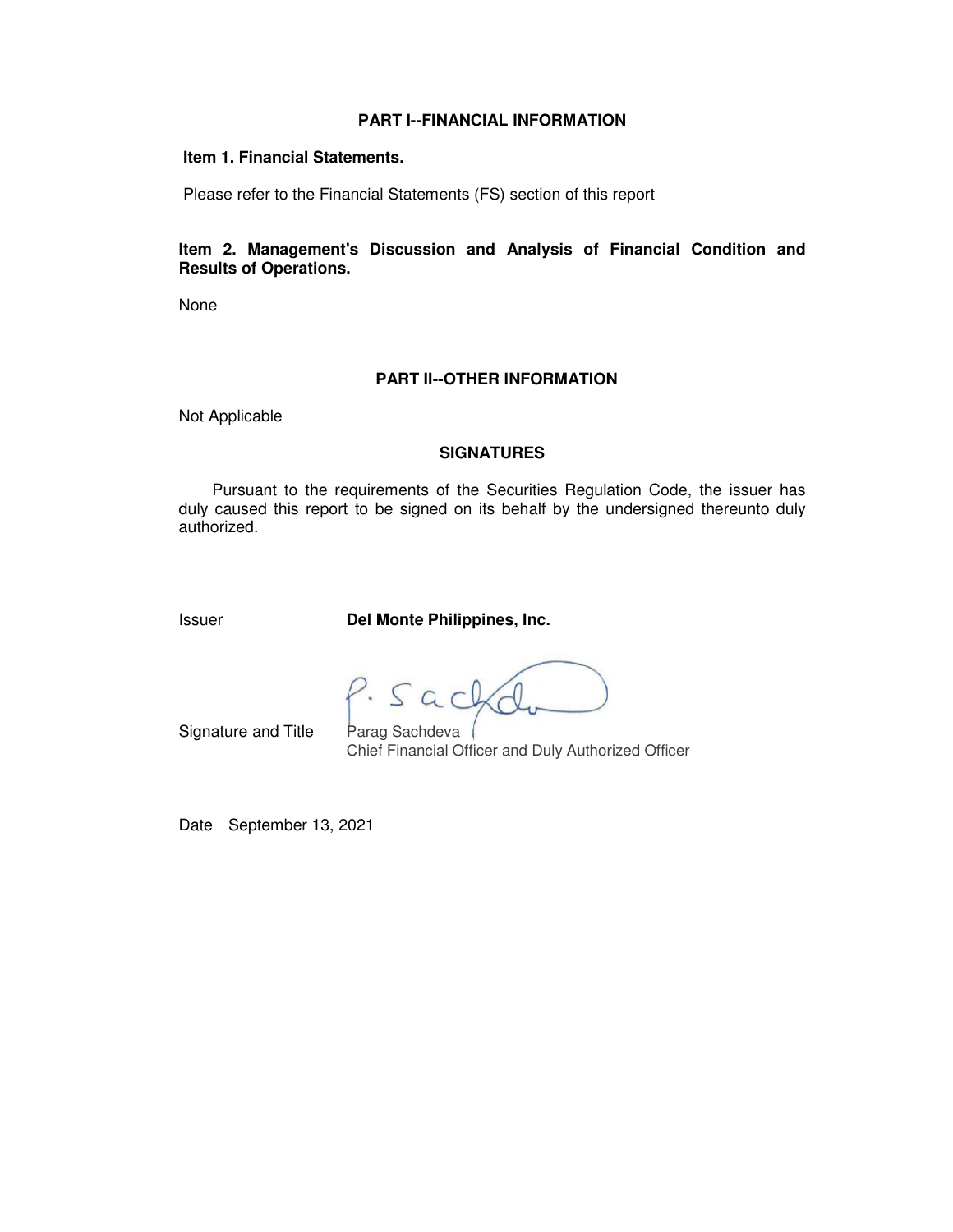# **Del Monte Philippines, Inc. and its Subsidiaries**

Unaudited Interim Condensed Consolidated Financial Statements As of 31 July 2021 and for the Periods Ended 31 July 2021 and 2020 (With Comparative Audited Consolidated Statement of Financial Position as at 30 April 2021)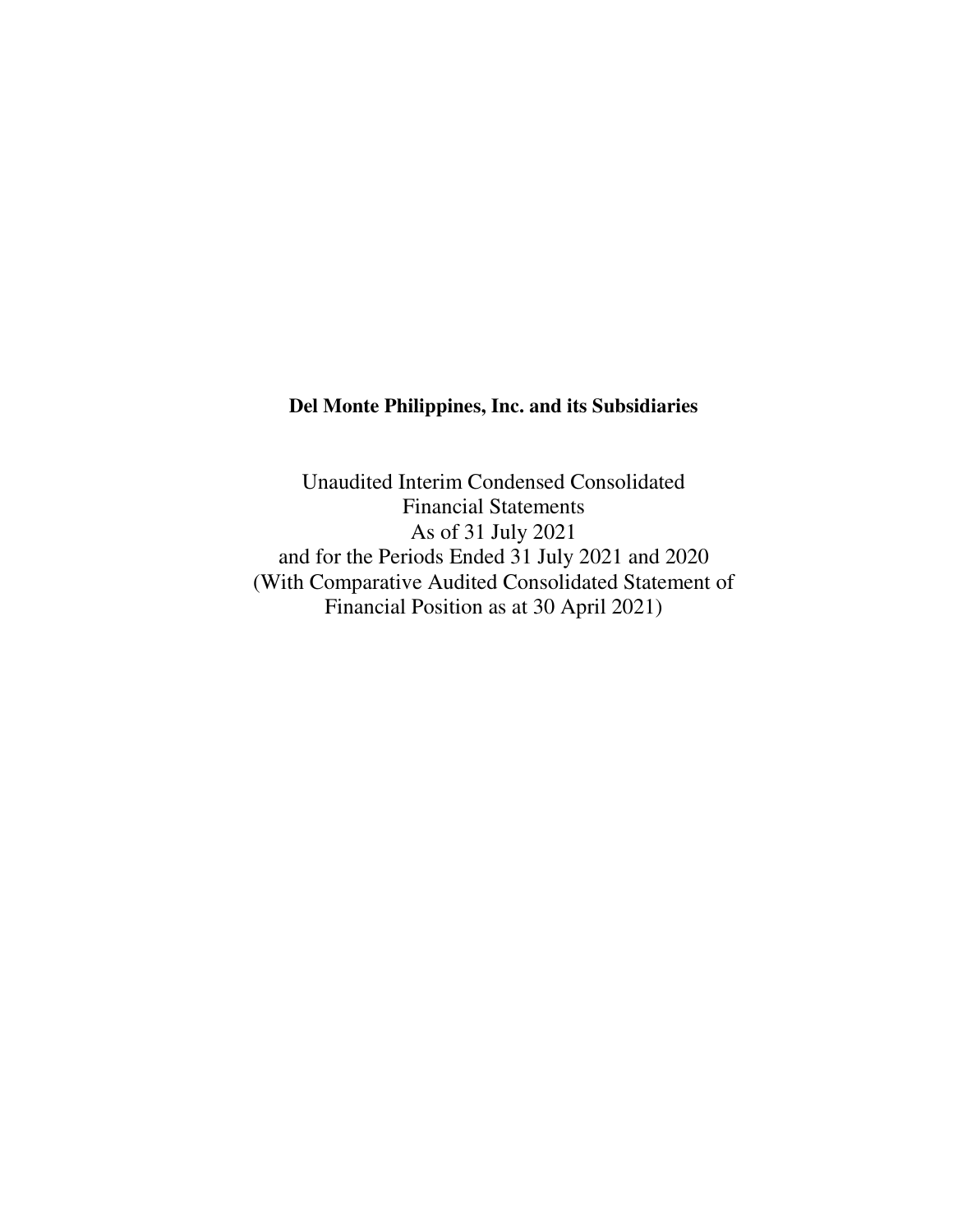#### **INTERIM CONSOLIDATED STATEMENTS OF FINANCIAL POSITION**

|                                                                                      | 31 July 2021             | 30 April 2021           | 30 April 2020            |
|--------------------------------------------------------------------------------------|--------------------------|-------------------------|--------------------------|
|                                                                                      | (Unaudited)              | (Audited)               | (Audited)                |
| <b>Current assets</b>                                                                |                          |                         |                          |
| Cash and cash equivalents (Note 5)                                                   | P734,223                 | P1,004,815              | P1,170,916               |
| Receivables (Note 6, 19 and 22)                                                      | 6,279,461                | 6,057,539               | 7,298,204                |
| Inventories (Note 7)                                                                 | 5,397,213                | 5,121,377               | 4,645,327                |
| Biological assets (Note 8)                                                           | 2,169,617                | 2,158,274               | 3,076,198                |
| Prepaid expenses and other current assets (Note 9)                                   | 825,292                  | 625,649                 | 436,607                  |
| <b>Total Current Assets</b>                                                          | 15,405,806               | 14,967,654              | 16,627,252               |
| <b>Noncurrent assets</b>                                                             |                          |                         |                          |
| Investment in Joint Venture                                                          | 9,000                    |                         |                          |
| Biological assets (Note 8)                                                           | 134,040                  | 129,530                 | 107,265                  |
| Financial assets at fair value through other comprehensive                           |                          |                         |                          |
| income (FVOCI)                                                                       | 13,055                   | 12,557                  | 13,058                   |
| Investment property                                                                  | 176,338                  | 177,88                  | 206,185                  |
| Property, plant and equipment (Note 10)<br>Intangible assets (Note 11)               | 16,573,390               | 16,498,849              | 15,340,067               |
|                                                                                      | 2,987,400                | 2,987,400<br>188,098    |                          |
| Receivable – net of current portion (Note 6 and 22)<br>Net retirement benefits asset | 180,785                  | 379,920                 | 3,108<br>336,729         |
| Deferred tax assets - net                                                            | 358,925                  |                         |                          |
| Other noncurrent assets (Note 12)                                                    | 65                       | 212<br>670,992          | 329<br>903,658           |
| <b>Total Noncurrent Assets</b>                                                       | 599,621                  |                         |                          |
|                                                                                      | 21,032,619               | 21,045,440              | 16,910,399               |
| <b>Total Assets</b>                                                                  | P36,438,425              | P36,013,094             | P33,537,651              |
|                                                                                      |                          |                         |                          |
| <b>Current liabilities</b>                                                           |                          |                         |                          |
| Short-term notes payable (Note 13)                                                   | P8,061,061               | P7,888,665              | P <sub>11</sub> ,442,750 |
| Accounts payable and accrued expenses (Note 16 and 19)                               | 5,293,103                | 5,414,949               | 5,042,055                |
| Current portion of:                                                                  |                          |                         |                          |
| Long-term debt                                                                       | 221,355                  | 291,236                 | 3,000,000<br>289,191     |
| Lease liabilities (Note 22)                                                          | 267,661                  | 92,416                  | 226,415                  |
| Income tax payable<br><b>Total Current Liabilities</b>                               |                          | 13,687,266              | 20,000,411               |
| <b>Noncurrent liabilities</b>                                                        | 13,843,180               |                         |                          |
|                                                                                      |                          |                         |                          |
| Long-term debt- net of current portion (Note 14)                                     | 2,981,492                | 2,980,124               |                          |
| Bonds payable (Note 15)<br>Deferred tax liabilities - net                            | 6,397,837                | 6,389,792               | 141,956                  |
| Lease liabilities- net of current portion (Note 22)                                  | 127,386<br>2,071,368     | 135,357                 |                          |
| <b>Total Noncurrent Liabilities</b>                                                  |                          | 2,113,745<br>11,619,018 | 2,347,181<br>2,489,137   |
| <b>Total liabilities</b>                                                             | 11,578,083<br>25,421,263 | 25,306,284              | 22,489,548               |
|                                                                                      |                          |                         |                          |
| <b>Equity</b>                                                                        |                          |                         |                          |
| Common stock (Note 18)                                                               | 2,797,320                | 2,797,320               | 2,797,320                |
| Other comprehensive income reserves                                                  | 413,386                  | 412,963                 | 265,866                  |
| Retained earnings:                                                                   |                          |                         |                          |
| Appropriated                                                                         | 2,796,541                | 2,796,541               | 2,796,541                |
| Unappropriated                                                                       | 5,001,783                | 4,691,860               | 5,180,226                |
| Total Equity attributable to Equity Holders of the Parent                            | 11,009,030               | 10,698,684              | 11,039,953               |
| Non-controlling interest                                                             | 8.132                    | 8,126                   | 8,150                    |
| <b>Total equity</b>                                                                  | 11,017,162               | 10,706,810              | 11,048,103               |
| <b>Total equity and liabilities</b>                                                  | P36,438,425              | P36,013,094             | P33,537,651              |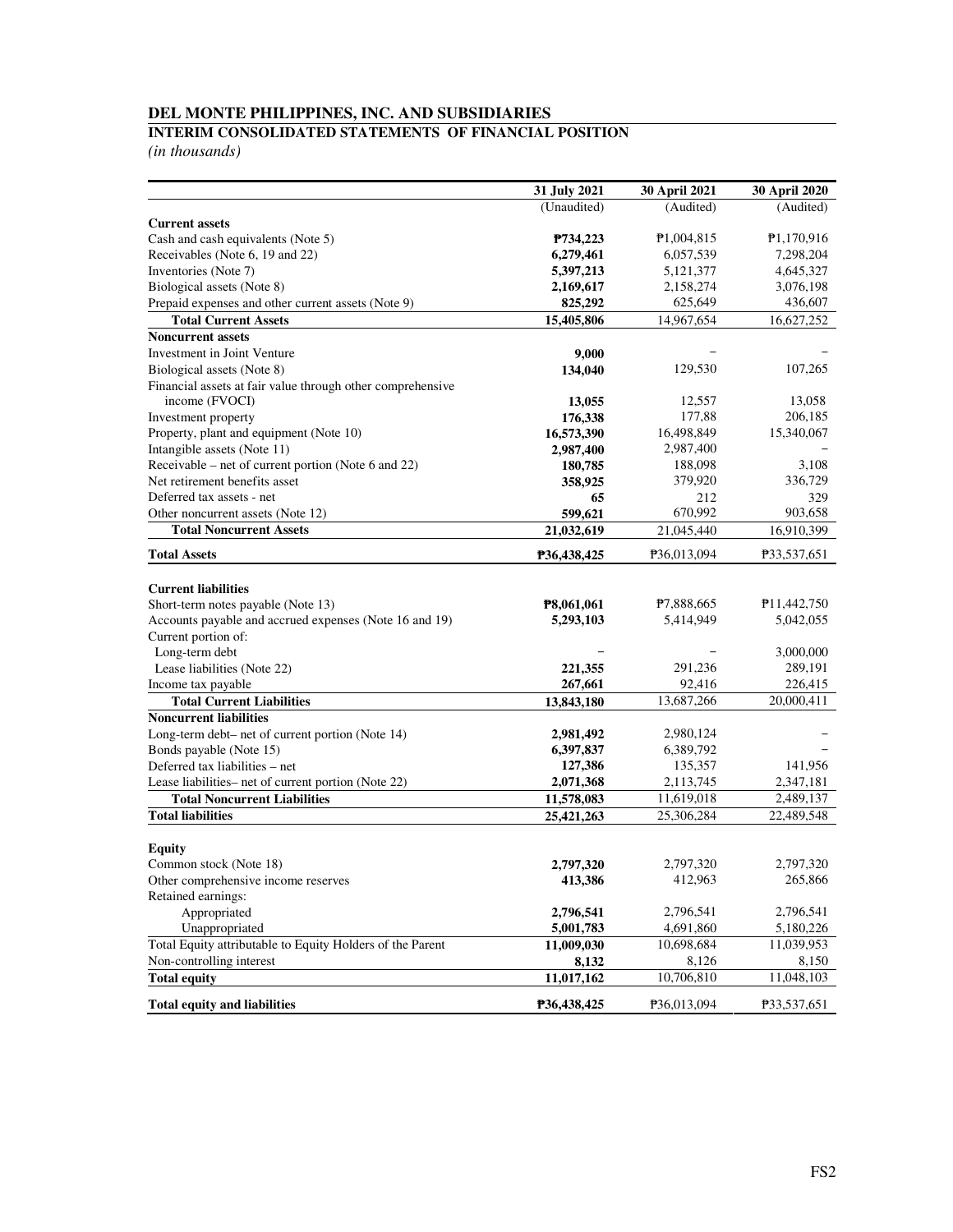## **INTERIM CONSOLIDATED STATEMENTS OF COMPREHENSIVE INCOME**

|                                                                                                                                          | 31 July 2021            | 31 July 2020 | 31 July 2019 |
|------------------------------------------------------------------------------------------------------------------------------------------|-------------------------|--------------|--------------|
| <b>REVENUES</b>                                                                                                                          | P8,599,669              | P7,398,019   | P7,404,766   |
| <b>COST OF SALES</b>                                                                                                                     | (6,010,713)             | (5,201,837)  | (5,424,480)  |
| <b>GROSS INCOME</b>                                                                                                                      | 2,588,956               | 2,196,182    | 1,980,286    |
| DISTRIBUTION AND SELLING EXPENSES                                                                                                        | (773, 932)              | (660, 554)   | (681, 844)   |
| <b>GENERAL AND ADMINISTRATIVE</b>                                                                                                        |                         |              |              |
| <b>EXPENSES</b> (Note 17)                                                                                                                | (222, 494)              | (192, 262)   | (231, 603)   |
| <b>FINANCE COST</b>                                                                                                                      | (186,004)               | (200, 431)   | (148, 312)   |
| <b>FOREIGN EXCHANGE GAIN</b>                                                                                                             | 70,172                  | 49,241       | 186,210      |
| <b>INTEREST INCOME</b>                                                                                                                   | 11,129                  | 5,462        | 6,451        |
| <b>OTHER INCOME</b>                                                                                                                      | 30,435                  | 32,903       | 26,860       |
| <b>OTHER EXPENSE</b>                                                                                                                     | (57, 126)               | (24, 651)    | (29,068)     |
| <b>INCOME BEFORE INCOME TAX</b>                                                                                                          | 1,461,136               | 1,205,890    | 1,108,980    |
| <b>INCOME TAX EXPENSE</b>                                                                                                                |                         |              |              |
| Current                                                                                                                                  | 218,211                 | 283,159      | 172,841      |
| Deferred                                                                                                                                 | (7, 899)                | (17, 595)    | (6,019)      |
|                                                                                                                                          | 210,312                 | 265,564      | 166,822      |
| <b>NET INCOME</b>                                                                                                                        | 1,250,824               | 940,326      | 942,158      |
| OTHER COMPREHENSIVE INCOME (LOSS)<br>Items that will never be reclassified to profit or loss<br>Unrealized gain (loss) on change in fair |                         |              |              |
| value of financial assets at FVOCI                                                                                                       | 498                     | (998)        | 2,496        |
| Income tax effect                                                                                                                        | (75)                    | 150          | (375)        |
| TOTAL COMPREHENSIVE INCOME                                                                                                               | P1,251,247              | P939,478     | P944,279     |
| Total net income (loss) attributable to:                                                                                                 |                         |              |              |
| Equity holders of the Company                                                                                                            | P1,250,818              | P940,320     | P942,152     |
| Non-controlling interests                                                                                                                | 6                       | 6            | 6            |
|                                                                                                                                          | P <sub>1</sub> ,250,824 | P940,326     | 942,158      |
| Total comprehensive income (loss) attributable<br>to:                                                                                    |                         |              |              |
| Equity holders of the Company                                                                                                            | P1,251,241              | P939,472     | P944,273     |
| Non-controlling interests                                                                                                                | 6                       | 6            | 6            |
|                                                                                                                                          | P1,251,247              | P939,478     | P944,279     |
| Attributable to equity holders of the parent                                                                                             |                         |              |              |
| Basic earnings per share (Note 24)                                                                                                       | P <sub>0.45</sub>       | $P_{0.34}$   | $P_{0.34}$   |
| Diluted earnings per share (Note 24)                                                                                                     | P <sub>0.45</sub>       | $P_{0.34}$   | $P_{0.34}$   |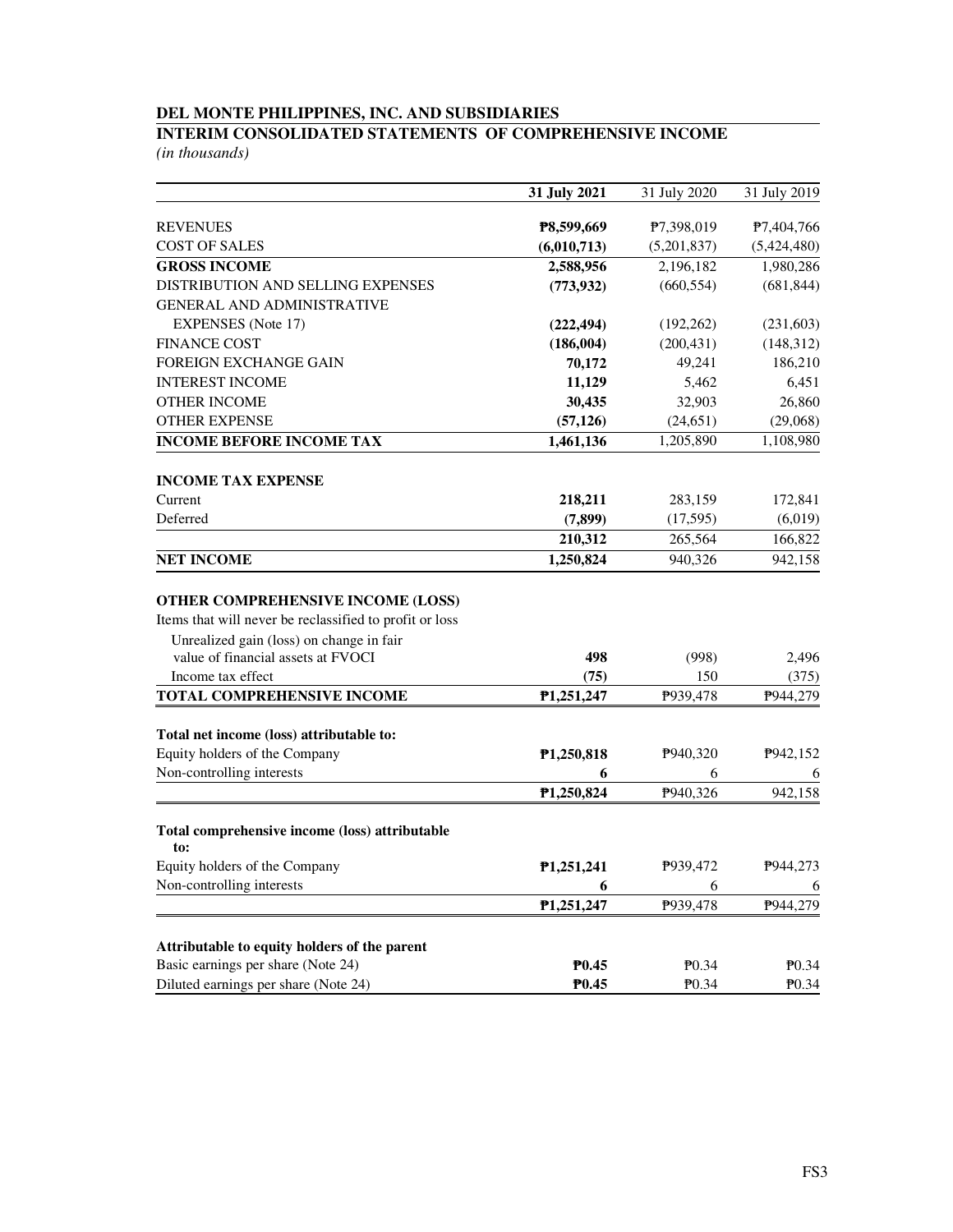#### **INTERIM CONSOLIDATED STATEMENTS OF CHANGES IN EQUITY**

|                                                         | <b>Capital Stock</b>     |                          |                          | <b>Retained Earnings</b> |                          |                        | <b>Total Equity</b>                      |                          |                     |
|---------------------------------------------------------|--------------------------|--------------------------|--------------------------|--------------------------|--------------------------|------------------------|------------------------------------------|--------------------------|---------------------|
|                                                         | Preferred                | Convertible<br>Common    | Common                   | Other<br>Comprehensive   |                          |                        | Attributable to<br><b>Holders of the</b> | <b>Non-Controlling</b>   |                     |
|                                                         | (Note 18)                | (Note 18)                | (Note 18)                | <b>Income Reserves</b>   | <b>Appropriated</b>      | Unappropriated         | Parent                                   | <b>Interest</b>          | <b>Total Equity</b> |
| As at May 1, 2021                                       | $P-$                     | $P-$                     | P <sub>2</sub> ,797,320  | P412,9623                | P <sub>2</sub> ,796,541  | P <sub>4.691.860</sub> | P10.698.684                              | P8,126                   | P10,706,810         |
| Total comprehensive income for the year                 |                          |                          |                          |                          |                          |                        |                                          |                          |                     |
| Net income (loss) for the year                          |                          |                          |                          |                          | -                        | 1,250,818              | 1,250,818                                | 6                        | 1,250,824           |
| Other comprehensive income during the year - net of tax |                          |                          |                          | 423                      | -                        |                        | 423                                      |                          | 423                 |
| Total comprehensive income (loss) for the year          | $\overline{\phantom{0}}$ | $\overline{\phantom{a}}$ | $\overline{\phantom{0}}$ | 423                      | $\overline{\phantom{0}}$ | 1,250,818              | 1,251,241                                | 6                        | 1,251,247           |
| Cash Dividend                                           | $\overline{\phantom{0}}$ |                          | $\overline{\phantom{0}}$ |                          | $\overline{\phantom{0}}$ | (940, 895)             | (940.895)                                |                          | (940, 895)          |
| As at July 31, 2021                                     | $P-$                     | $P-$                     | P2,797,320               | P413,386                 | P <sub>2</sub> ,796,541  | P5.001.783             | 11.009.030                               | 8,132                    | P11,017,162         |
| As at May 1, 2020                                       | $P-$                     | P <sub>2</sub> ,797,320  | ₽–                       | P <sub>265</sub> ,866    | P <sub>2</sub> ,796,541  | P5,180,226             | P11,039,953                              | P8,150                   | P11,048,103         |
| Total comprehensive income for the year                 |                          |                          |                          |                          |                          |                        |                                          |                          |                     |
| Net income (loss) for the year                          |                          |                          |                          |                          |                          | 931,724                | 931,724                                  | 6                        | 931,730             |
| Other comprehensive income during the year - net of tax | $\overline{\phantom{0}}$ |                          |                          | (1,013)                  | -                        |                        | (1.013)                                  |                          | (1,013)             |
| Total comprehensive income (loss) for the year          | $\equiv$                 | $\overline{\phantom{0}}$ | $\overline{\phantom{a}}$ | (1,013)                  | $\equiv$                 | 931,724                | 930,711                                  | 6                        | 930,717             |
| Cash dividend                                           | $\equiv$                 |                          | $\overline{\phantom{a}}$ | $\overline{\phantom{0}}$ | $-$                      | (2,583,327)            | (2,583,327)                              | $\equiv$                 | (2, 583, 327)       |
| As at July 31, 2020                                     | $P-$                     | P <sub>2</sub> ,797,320  | ₽–                       | P412,963                 | P <sub>2</sub> ,796,541  | P3,528,523             | P9,387,337                               | ₽8,156                   | P9,395,493          |
| As at May 1, 2019                                       | $P-$                     | $P-$                     | P <sub>2</sub> ,797,320  | P184,570                 | P15,698,000              | P <sub>3.509.698</sub> | P <sub>22</sub> ,189,588                 | ₽8,203                   | P22,197,791         |
| Total comprehensive income for the year                 |                          |                          |                          |                          |                          |                        |                                          |                          |                     |
| Net income (loss) for the year                          | $\equiv$                 | $\qquad \qquad =$        | $\overline{\phantom{0}}$ | $\overline{\phantom{0}}$ | $\overline{\phantom{0}}$ | 942,158                | 942,158                                  | -6                       | 942,164             |
| Other comprehensive income during the year - net of tax | $\equiv$                 | $\overline{\phantom{0}}$ |                          | 2,121                    | -                        |                        | 2,121                                    |                          | 2,12                |
| Total comprehensive income (loss) for the year          | $\equiv$                 | $\overline{\phantom{m}}$ | $\overline{\phantom{a}}$ | 2,121                    | $=$                      | 942.158                | 944,279                                  | 6                        | 944,285             |
| Reversal of appropriation                               |                          |                          |                          |                          | (15,695,000)             | 15,695,000             |                                          | $\overline{\phantom{a}}$ |                     |
| Cash dividend                                           | -                        | $\qquad \qquad -$        |                          |                          |                          | (13,796,097)           | (13,796,097)                             | $\overline{\phantom{0}}$ | (13,796,097)        |
| As at July 31, 2019                                     | $P-$                     | $P-$                     | P <sub>2</sub> ,797,320  | P186,691                 | ₽3,000                   | P6,350,759             | P9,337,770                               | ₽8,209                   | P9,345,979          |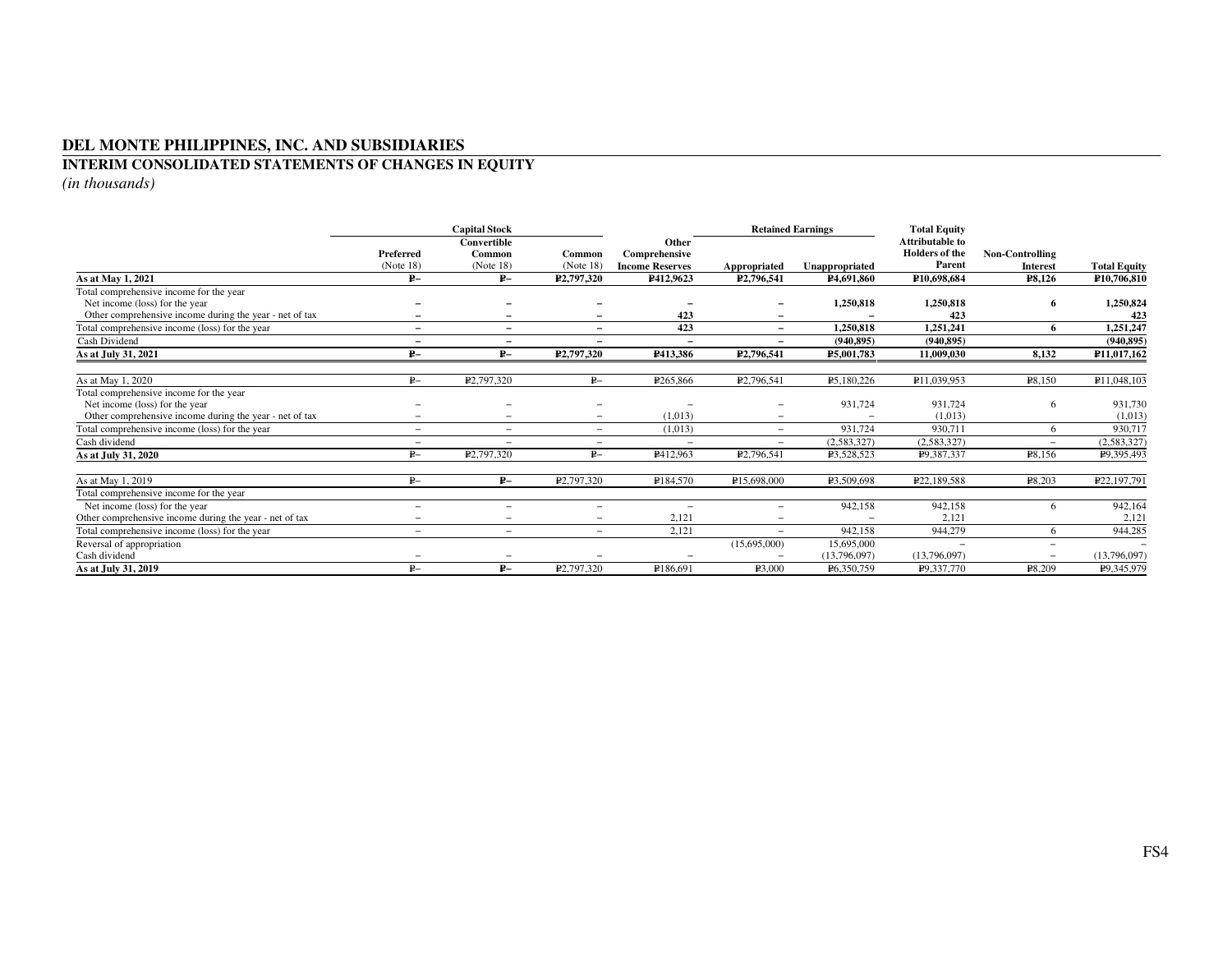## **INTERIM CONSOLIDATED STATEMENT CASH FLOWS**

|                                                                | 31 July 2021   | 31 July 2020            | 31 July 2019   |
|----------------------------------------------------------------|----------------|-------------------------|----------------|
| <b>CASH FLOWS FROM OPERATING ACTIVITIES</b>                    |                |                         |                |
|                                                                |                | P <sub>1</sub> ,205,890 | ₱1,108,979     |
| Income before income tax                                       | P1,461,136     |                         |                |
| Adjustments for:                                               |                |                         |                |
| Depreciation of property, plant and equipment                  | 1,818,238      | 1,047,128               | 1,323,270      |
| Finance cost                                                   | 167,103        | 174,583                 | 124,013        |
| Net retirement benefit expense                                 | 29,657         | 31,249                  | 20,219         |
| Unrealized foreign exchange gains (loss) - net                 | (54, 803)      | 6,605                   | (6,897)        |
| Interest income                                                | (11, 129)      | (5, 462)                | (6, 451)       |
| Gain (loss) on disposal of property, plant and equipment       | (1, 408)       | (609)                   | (1,203)        |
|                                                                | 3,408,794      | 2,459,384               | 2,561,930      |
| Changes in:                                                    |                |                         |                |
| Trade and other receivables                                    | (688, 160)     | (2,183,585)             | (833, 027)     |
| Inventories                                                    | (275, 836)     | (275, 629)              | (185,795)      |
| <b>Biological</b> assets                                       | (15, 854)      | 116,324                 | 6,117          |
| Prepaid and other current assets                               | (199, 464)     | (212,780)               | (180,993)      |
| Trade and other payables                                       | (284, 731)     | (131, 838)              | (1,188,945)    |
| Other noncurrent liabilities                                   |                |                         |                |
|                                                                |                | (228, 124)              | 179,287        |
| <b>Operating cash flows</b>                                    | 1,944,748      |                         |                |
| Interest received                                              | 10,597         | 5,413                   | 6,451          |
| Taxes paid                                                     |                |                         |                |
| Net cash flows generated from operating activities             | 1,955,345      | (222, 711)              | 185,738        |
|                                                                |                |                         |                |
| <b>CASH FLOWS FROM INVESTING ACTIVITIES</b>                    |                |                         |                |
| Purchase of property, plant and equipment                      | (1,749,370)    | (1,229,750)             | (1,163,680)    |
| Other noncurrent assets                                        | (150, 396)     | (56,743)                | (938, 199)     |
| Proceeds from disposal of property, plant and equipment        | 3,299          | 1,143                   | 1,203          |
| Investment in joint venture                                    | (9,000)        |                         |                |
| Net cash flows used in investing activities                    | (1,905,467)    | (1,285,350)             | (2,100,676)    |
|                                                                |                |                         |                |
| <b>CASH FLOWS FROM FINANCING ACTIVITIES</b>                    |                |                         |                |
| Proceeds from borrowings                                       | 25,643,376     | 54,768,151              | 32,698,562     |
| Repayment of borrowings                                        | (25, 557, 898) | (53,032,088)            | (30, 407, 626) |
| Interest paid                                                  | (128, 412)     | (138, 435)              | (106,993)      |
| Payments of lease liability- net of proceeds from lease        |                |                         |                |
| receivables                                                    | (177, 128)     | (63, 422)               | (3,188)        |
| Dividends paid                                                 | (103,969)      |                         |                |
| Net cash flows provided by financing activities                | (324, 031)     | 1,534,206               | 2,180,755      |
| EFFECT OF EXCHANGE RATE CHANGES ON CASH                        |                |                         |                |
| AND CASH EQUIVALENTS                                           | 3,561          | (9,258)                 | (1,860)        |
| NET INCREASE (DECREASE) IN CASH AND CASH<br><b>EQUIVALENTS</b> | (270, 592)     | 16,887                  | 263,957        |
| CASH AND CASH EQUIVALENTS AT BEGINNING OF                      |                |                         |                |
| <b>PERIOD</b>                                                  | 1,004,815      | 1,170,915               | 563,934        |
| CASH AND CASH EQUIVALENTS AT END OF                            |                |                         |                |
| <b>PERIOD</b>                                                  | P734,223       | 1,187,802               | P827,891       |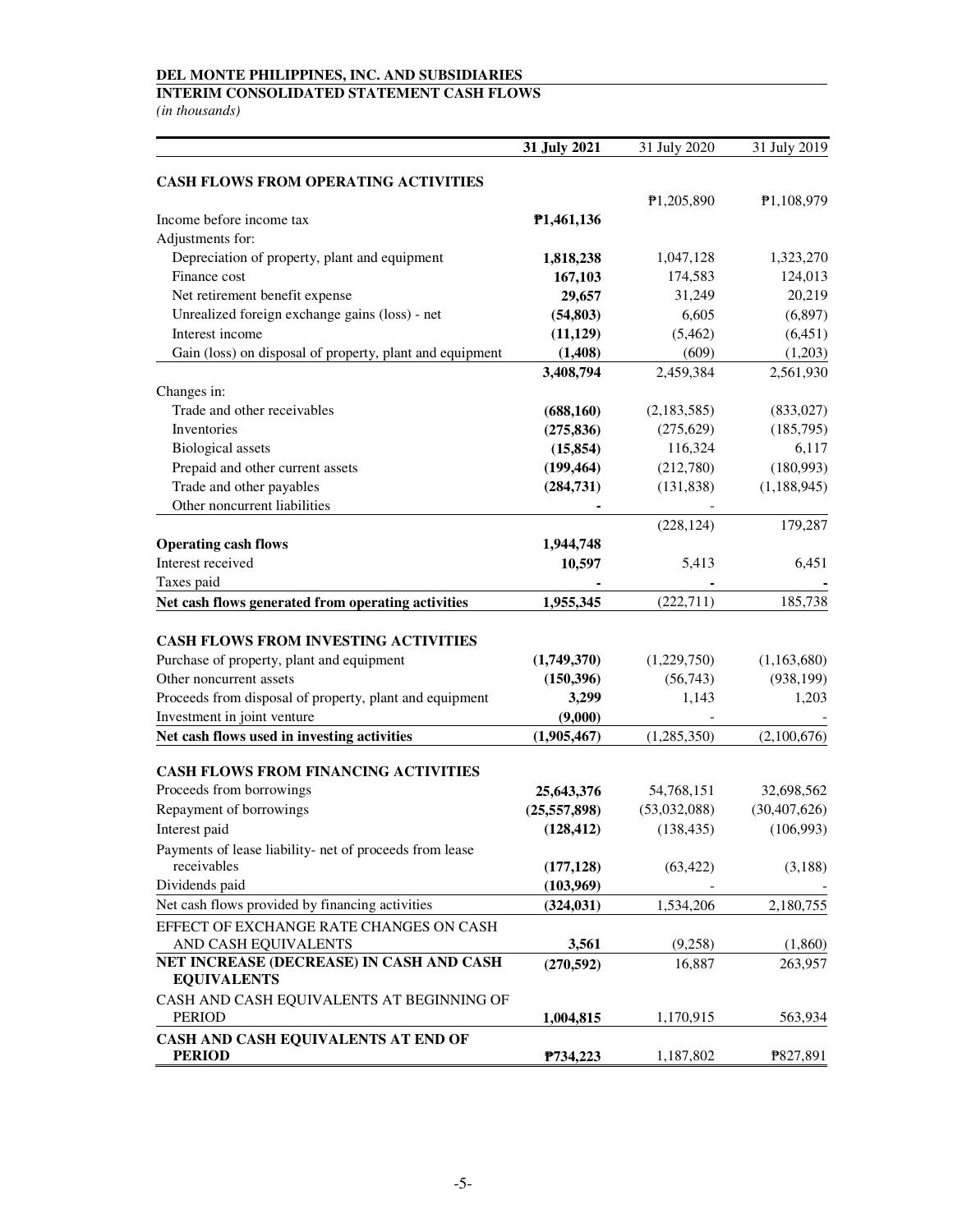## **Selected Notes to the Unaudited Interim Condensed Consolidated Financial Statements**

## **1. Reporting Entity**

Del Monte Philippines, Inc. ("DMPI" or the "Parent Company"), was incorporated in the Philippines on January 11, 1926. On September 13, 1963, the Board of Directors (the "Board") amended the Parent Company's Articles of Incorporation to extend its life by 50 years from January 11, 1976.

On February 23, 1966, the Philippine Securities and Exchange Commission ("SEC") approved the extension of the Parent Company's corporate life. On March 1, 2021, the SEC approved the Parent Company's perpetual corporate term. The Parent Company's principal activities are the growing, processing and distribution of food products mainly under the brand names "Del Monte", "Today's" and "S&W".

The Parent Company is a subsidiary of Central American Resources, Inc. (CARI), a company incorporated in Panama. The intermediate parent company is Del Monte Pacific Ltd. ("DMPL"), a company incorporated in the British Virgin Islands and a listed entity in the Singapore Exchange Securities Trading Limited and the Philippine Stock Exchange. The Parent Company's ultimate shareholders are NutriAsia Inc. ("NAI") and Well Grounded Limited.

The Parent Company's cannery operation is registered with the Philippine Economic Zone Authority at the Philippine Packing Agricultural Export Processing Zone as an Ecozone Export Enterprise under Certificate of Registration No. 05-34F which was approved on December 3, 2007. On October 12, 2015, Certificate of Registration No. 07-68 was approved for the registration of its additional activity, particularly the Fresh Fruit Processing Project at the Bukidnon Agro-Resource Export Zone (BAREZ) in Manolo Fortich, Bukidnon.

On August 18, 2017, a supplemental agreement was signed to include a new project. Production of peeled, cut fresh frozen pineapples was added to its registered activities at the BAREZ.

The Parent Company's registered address is JY Campos Centre (JYCC), 9th Avenue corner 30th Street, Bonifacio Global City, Taguig City.

The Parent Company and its subsidiaries (collectively referred to as the "Company") are all incorporated in the Philippines. The principal activities of the Parent Company's subsidiaries are as follows:

|                                                                                 |                    |                                                                                           | Effective equity | held by DMPI |  |
|---------------------------------------------------------------------------------|--------------------|-------------------------------------------------------------------------------------------|------------------|--------------|--|
|                                                                                 | Principal Place of |                                                                                           | April 30,        | April 30,    |  |
| Name of subsidiary                                                              | <b>Business</b>    | Principal Activities                                                                      | 2021             | 2020         |  |
| <b>Philippines Packing</b><br><b>Management Services</b><br>Corporation (PPMSC) | Philippines        | Administer intellectual property assets,<br>management, logistics and support<br>services | $100\%$          | 100%         |  |
| Del Monte Txanton<br>Distribution Inc.<br>(DMTDI)                               | Philippines        | Trading, selling and distributing food,<br>beverages and other related products           | 40%              | 40%          |  |

On April 22, 2019, at a joint special meeting, the Board and stockholders of DMTDI authorized the dissolution and liquidation of the Corporation by shortening its corporate term. As at July 31, 2021, the application for the dissolution and liquidation is yet to be submitted with the SEC due to certain regulatory and documentary requirements.

The SEC approved the amendment of the Parent Company's articles of incorporation last March 23, 2018. The amendments include change of principal office to JYCC, 9th Avenue corner 30th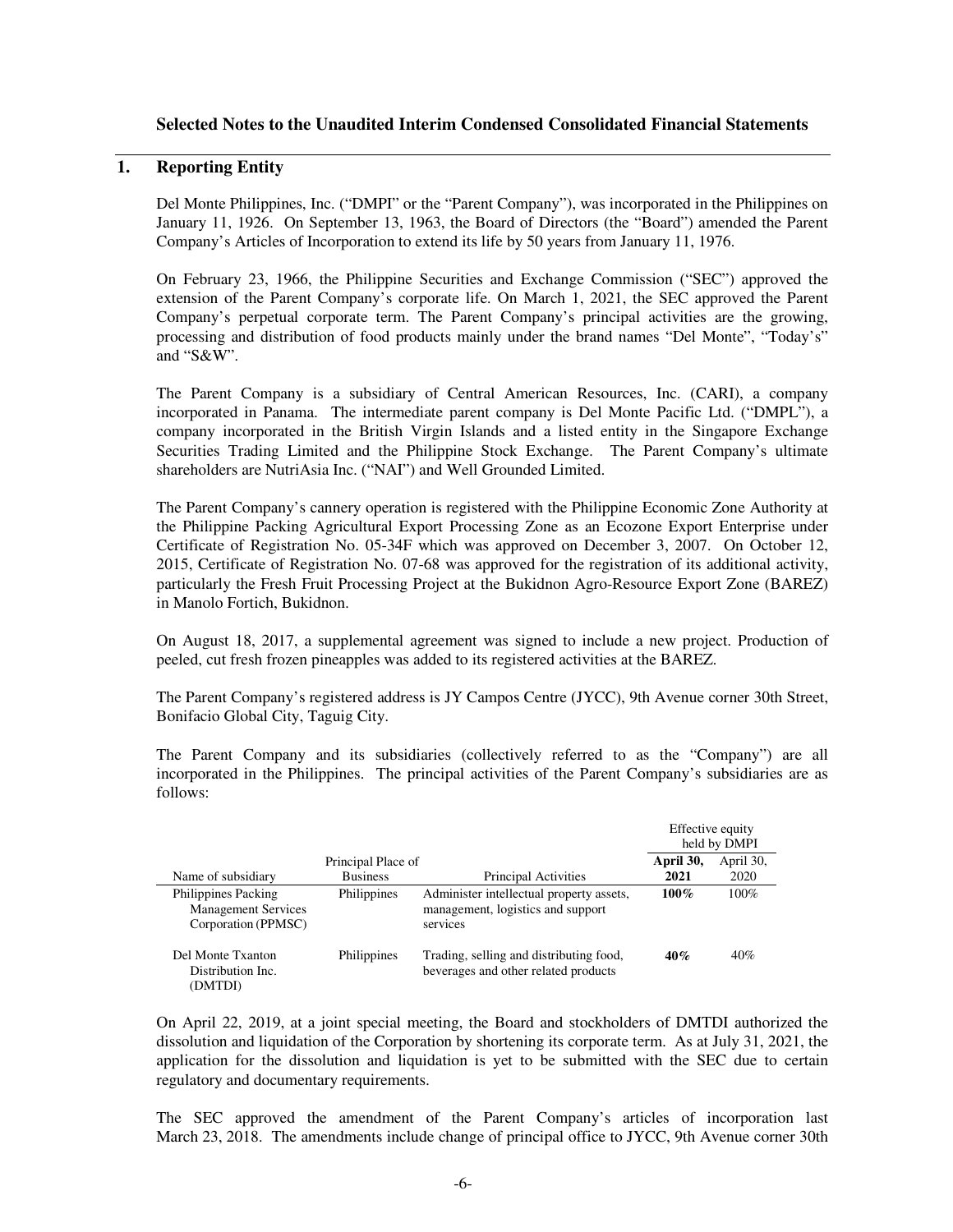Street, Bonifacio Global City, Taguig City and increase of number of directors to 7. Included also is the decrease of par value of its common shares from  $\text{P}100$  per share to P $\text{1}$  per share, and the conversion of preferred shares of the Parent Company into common shares, while retaining the authorized capital stock in the amount of three billion pesos  $(P3,000,000,000)$ .

On December 9, 2019, in a joint special meeting of the Board and stockholders of the Parent Company, the following amendments to the articles of incorporation were unanimously approved:

- 1. Conversion of the authorized common shares amounting to  $E3,000,000,000$  to common shares convertible to voting, participating, redeemable and convertible preferred shares (RCPS). The RCPS shall be convertible to common shares.
- 2. The RCPS may be issued from time to time as the Board may determine the amount and the issue price, cash dividend rate, and period and manner of redemption of the RCPS. To the extent not set forth in this amended articles of incorporation, the specific terms and restrictions of each issuance of the RCPS shall be specified through Enabling Resolutions as may be adopted by the Board prior to the issuance thereof, which Enabling Resolutions shall be filed with the SEC and thereupon be deemed a part of the amended articles of incorporation.

The SEC approved these amendments to the articles of incorporation on February 11, 2020.

On January 24, 2020, DMPL, CARI, the Parent Company and SEA Diner Holdings (S) Pte. Ltd. (SEA Diner), a company incorporated in Singapore, entered into a Share Purchase Agreement whereby CARI will sell 335,678,400 shares equivalent to 12% ownership interest in the Parent Company to SEA Diner for a consideration of US\$120,000,000. SEA Diner may require the Parent Company, DMPL or CARI to redeem all of the shares sold by CARI at such price that will allow SEA Diner to meet certain internal rate of return in case of default events, including but not limited to, any of DMPL, CARI or the Parent Company is in breach of the agreed transaction documents, the Parent Company fails to comply with its obligation to effect the conversion of the ordinary shares sold to SEA Diner to RCPS, enter the name of SEA Diner as the registered holder of the RCPS, and issue to SEA Diner the RCPS certificates within the agreed long-stop date, and any of NutriAsia Pacific Ltd. or NutriAsia, Inc. ceasing to be the direct or indirect controlling shareholder of DMPL or the Parent Company.

In the case of any other redemption events, including but not limited to, an exit not completed within five years from the closing date, breach of any financial covenant by DMPL, CARI and the Parent Company or a relevant DMPL Company is in default on any of its indebtedness which is not cured within 30 business days from written notice thereof, and any relevant DMPL Company or Del Monte Foods Holdings Limited or its subsidiaries suffers insolvency, the Parent Company shall redeem the RCPS subject to the mutual consent of the Parent Company and the holder of the RCPS.

The Board and the stockholders approved the share purchase transaction above and other transaction documents on March 3, 2020, including the conversion of the convertible common shares to RCPS. As at April 30, 2020, the Parent Company has substantially complied with the terms and conditions of the Share Purchase and Shareholder Agreements.

On 1 May 2020, Dewey Sdn. Bhd., assigned to PPMSC, various trademark which includes the "Del Monte" and "Today's" trademarks for use in connection with processed foods in the Philippines. The trademarks has a carrying value of Php 2.99 billion.

On June 29, 2020, PPMSC amended its articles of incorporations to reflect the primary purpose of the Corporation to acquire, own, hold, administer and manage various intellectual property assets such as patents and trademarks. The Company's amended secondary purpose is to provide management, logistical and support services to owners, lessees, locators or occupants of properties.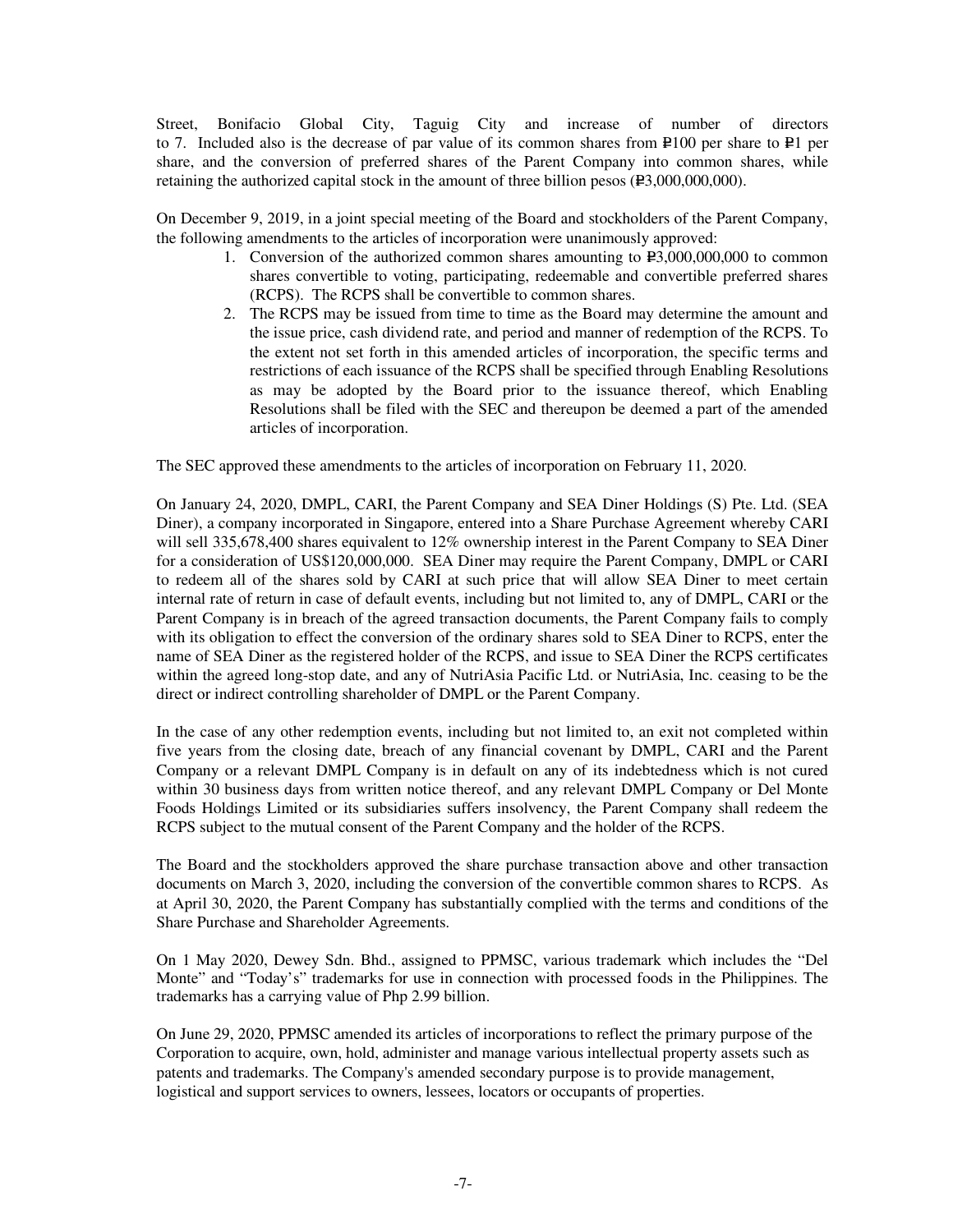On August 03, 2020, the Parent Company has amended its Articles of Incorporation to reflect the conversion of common shares per Share Purchase Agreement to RCPS.

On October 30, 2020, the Parent Company issued peso-denominated fixed-rate bonds with an aggregate principal amount of Php 5,000,000,000 with an oversubscription option of up to Php 2,500,000,000, with the following series of the Bonds: (i) 3.4840% p.a. three-year fixed-rate bonds due 2023 and (ii) 3.7563% p.a. five-year fixed-rate bonds due 2025.

On December 16, 2020, CARI sold additional 27,973,200 common shares of the Parent Company to SEA Diner for US\$10 million, which increased the ownership of SEA Diner in the Parent Company to 13%.

On February 5, 2021, the Board approved the amendment to the articles of incorporation to change the authorized capital stock to common stock in the amount of three billion pesos  $(F3,000,000,000)$  and with par value of its common shares at P=1 per share. The SEC approved this amendment to the articles of incorporation on March 1, 2021.

On July 12, 2021, the Company's joint venture with Vietnam Dairy Products Joint Stock Company forming Del Monte – Vinamilk Dairy Philippines, Inc. ("DMVDPI") has been registered and incorporated with SEC. The primary purpose of the venture is to undertake the importation, marketing, promotion, selling and distribution of any and all goods, commodities, wares, merchandise of every nature and description related to milk and dairy.

#### **2. Basis of preparation**

#### 2.1 Statement of compliance

The consolidated financial statements of the Company have been prepared in compliance with Philippine Financial Reporting Standards (PFRSs). PFRSs are based on International Financial Reporting Standards (IFRS) issued by the International Accounting Standards Board (IASB). PFRSs also includes Philippine Accounting Standards (PAS) and Philippine Interpretations issued by the Financial Reporting Standards Council (FRSC).

#### 2.2 Basis of measurement

The consolidated financial statements of the Company have been prepared on a historical cost basis, except for the following items which are measured on the following basis at each reporting date:

- Financial instruments at fair value through other comprehensive income (FVOCI) are measured at fair value;
- Land under "Property, plant and equipment" account is measured at revalued amount;
- Biological assets are measured at fair value less point-of-sale costs, except for those whose fair value cannot be measured reliably, have no active markets or no similar assets are available in the relevant market. In such cases, these biological assets are stated at cost; and
- Retirement benefits asset/liability is measured at the net total of the fair value of the plan assets less the present value of the defined benefit obligation.

#### 2.3 Functional and presentation currency

The consolidated financial statements are presented in Philippine peso, which is also the Company's functional currency. All amounts have been rounded off to the nearest thousand (P000), unless otherwise indicated.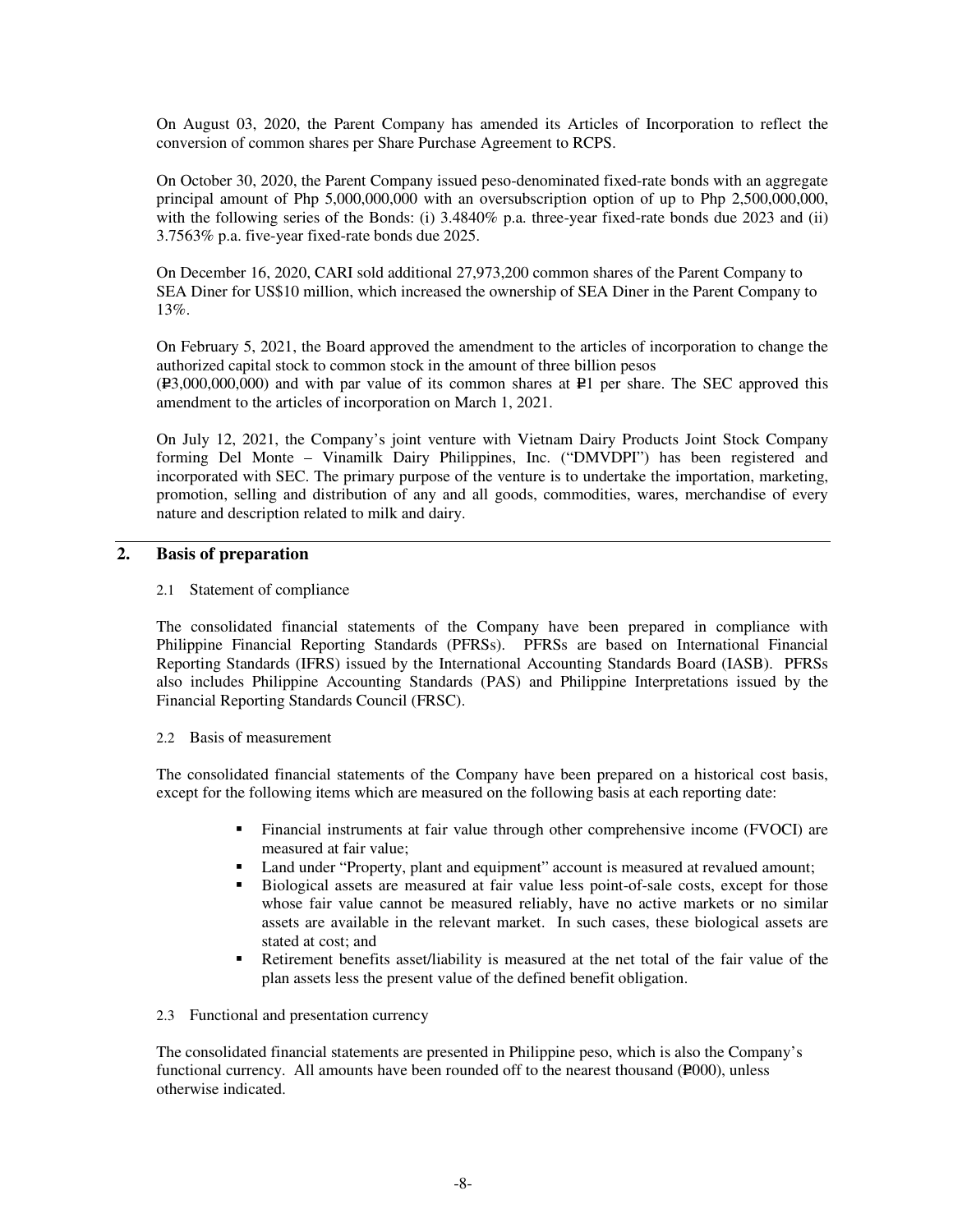#### 2.4 Basis of consolidation

Subsidiaries are entities controlled by the Parent Company. The Parent Company controls an investee if and only if the Parent Company has:

- power over the investee (i.e. existing rights that give the current ability to direct the relevant activities of the investee);
- exposure, or rights, to variable returns from its involvement with the investee; and
- the ability to use its power over the investee to affect its returns.

When the Parent Company has less than majority of the voting rights or similar rights to an investee, the Parent Company considers all relevant facts and circumstances in assessing whether it has power over an investee, including:

- $\blacksquare$  the contractual arrangement with the other vote holders of the investee;
- rights arising from other contractual arrangements; and
- the Parent Company's voting rights and potential voting rights.

The Parent Company re-assesses whether or not it controls an investee if facts and circumstances indicate that there are changes to one or more of the three elements of control. Subsidiaries are fully consolidated from the date control is obtained by the Parent Company and cease to be consolidated from the date the Parent Company loses control over the subsidiaries. Assets, liabilities, income and expenses of a subsidiary acquired or disposed of during the year are included in the consolidated financial statements from the date the Parent Company gains control until the date the Parent Company ceases to control the subsidiary.

Profit or loss and each component of other comprehensive income (OCI) are attributed to the equity holders of the Parent Company and to the non-controlling interests, even if this results in the noncontrolling interests having a deficit balance. When necessary, adjustments are made to the financial statements of subsidiaries to bring their accounting policies in line with the Parent Company's accounting policies. All significant intra-Company assets and liabilities, equity, income, expenses and cash flows relating to transactions between members of the Company are eliminated in full on consolidation.

Non-controlling interests represent the portion of profit or loss and net assets not held by the Parent Company and are presented separately from equity attributable to equity holders of the Parent Company in the consolidated financial statements. This includes non-controlling equity interests in DMTDI.

2.5 Loss of control

If the Parent loses control over a subsidiary, it:

- Derecognizes the assets (including goodwill) and liabilities of the subsidiary
- Derecognizes the carrying amount of any noncontrolling interest
- **•** Derecognizes the cumulative translation differences recorded in equity
- Recognizes the fair value of the consideration received
- Recognizes the fair value of any investment retained
- Recognizes any surplus or deficit in profit or loss
- Reclassifies the parent's share of components previously recognized in OCI to profit or loss or retained earnings, as appropriate
- 2.6 Transaction eliminated during consolidation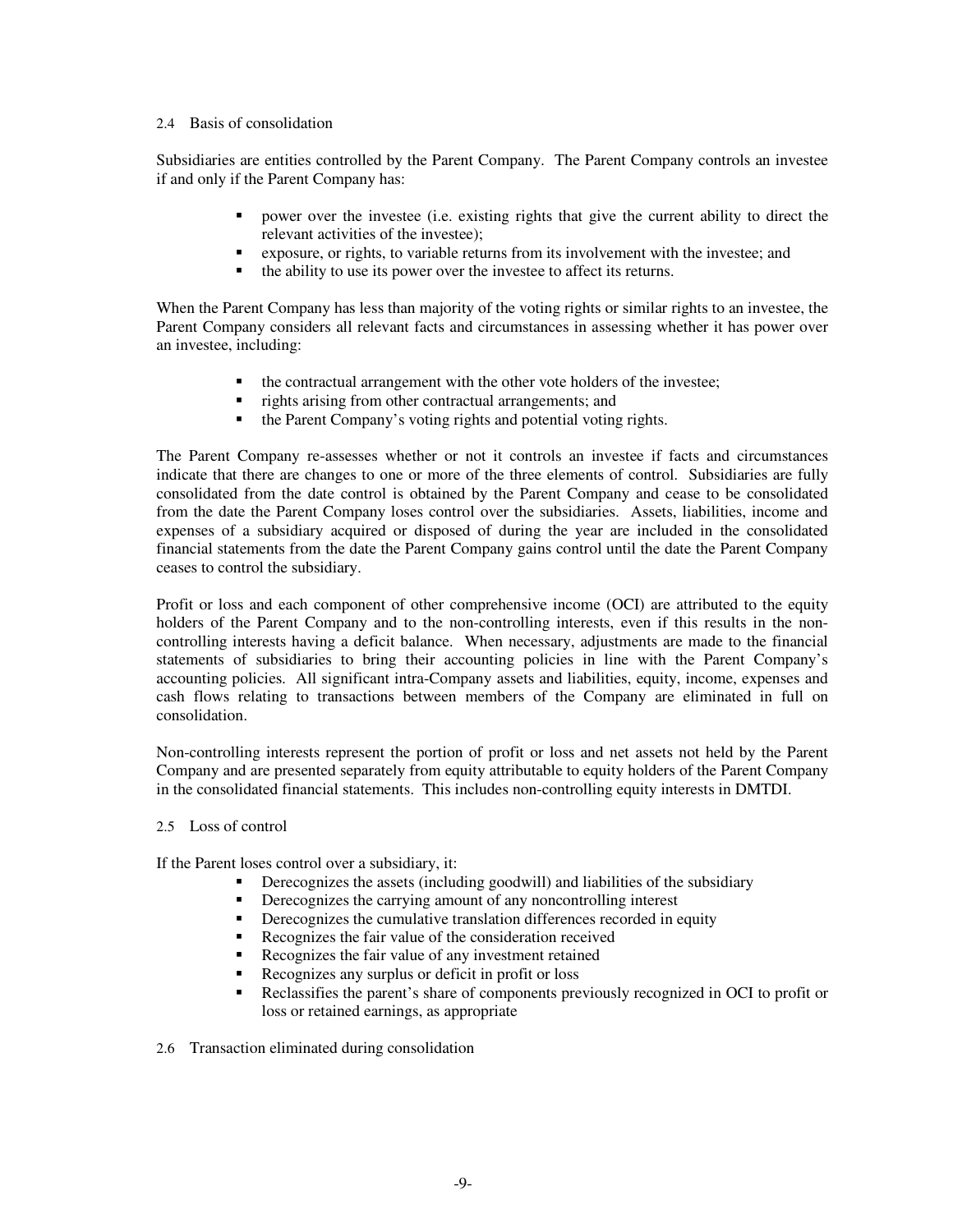Intra-company balances and transactions, and any unrealized income or expenses arising from intracompany transactions, are eliminated in preparing the consolidated financial statements. Unrealized gains arising from transactions with joint ventures are eliminated against the investment to the extent of the Parent Company's interest in the investee. Unrealized losses are eliminated in the same way as unrealized gains, but only to the extent that there is no evidence of impairment.

2.7 Events after reporting period

Post year-end events up to the date when the financial statements are authorized for issue that provide additional information about the Company's position at each reporting date (adjusting events) are reflected in the financial statements. Significant post year-end events that are not adjusting events are disclosed in the notes to the financial statements, when material.

## **3. Significant accounting policies**

#### **Changes in Accounting Policies and Disclosures**

The accounting policies adopted in the preparation of the unaudited interim condensed consolidated financial statements are consistent with those followed in the preparation of the Company's 2021 annual consolidated financial statements, except for the adoption of the following amendments effective beginning 1 May 2021, which did not have any significant impact on the Company's financial position or performance, unless otherwise indicated:

 Amendments to PFRS 9, PFRS 7, PFRS 4 and PFRS 16, Interest Rate Benchmark Reform – Phase 2

The amendments provide the following temporary reliefs which address the financial reporting effects when an interbank offered rate (IBOR) is replaced with an alternative nearly risk-free interest rate (RFR):

- Practical expedient for changes in the basis for determining the contractual cash flows as a result of IBOR reform
- Relief from discontinuing hedging relationships
- Relief from the separately identifiable requirement when an RFR instrument is designated as a hedge of a risk component

The Company shall also disclose information about:

- The about the nature and extent of risks to which the entity is exposed arising from financial instruments subject to IBOR reform, and how the entity manages those risks; and
- Their progress in completing the transition to alternative benchmark rates, and how the entity is managing that transition

The amendments are effective for annual reporting periods beginning on or after May 1, 2021 and apply retrospectively.

#### **4. Seasonality of Operations**

The Company's business is subject to seasonal fluctuations as a result of increased demand during the end of year festive season. The Company's sales are usually highest during the three months from October to December. This seasonal production primarily relates to the majority of processed fruits and toll pack goods.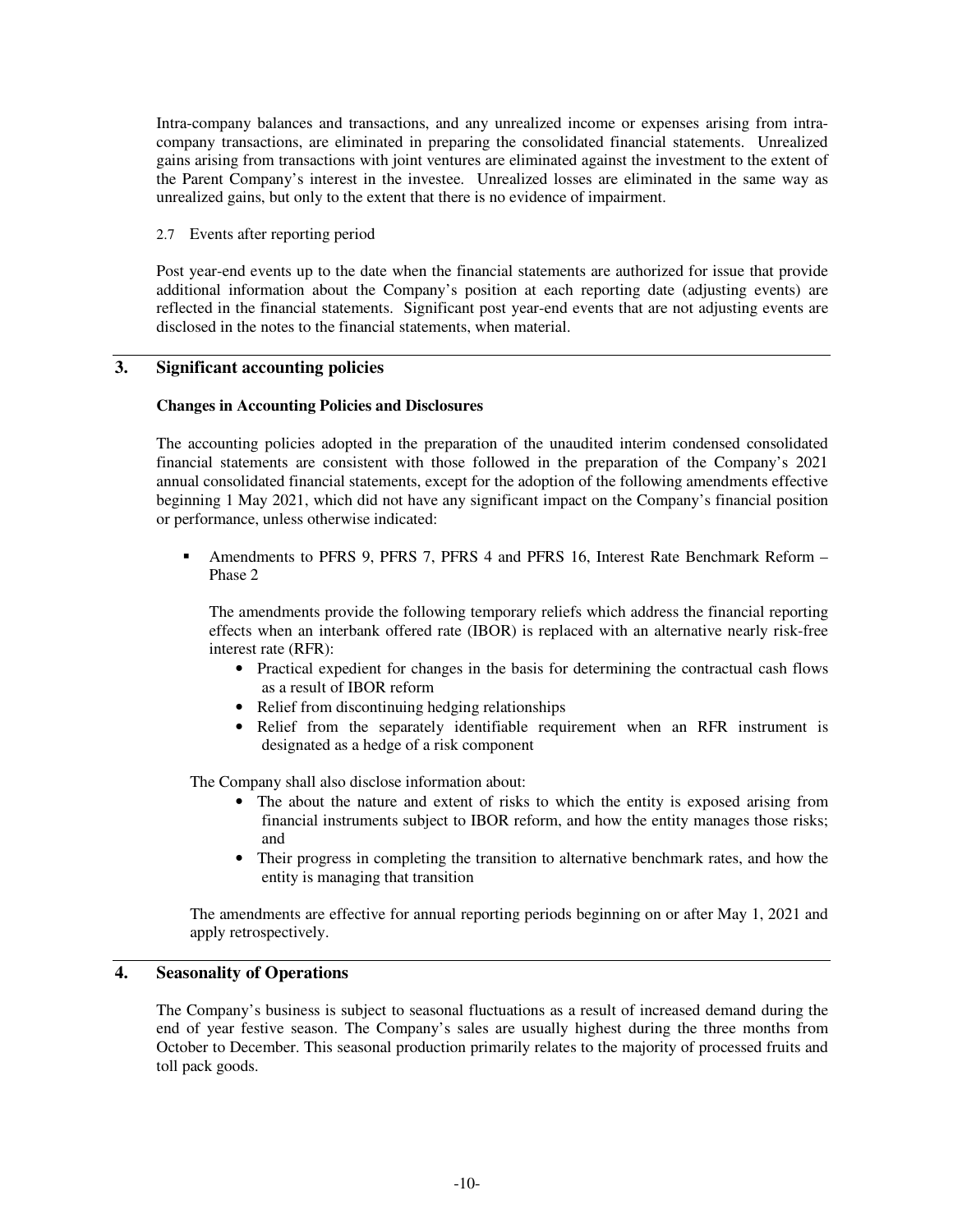## **5. Cash and cash equivalents**

|                  | 31 July 2021        | 30 April 2021 | 30 April 2020 |
|------------------|---------------------|---------------|---------------|
| Cash on hand     | P <sub>3</sub> .787 | 23,076        | E2.899        |
| Cash in banks    | 730,437             | 1.001.739     | 1.152.017     |
| Cash equivalents |                     |               | 16,000        |
|                  | P734,223            | P1,004,815    | P1,170,916    |

Certain cash in bank accounts earn interest at floating rates based on daily bank deposit rates ranging from 0.01% to 0.50% as of 31 July 2021 (30 April 2021: 0.01% to 0.50% per annum).

Cash equivalents are short-term placements which earn interest at the respective short-term placement rates ranging from 1.19% to 3.04% in 2020.

### **6. Receivables**

|                                      | 31 July 2021 | 30 April 2021           | 30 April 2020             |
|--------------------------------------|--------------|-------------------------|---------------------------|
| Trade receivables from third parties | P3,196,003   | P <sub>2</sub> ,548,538 | P <sub>2</sub> , 141, 753 |
| Due from related parties             | 2,808,005    | 3,269,310               | 4,994,813                 |
| Advances to officers and employees   | 25,426       | 28,600                  | 25,713                    |
| Others                               | 477,647      | 447,213                 | 193,707                   |
|                                      | 6,507,081    | 6,293,661               | 7,355,986                 |
| Less allowance for ECL               | 46,835       | 48,024                  | 54,674                    |
|                                      | 6,460,246    | 6,245,637               | 7,301,312                 |
| Less noncurrent portion:             |              |                         |                           |
| Lease receivable                     | 29,910       | 36,117                  | 3,108                     |
| Receivable from third parties        | 150,875      | 151,981                 |                           |
| Noncurrent portion                   | 180,785      | 188,098                 | 13,108                    |
| <b>Current Portion</b>               | P6,279,461   | P6,057,539              | P7,298,204                |

The movements in allowance for expected credit losses are as follows:

|                              | 31 July 2021         | 30 April 2021        | 30 April 2020        |
|------------------------------|----------------------|----------------------|----------------------|
| <b>Trade Receivables</b>     |                      |                      |                      |
| Balance at beginning of year | P37,782              | <b>P37,834</b>       | P <sub>40</sub> ,020 |
| <b>Additional Provision</b>  |                      |                      | 286                  |
| Reversals                    | (400)                | (52)                 | (2, 472)             |
|                              | 37,383               | 37,782               | 37,834               |
| Nontrade Receivables         |                      |                      |                      |
| Balance at beginning of year | 10,242               | 16,840               | 20,608               |
| Reversals                    | (790)                | (6,598)              | (3, 471)             |
| Write-off                    |                      |                      | (297)                |
|                              | 9,452                | 10,242               | 16,840               |
| Balance at the end of year   | P <sub>46</sub> ,835 | P <sub>48</sub> ,024 | ₽54,674              |

#### *Source of estimation uncertainty*

The Company maintains an allowance for impairment of accounts receivables at a level considered adequate to provide for potential uncollectible receivables based on the applicable ECL methodology. The level of this allowance is evaluated by the Company on the basis of factors that affect the collectability of the accounts. These factors include, but are not limited to, the length of the Company's relationship with debtors, their payment behaviour and known market factors. The Company reviews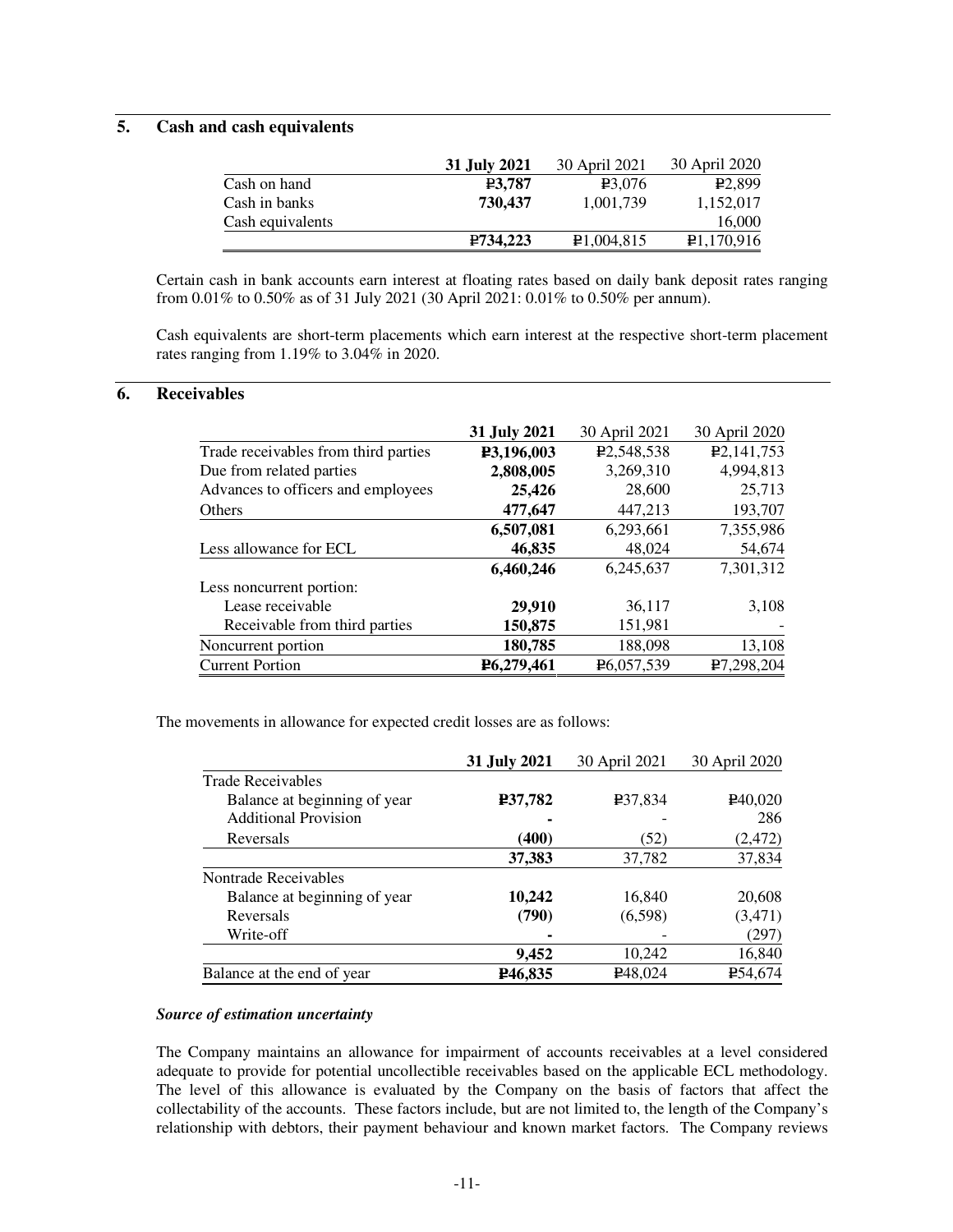the age and status of receivables, and identifies accounts that are to be provided with allowance on a continuous basis. Additionally, allowance is also determined through a provision matrix based on the Company's historical credit loss experience, adjusted for forward-looking factors specific to the debtors and the economic environment. The amount and timing of recorded expenses for any period would differ if the Company made different judgement or utilised different estimates. An increase in the Company's allowance for impairment would increase the Company's recorded operating expenses and decrease current assets.

## **7. Inventories**

|                                           | 31 July 2021            | 30 April 2021 | 30 April 2020 |
|-------------------------------------------|-------------------------|---------------|---------------|
| Cased goods and other merchandise         |                         |               |               |
| At NRV -net                               | P <sub>1</sub> ,597,697 | P1,468,272    | P1,528,761    |
| At cost                                   | 941,890                 | 997,632       | 676,175       |
| Production materials and supplies- at NRV | 2,322,909               | 2,138,061     | 1,925,766     |
| Storeroom supplies- at NRV                | 534,717                 | 517,412       | 514,625       |
|                                           | P5,397,213              | P5,121,377    | P4,645,327    |

Inventories are stated after allowance for inventory obsolescence. Movements in the allowance for inventory obsolescence during the period/year are as follows:

|                                 | 31 July 2021    | 30 April 2021   | 30 April 2020 |
|---------------------------------|-----------------|-----------------|---------------|
| At beginning of the period/year | <b>P390,938</b> | P352,516        | P395.296      |
| Allowance for the period/year   | (4,251)         | 132.343         | 98.534        |
| Write-off against allowance     | (7.140)         | (93.921)        | (141,314)     |
| At end of the period/year       | <b>P379.547</b> | <b>P390.938</b> | P352,516      |

#### *Source of estimation uncertainty*

The Company recognizes allowance on inventory obsolescence when inventory items are identified as obsolete. Obsolescence is based on the physical and internal condition of inventory items. Obsolescence is also established when inventory items are no longer marketable. Obsolete goods when identified are charged to income statement and are written off. In addition to an allowance for specifically identified obsolete inventory, estimation is made on a group basis based on the age of the inventory items. The Company believes such estimates represent a fair charge of the level of inventory obsolescence in a given year. The Company reviews on a monthly basis the condition of its inventory. The assessment of the condition of the inventory either increases or decreases the expenses or total inventory.

Estimates of net realisable value are based on the most reliable evidence available at the time the estimates are made of the amount the inventories expected to be realised. These estimates take into consideration fluctuations of price or cost directly relating to events occurring after reporting date to the extent that such events confirm conditions existing at the reporting date.

The Company reviews on a continuous basis the product movement, changes in customer demands and introductions of new products to identify inventories which are to be written down to the net realisable values. The write-down of inventories is reviewed periodically to reflect the accurate valuation in the financial records. An increase in write-down of inventories would increase the recorded cost of sales and decrease current assets.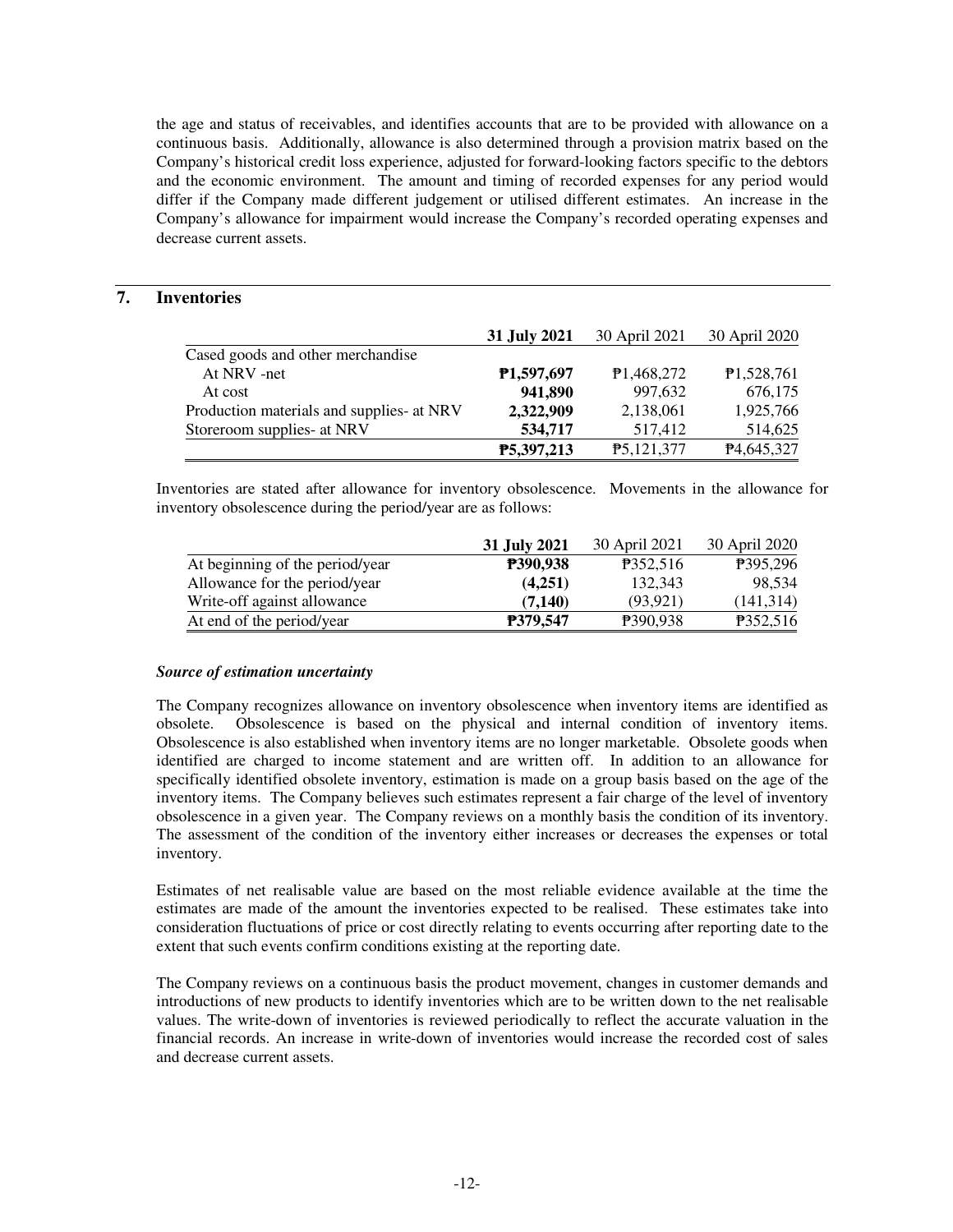## **8. Biological assets**

|                                     | 31 July 2021     |                         | 30 April 2021 30 April 2021 |
|-------------------------------------|------------------|-------------------------|-----------------------------|
| <b>Growing Herd</b>                 |                  |                         |                             |
| At beginning of the period/year     | P129,530         | P <sub>107,265</sub>    | P87,608                     |
| Purchases of livestock              | 11,459           | 52,827                  | 58,617                      |
| Sales of livestock                  | (6,949)          | (30, 562)               | (30,960)                    |
| At end of the period/year           | P134,040         | P129,530                | P107,265                    |
|                                     | 31 July 2021     |                         | 30 April 2021 30 April 2021 |
| <b>Agricultural produce</b>         |                  |                         |                             |
| At beginning of the period/year     | P519,602         | P1,300,529              | P <sub>1</sub> ,368,032     |
| Additions                           | 163,638          | 83,463                  | 494,604                     |
| Harvested                           | (152, 295)       | (864,390)               | (562, 107)                  |
| At end of the period/year           | 530,945          | 519,602                 | 1,300,529                   |
| Fair value gain on produce prior to |                  |                         |                             |
| harvest                             | 1,638,672        | 1,638,672               | 1,775,669                   |
| At end of the period/year           | P2,169,617       | P <sub>2</sub> ,158,274 | P3,076,198                  |
|                                     |                  |                         |                             |
|                                     | 31 July 2021     |                         | 30 April 2021 30 April 2020 |
| $T_{\text{number}}$                 | <u>ኅ 1ሪስ ሪ17</u> | 2.150274                | 2.076.109                   |

|            | 31 JUIV 2021      |            | 30 April 2021 30 April 2020 |
|------------|-------------------|------------|-----------------------------|
| Current    | 2.169.617         | 2.158.274  | 3.076.198                   |
| Noncurrent | 134.040           | 129,530    | 107.265                     |
| Totals     | <b>P2,303,657</b> | P2.287.804 | <b>P3.183.463</b>           |
|            |                   |            |                             |

## **9. Prepaid expenses and other current assets**

|                              | 31 July 2021 | 30 April 2021 | 30 April 2020 |
|------------------------------|--------------|---------------|---------------|
| Advances to suppliers        | P326,805     | P192,428      | P179,702      |
| Prepaid expenses             | 225,970      | 194,680       | 102,446       |
| Prepaid taxes                | 74,736       | 76,789        | 49,700        |
| Prepaid rent                 | 67,973       | 24,947        | 23,783        |
| Deferred transportation cost | 62,750       | 58,850        | 37,411        |
| Input $VAT - net$            | 33,030       | 48,539        | 26,327        |
| Short-term deposit           | 21,101       | 21,101        |               |
| Others                       | 12,927       | 8,315         | 17,238        |
|                              | P825,292     | P625,649      | P436,607      |

Advances to suppliers are down payments incurred by the Company for the purchase of materials and supplies that will be used for operations.

Prepaid expenses pertain to costs associated with an Initial Public Offering (IPO), employee benefits, and insurance on stocks and bonds.

Prepaid taxes pertain to real property, local business, and excise taxes which are paid in advance to regulatory authorities and are usually amortized within the next reporting period.

Deferred transportation cost pertains to advanced payment on delivery and transportation services and is normally incurred within the next financial period.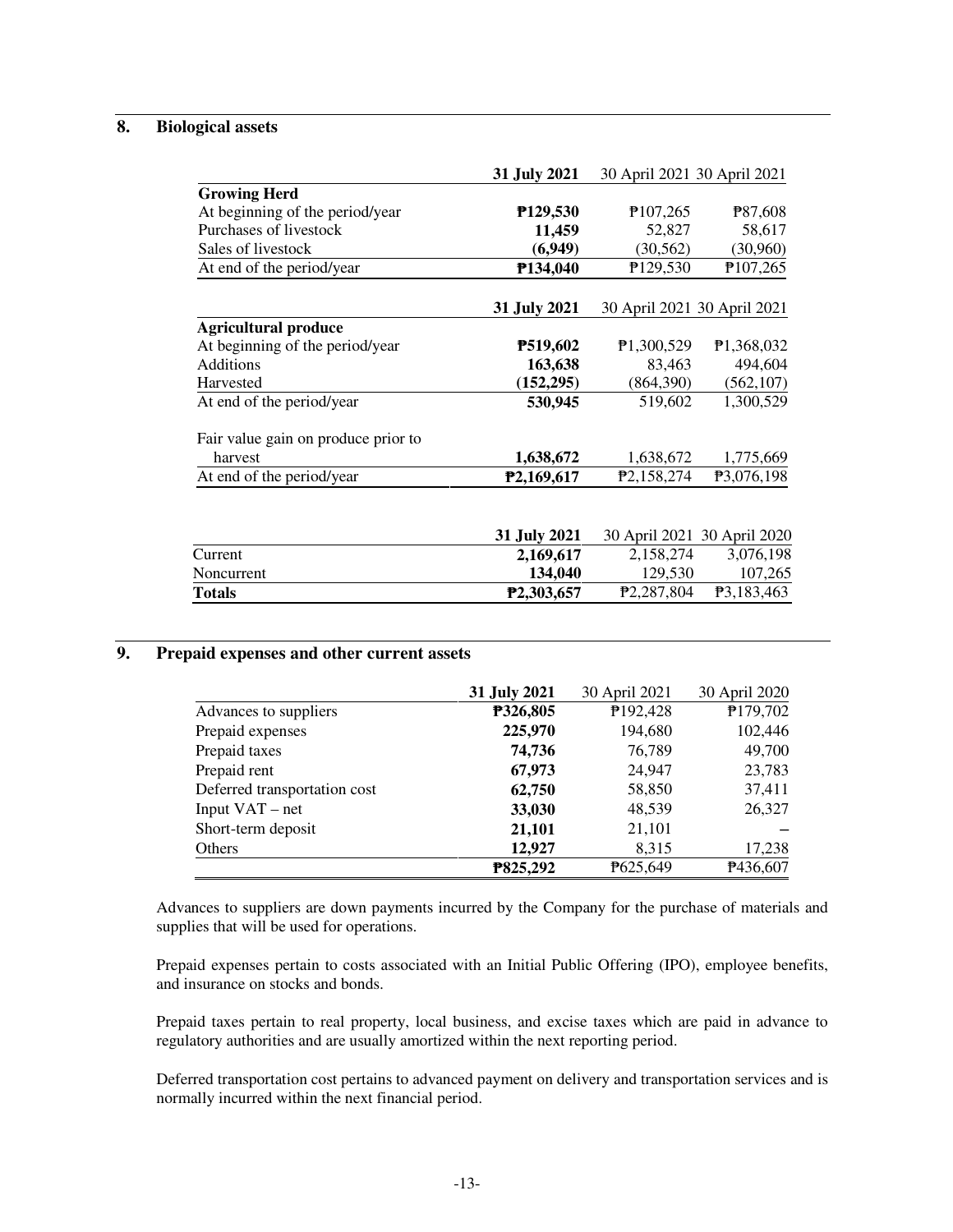Input VAT pertain to prepayments made to regulatory authorities for the purchase of materials and supplies that will be used for manufacturing goods.

Short-term deposit pertains to a 182-day deposit in Robinsons Bank, with an interest rate of 1.25%, maturing on October 12, 2021.

Other current assets consist of advances to employees and insurance on executives.

## **10. Property, plant and equipment**

|                                     | <b>Buildings.</b><br>land<br>improvements Machineries<br>and leasehold<br><i>improvements</i> | and<br>equipment         | <b>Construction</b><br>-in-progress | <b>Bearer Plants</b>     | <b>Right of use</b><br>assets | Land (At<br>revalued<br>amount) | <b>Total</b> |
|-------------------------------------|-----------------------------------------------------------------------------------------------|--------------------------|-------------------------------------|--------------------------|-------------------------------|---------------------------------|--------------|
| <b>Gross Carrying Amount</b>        |                                                                                               |                          |                                     |                          |                               |                                 |              |
| At 1 May 2021                       | P3,409,828                                                                                    | P <sub>11,593</sub> ,571 | P763.944                            | P <sub>18</sub> ,003,802 | P4,152,258                    | P610.232                        | P38,533,635  |
| <b>Additions</b>                    | 34,732                                                                                        | 1.372                    | 94.168                              | 1,631,462                | 130,687                       | $\blacksquare$                  | 1,892,421    |
| Disposals                           |                                                                                               | (8,092)                  |                                     | (1,031,019)              | (23, 436)                     |                                 | (1,062,547)  |
| Write off – closed fields           | $\overline{\phantom{0}}$                                                                      |                          | ۰                                   | $\overline{\phantom{0}}$ | ٠                             |                                 |              |
| Transfers/Adjustment                | 5.433                                                                                         | 37.881                   | (43,314)                            | ۰                        | $\overline{\phantom{0}}$      |                                 |              |
| At 31 July 2021                     | 3.449.993                                                                                     | 11,624,732               | 814,798                             | 18,604,245               | 4.259.509                     | 610.232                         | 39,363,509   |
| <b>Accumulated Depreciation and</b> |                                                                                               |                          |                                     |                          |                               |                                 |              |

| Amortization          |                          |                        |                          |                          |                        |                          |                         |
|-----------------------|--------------------------|------------------------|--------------------------|--------------------------|------------------------|--------------------------|-------------------------|
| At 1 May 2021         | P <sub>1.694.521</sub>   | P8.960.615             | $\overline{\phantom{0}}$ | P <sub>10.300.809</sub>  | P <sub>1.078.841</sub> |                          | $-$ P22,034,786         |
| Charge for the year   | 51,224                   | 149.205                | -                        | 1.446.927                | 169,339                | -                        | 1.816.695               |
| Disposals             | $\overline{\phantom{0}}$ | (6, 199)               | -                        | (1,031,019)              | (23, 436)              |                          | (1,060,656)             |
| Transfers/Adiustment  | (49)                     | (657)                  | -                        | $\overline{\phantom{0}}$ | -                      | $\overline{\phantom{0}}$ | (706)                   |
| At 31 July 2021       | 1.745.696                | 9.102.964              | -                        | 10.716.717               | 1.224.744              | -                        | 22,790,119              |
| <b>Carrying Value</b> | P <sub>1.704.297</sub>   | P <sub>2.521.768</sub> | P814.798                 | P7.887.528               | P3.034.765             | P610.232                 | P <sub>16.573.390</sub> |

|                              | Buildings,<br>land<br>improvements Machineries<br>and leasehold | and                     | <b>Construction</b>      |                            | Right of use | Land (At<br>revalued |              |
|------------------------------|-----------------------------------------------------------------|-------------------------|--------------------------|----------------------------|--------------|----------------------|--------------|
|                              | <i>improvements</i>                                             | equipment               | -in-progress             | <b>Bearer Plants</b>       | assets       | amount)              | <b>Total</b> |
| <b>Gross Carrying Amount</b> |                                                                 |                         |                          |                            |              |                      |              |
| At 1 May 2020                | P3,459,256                                                      | P <sub>11,310,024</sub> | P597.724                 | P <sub>18</sub> , 207, 559 | P3,762,302   | P610.232             | P37,947,097  |
| <b>Additions</b>             | 208,402                                                         | 165,570                 | 406.642                  | 5.881.764                  | 959,979      |                      | 7,622,357    |
| Disposals                    | (342, 821)                                                      | (37, 454)               | $\overline{\phantom{a}}$ | (6,085,521)                | (35,394)     | ۰.                   | (6,501,190)  |
| Change in lease term         |                                                                 |                         | ٠                        |                            |              | (491, 284)           | (491, 284)   |
| Revaluation                  |                                                                 |                         |                          |                            |              |                      |              |
| Transfers/Adjustment         | 84.991                                                          | 155.431                 | (240.422)                |                            | (43, 345)    |                      | (43, 345)    |
| At 30 April 2021             | 3.409.828                                                       | 11,593,571              | 763,944                  | 18,003,802                 | 4,643,542    | 118.948              | 38,533,635   |

#### **Accumulated Depreciation and Amortization**

| Amoruzauon           |                         |                        |          |                          |                      |                          |                         |
|----------------------|-------------------------|------------------------|----------|--------------------------|----------------------|--------------------------|-------------------------|
| At 1 May 2020        | P <sub>1</sub> ,616,636 | P8,363,620             |          | P <sub>12</sub> ,150,623 | P <sub>476.151</sub> |                          | $- P22,607,030$         |
| Charge for the year  | 203,792                 | 628.854                |          | 4.235.707                | 642,418              | $\equiv$                 | 5,710,771               |
| Transfers/Adjustment | (226)                   | (2,637)                |          |                          | (4,334)              | $\equiv$                 | (7, 197)                |
| Disposals            | (125.681)               | (29.222)               |          | (6.085.521)              | (35, 394)            | $\overline{\phantom{m}}$ | (6,275,818)             |
| At 30 April 2021     | 1.694.521               | 8.960.615              | $\equiv$ | 10.300.809               | 1.078.841            |                          | 22,034,786              |
| Carrying Value       | P1,715,307              | P <sub>2.632.956</sub> | P763.944 | P7.702.993               | P3,564,701           | P <sub>118.948</sub>     | P <sub>16.498.849</sub> |

|                              | Buildings,                                                        |                  |                                     |                      |                        |                                 |             |
|------------------------------|-------------------------------------------------------------------|------------------|-------------------------------------|----------------------|------------------------|---------------------------------|-------------|
|                              | land<br>improvements Machineries<br>and leasehold<br>improvements | and<br>equipment | <b>Construction</b><br>-in-progress | <b>Bearer Plants</b> | Right of use<br>assets | Land (At<br>revalued<br>amount) | Total       |
| <b>Gross Carrying Amount</b> |                                                                   |                  |                                     |                      |                        |                                 |             |
| At 1 May 2019                | 3,274,646                                                         | 11,253,565       | 915.381                             | 16,225,616           | 3,611,048              | 457.755                         | 35,738,011  |
| Additions                    | 125.369                                                           | 204,949          | 337,152                             | 4,950,674            | 151.254                |                                 | 5,769,398   |
| Disposals                    | (38, 916)                                                         | (703, 515)       |                                     | (2,968,731)          |                        |                                 | (3,711,162) |
| Change in lease term         | $\overline{\phantom{0}}$                                          |                  |                                     |                      |                        |                                 |             |
| Revaluation                  |                                                                   |                  |                                     |                      |                        | 152,477                         | 152.477     |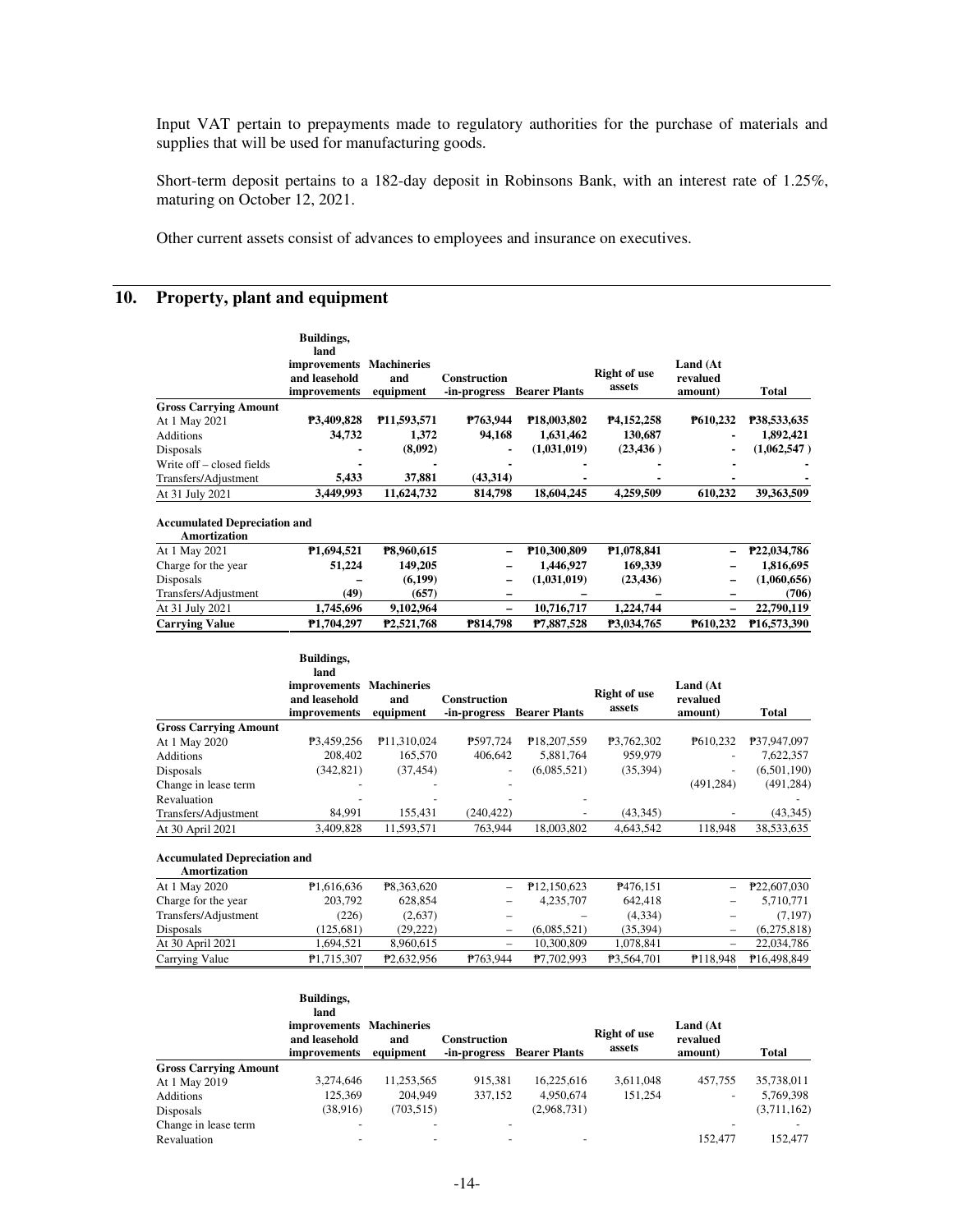| Transfers/Adjustment                                | 98,157                 | 555.025                | (654,809)                | $\overline{\phantom{a}}$ |            |                          | (1,627)     |
|-----------------------------------------------------|------------------------|------------------------|--------------------------|--------------------------|------------|--------------------------|-------------|
| At 30 April 2020                                    | 3,459,256              | 11.310.024             | 597,724                  | 18.207.559               | 3,762,302  | 610.232                  | 37,947,097  |
| <b>Accumulated Depreciation and</b><br>Amortization |                        |                        |                          |                          |            |                          |             |
| At 1 May 2019                                       | 1.476.970              | 8,405,795              | $\overline{\phantom{a}}$ | 11,103,038               |            | $\overline{\phantom{a}}$ | 20,985,803  |
| Charge for the year                                 | 177,600                | 654,106                | $\overline{\phantom{a}}$ | 4.016.316                | 476.151    | $\overline{\phantom{a}}$ | 5,324,173   |
| Disposals                                           |                        |                        |                          |                          |            |                          |             |
| Transfers/Adjustment                                | (37, 934)              | (696.281)              | $\overline{\phantom{a}}$ | (2.968.731)              |            |                          | (3,702,946) |
| At 30 April 2020                                    | 1,616,636              | 8,363,620              | $\overline{\phantom{a}}$ | 12,150,623               | 476,151    | $\overline{\phantom{a}}$ | 22,607,030  |
| <b>Carrying Value</b>                               | P <sub>1.842.620</sub> | P <sub>2.946.404</sub> | P597.724                 | P6.056.936               | P3,286,151 | P610.232                 | P15,340,067 |

## **11. Intangible asset**

On May 1, 2020, Dewey Sdn. Bhd., assigned to PPMSC, various trademark which includes the "Del Monte" and "Today's" trademarks for use in connection with processed foods in the Philippines.

Management has assessed the trademark as having indefinite useful life as the Company has exclusive access to the use of these trademarks. The trademark is expected to be used indefinitely by the Company as they relate to continuing businesses that have a proven track record with stable cash flows. The trademark has a carrying value of ₱**2,987,400** as at April 30, 2021 and July 31, 2021.

## **12. Other noncurrent assets**

|                       |          | 31 July 2021 30 April 2021 30 April 2020 |          |
|-----------------------|----------|------------------------------------------|----------|
| Advance rent          | P286,347 | P413,767                                 | P361,133 |
| Refundable deposits   | 105,262  | 99,480                                   | 95,824   |
| Advances to suppliers | 67,343   | 51,740                                   | 87,292   |
| Security deposits     | 61,995   | 61,995                                   | 312,966  |
| Deferred input VAT    | 31,928   | 30,262                                   | 37,571   |
| Others                | 46,746   | 13,748                                   | 8,872    |
|                       | P599,621 | P670,992                                 | P903,658 |

Advance rent pertains to payments related to lease contracts which will commence beyond one year from the reporting period.

Refundable rental deposits are deposits made under lease contracts entered by the Parent Company.

Advances to supplier represent advance payments made to cover capital expenditures of the Parent Company.

Security deposits pertain to payments made by NAI in connection with the Parent Company's intention to avail of the additional production capacity under the toll manufacturing agreement. The security deposit related to the tolling agreement for the additional capacity is finalized or in the event that the additional capacity does not materialize.

Deferred input VAT on capital goods represents input VAT on property and equipment that are to be amortized over its useful life or 5 years, whichever is shorter.

Other noncurrent assets pertain to deferred expenses expected to be amortized beyond one year from the next reporting period.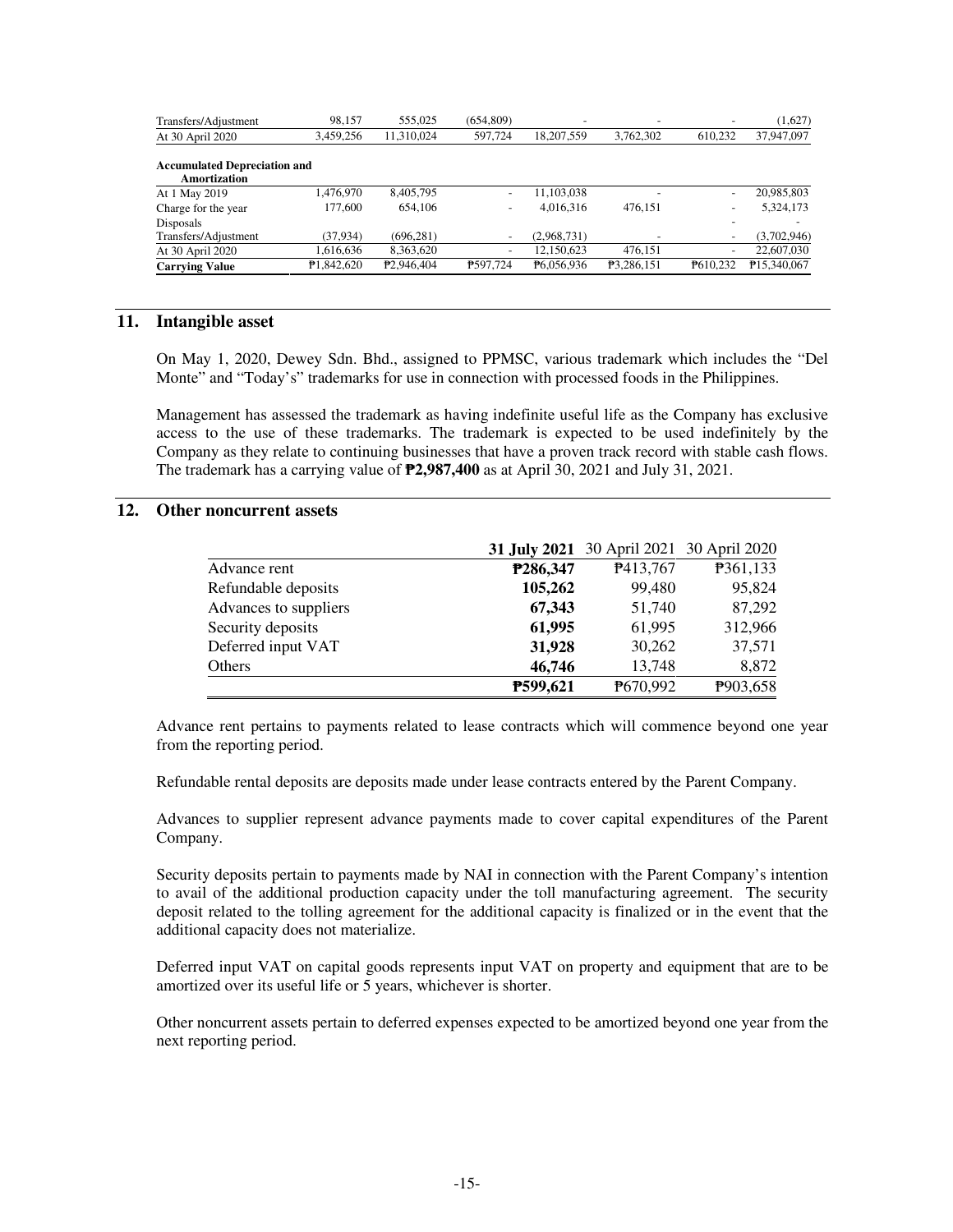#### **13. Short-term notes payable**

|                          | 31 July 2021      | 30 April 2021          | 30 April 2020            |
|--------------------------|-------------------|------------------------|--------------------------|
| Peso-denominated loans   | <b>P5,570,000</b> | P <sub>4.720,000</sub> | P7,580,000               |
| Dollar-denominated loans | 2,491,061         | 3,168,665              | 3,862,750                |
|                          | <b>P8,061,061</b> | <b>P7.888.665</b>      | P <sub>11</sub> ,442,750 |

The unsecured peso-denominated loans bear interest at 2.50% to 4.125%, 2.50% to 4.125% and 5.25% to 5.50% as at July 31, 2021, April 30, 2021, and April 30, 2020 respectively, and usually mature after 30 to 90 days.

As at July 31, 2021, April 30, 2021, April 30, 2020 the balance of dollar-denominated unsecured notes payable in original currency amounted to US\$49,600 or ₱2,491,061, US\$65,800 or ₱3,168,665, and US\$188,800 or  $\overline{P}9,836,102$ , respectively. These dollar-denominated loans bear an interest at 2.25%, 2.25% to 2.65% and 3.00% to 3.90%, as at July 31, 2021, April 30, 2021 and April 30, 2020, respectively, and usually mature after 29 to 32 days.

Total interest expense on short-term loans amounted to ₱63,895, ₱120,371 and ₱88,034 for three-month period ended July 31, 2021, 2020 and 2019, respectively.

## **14. Long-term debt**

|                                         | 31 July 2021            | 30 April 2021           | 30 April 2020 |
|-----------------------------------------|-------------------------|-------------------------|---------------|
| <b>Bank and Financial Institutions:</b> |                         |                         |               |
| <b>BDO</b>                              | P1,500,000              | P1,500,000              | P3,000,000    |
| <b>DBP</b>                              | 1,500,000               | 1,500,000               |               |
|                                         | 3,000,000               | 3,000,000               | 3,000,000     |
| Less debt issuance cost                 | 18,508                  | 19,876                  |               |
|                                         | 2,981,492               | 2,980,124               | 3,000,000     |
| Less current portion                    |                         |                         | 3,000,000     |
|                                         | P <sub>2</sub> ,981,492 | P <sub>2</sub> ,980,124 | ₱-            |

On August 3, 2020, the Company repaid  $\mathbb{P}1,500,000$  of the long-term loan through its existing shortterm credit facility. On October 23, 2020 the Company has refinanced its ₱1,500,000 loan payable over 9 equal quarterly installments with the first repayment date on August 3, 2023 and last repayment date on August 3, 2025.

On November 6, 2020, the Company availed of an unsecured long-term credit facility amounting to ₱1,500,000 at an interest rate of 3.00% p. a., maturing on 2025, to partially finance its general corporate requirements and/or refinance existing debts. The Company shall repay the loan in 5 years, inclusive of a 3-year grace period on the principal, the principal payable in 8 equal quarterly installments to commence at the end of the 13th quarter from the initial drawdown date until fully paid.

Interest expense on long-term loans amounted to ₱12,015, ₱34,500 and ₱34,500 for the three-month periods ended July 2021, 2020 and 2019, respectively.

The Company is compliant with its loan covenants as at 31 July 2021 and 30 April 2021.

#### **15. Bonds Payable**

|                                 | 31 July 2021      | 30 April 2021          | 30 April 2021 |
|---------------------------------|-------------------|------------------------|---------------|
| Face Value of Bonds             | <b>P6,478,460</b> | P <sub>6</sub> 478,460 | $P_{-}$       |
| Less: Discount on Bonds Payable | 80.623            | 88.668                 |               |
| Carrying Value                  | P6.397.837        | P <sub>6.389.792</sub> | $P_{-}$       |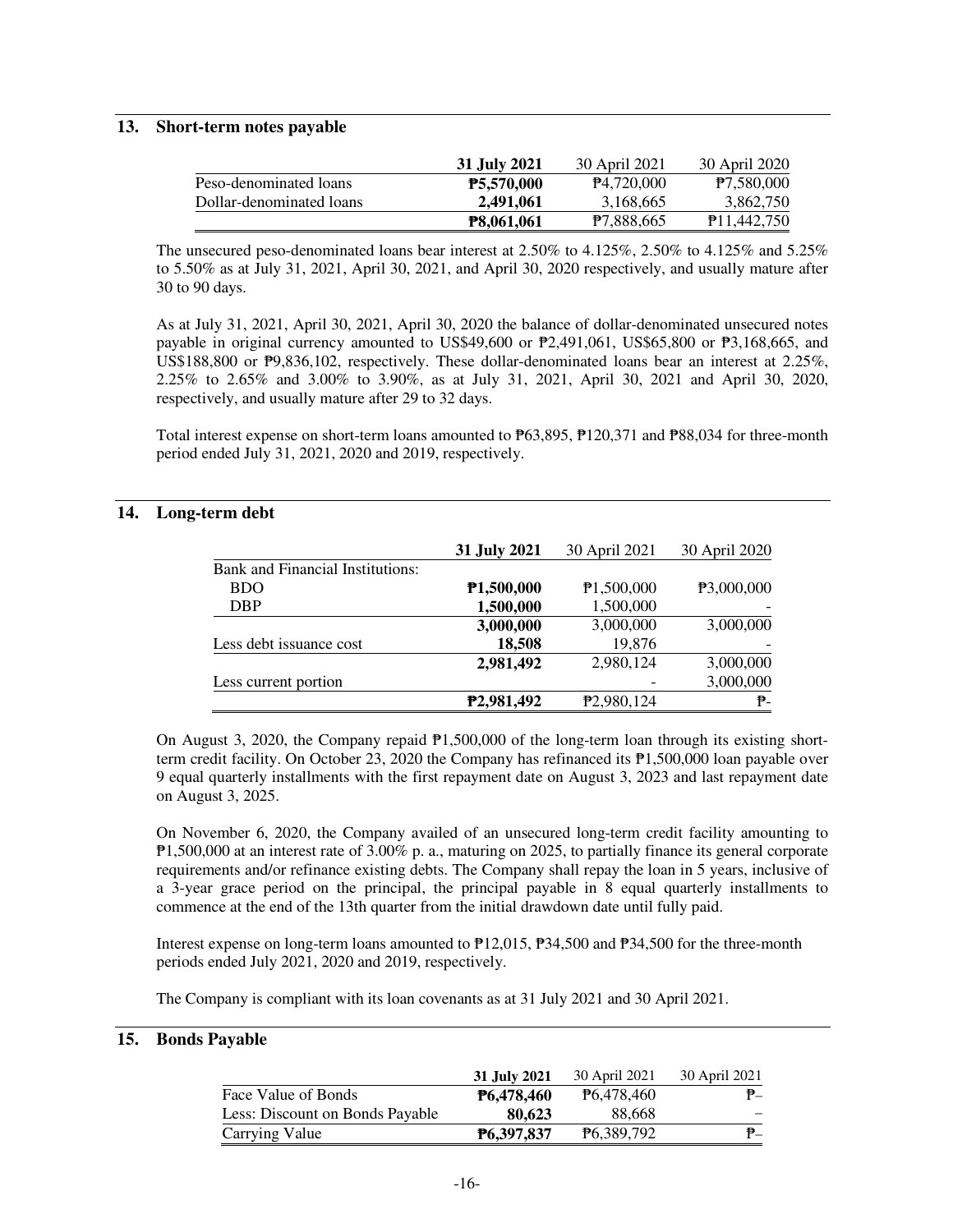On October 30, 2020, the Parent Company issued peso-denominated fixed-rate bonds with an aggregate principal amount of 5,000,000,000 with an oversubscription option of up to 2,500,000,000.

The following are the series of the bonds: (i) 3.4840% p.a. three-year fixed-rate bonds due 2023 and (ii) 3.7563% p.a. five-year fixed-rate bonds due 2025.

The net proceeds of the bonds will be used by the Company to repay its existing short-term and unsecured loans. As of July 31, 2021,  $\overline{P}5,832,560$  three-year fixed-rate and  $\overline{P}645,900$  five-year fixedrate bonds were issued.

The movement in unamortized debt issuance costs follow:

|                              | 31 July 2021 30 April 2021 30 April 2020 |                |    |
|------------------------------|------------------------------------------|----------------|----|
| Balance at beginning of year | <b>P88,668</b>                           | ₱–             | ₱_ |
| <b>Additions</b>             | 65                                       | 104.466        |    |
| Amortisations                | 8.110                                    | 15.798         |    |
| Balance at end of year       | <b>P80,623</b>                           | <b>P88,668</b> | ₱_ |

### **16. Accounts payable and accrued expenses**

|                                               | 31 July 2021 | 30 April 2021 | 30 April 2020 |
|-----------------------------------------------|--------------|---------------|---------------|
| Accounts payable:                             |              |               |               |
| Trade                                         | P3,505,486   | P3,622,280    | P3,369,598    |
| Nontrade                                      | 97,516       | 198,481       | 90,305        |
| Royalties payable                             |              |               | 113,456       |
| Due to related parties:                       | 39,185       | 69,282        | 81,300        |
| Accrued operating expenses:                   |              |               |               |
| Salaries, bonuses and other employee benefits | 311,490      | 205,689       | 233,201       |
| Advertising, promotions and discount          | 248,788      | 316,974       | 139,576       |
| Tinplate and consigned stocks                 | 237,625      | 194,844       | 190,469       |
| Professional and outside services             | 219,329      | 114,011       | 161,049       |
| Freight and warehousing                       | 181,491      | 134,843       | 106,724       |
| Payable to government agencies                | 179,271      | 174,112       | 145,367       |
| Land preparation and rental                   | 98,037       | 103,497       | 173,727       |
| Utilities                                     | 48,122       | 63,603        | 66,144        |
| Interest                                      | 37,541       | 31,997        | 21,350        |
| Others                                        | 89,222       | 185,336       | 149,789       |
|                                               | P5,293,103   | P5,414,949    | P5,042,055    |

Trade payables are noninterest-bearing and are normally settled on 30 to 120-day terms.

Due to related parties are unsecured and noninterest-bearing purchases of services, rentals, toll pack and management services from related parties which are expected to be paid within the next fiscal year.

Accrued expenses are payable within the next fiscal year.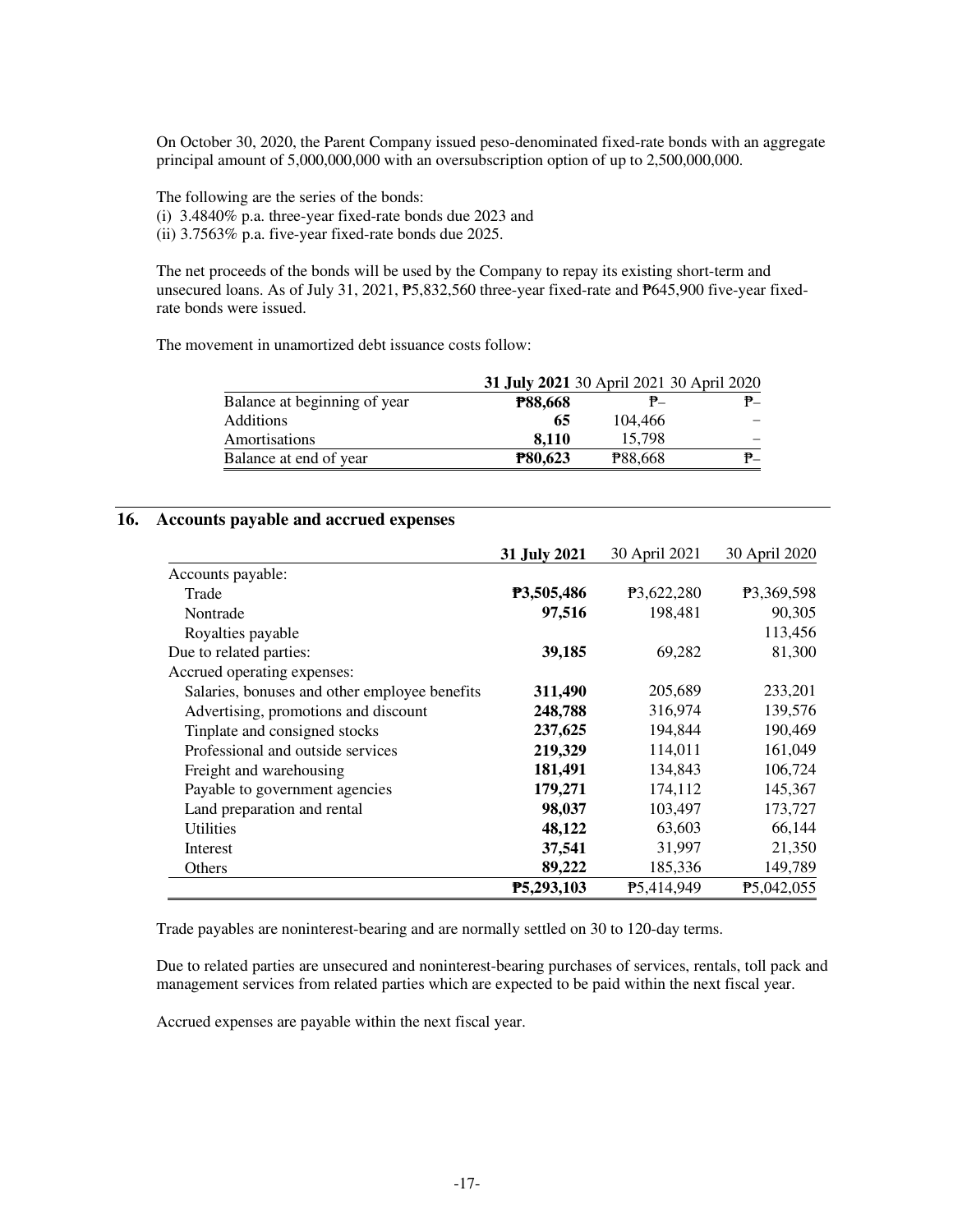#### **17. General and administrative expenses**

This account consists of the following:

|                                  | 31 July 2019<br>31 July 2021<br>31 July 2020 |                      |                      |  |
|----------------------------------|----------------------------------------------|----------------------|----------------------|--|
| Personnel                        | P127,740                                     | P102,199             | P <sub>96</sub> ,396 |  |
| Depreciation and amortization    | 28,477                                       | 31,519               | 30,189               |  |
| Professional fees                | 16,687                                       | 14,820               | 20,956               |  |
| Technology cost                  | 12,617                                       | 13,324               | 14,314               |  |
| Training and employee activities | 10,011                                       | 6,852                | 40,664               |  |
| Travel and transportation        | 4,663                                        | 6,028                | 10,081               |  |
| Rent                             | 4,252                                        | 4,920                | 3,955                |  |
| Taxes and insurance              | 4,077                                        | 1,250                | 1,105                |  |
| Utilities                        | 3,803                                        | 2,885                | 3,618                |  |
| Supplies                         | 3,578                                        | 3,928                | 2,279                |  |
| Outside services                 | 2,624                                        | 2,706                | 2,722                |  |
| Others                           | 3,965                                        | 1,831                | 5,324                |  |
|                                  | P222,494                                     | P <sub>192.262</sub> | P <sub>231.603</sub> |  |

## **18. Common Stock**

|                               | 31 July 2021 30 April 2021 30 April 2020 |               |           |
|-------------------------------|------------------------------------------|---------------|-----------|
|                               |                                          | No. of shares |           |
| Common stock $- P1$ par value |                                          |               |           |
| Authorized $-3,000,000,000$   |                                          |               |           |
| $Issued - 2,797,320,000$      | 2.797.320                                | 2.797.320     | 2.797.320 |
|                               | 2,797,320                                | 2.797.320     | 2,797,320 |

On December 9, 2019, in a joint special meeting of the Board and stockholders of the Parent Company, the conversion of the authorized common shares amounting to  $P3,000,000,000$  to common shares convertible to voting, participating RCPS was approved. The RCPS shall be convertible to common shares. The SEC approved the amendment of the Parent Company's articles of incorporation on February 11, 2020 (see Note 1).

On August 3, 2020, the SEC approved the amendment of the Parent Company's Articles of Incorporation to reflect the conversion of 335,678 convertible common shares to RCPS and the removal of the conversion feature of the remaining convertible common shares.

On February 5, 2021, the Board approved the conversion of 335,678,400 RCPS issued to SEA Diner to 335,678,400 common shares. The common shares do not have the dividend and liquidation preference and conversion and redemption features of the RCPS.

## **19. Related Party Transactions**

#### *Related party transactions*

The Company has transactions with related parties as described below. These transactions are done in the normal course of business and outstanding balances are usually settled in cash.

A summary of significant transactions and accounts balances with related parties follows: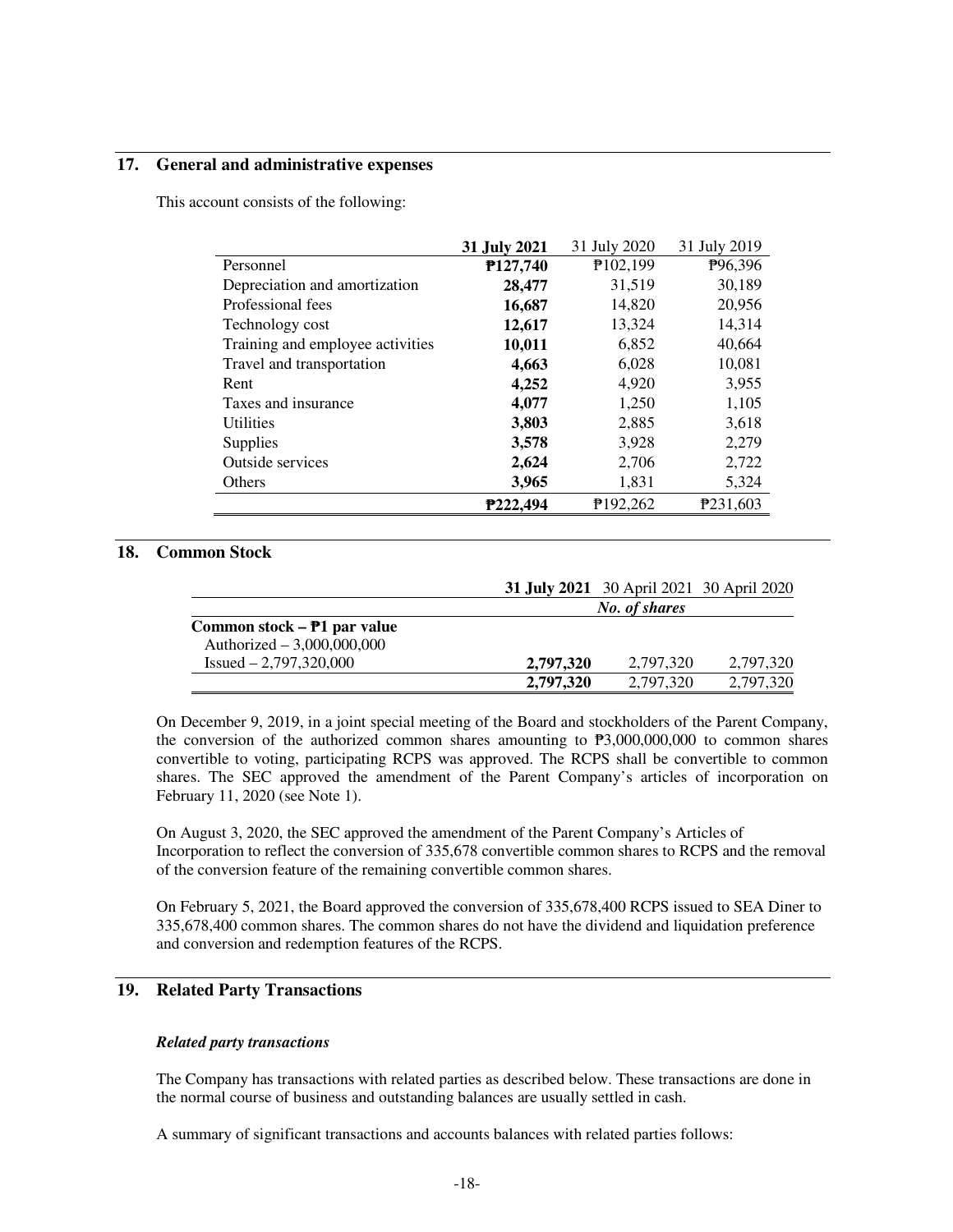|                                   |        | Amount<br>of the<br>transaction, | Outstanding<br>balance -<br>receivables/<br>(payables) as<br>of 31 July<br>2021, 30 April |                      |                   |
|-----------------------------------|--------|----------------------------------|-------------------------------------------------------------------------------------------|----------------------|-------------------|
| <b>Category/Transaction</b>       | Period | 31 July                          | 2021 and 2020                                                                             | <b>Terms</b>         | <b>Conditions</b> |
| <b>Ultimate Parent</b>            |        |                                  |                                                                                           |                      |                   |
| $\blacksquare$ Sales              | 2022   | -                                | 150                                                                                       | non-interest bearing | no impairment     |
|                                   | 2021   | $\overline{\phantom{0}}$         | 2,047                                                                                     |                      |                   |
|                                   | 2020   | 2,179                            | 23                                                                                        |                      |                   |
|                                   |        |                                  |                                                                                           |                      |                   |
| ■ Purchases                       | 2022   | (896)                            | (309)                                                                                     | non-interest bearing | no impairment     |
|                                   | 2021   | (97)                             | 1,464                                                                                     |                      |                   |
|                                   | 2020   | (6, 851)                         | 2,120                                                                                     |                      |                   |
|                                   |        |                                  |                                                                                           |                      |                   |
| • Advances and security           |        |                                  |                                                                                           |                      |                   |
| deposits                          | 2022   | -                                | $\overline{\phantom{0}}$                                                                  | non-interest bearing | no impairment     |
|                                   | 2021   | $\overline{\phantom{0}}$         |                                                                                           |                      |                   |
|                                   | 2020   |                                  | 282,794                                                                                   |                      |                   |
| $\blacksquare$ Services and other |        |                                  |                                                                                           |                      |                   |
| reimbursements                    | 2022   |                                  | 13,669                                                                                    | non-interest bearing |                   |
|                                   |        |                                  |                                                                                           |                      | no impairment     |
|                                   | 2021   | 2,317                            | 15,057                                                                                    |                      |                   |
|                                   | 2020   | 4,336                            | 6,819                                                                                     |                      |                   |
| <b>Under Common Control</b>       |        |                                  |                                                                                           |                      |                   |
| $\blacksquare$ Sales              | 2022   | 1,378,511                        | 2,771,293                                                                                 | non-interest bearing | no impairment     |
|                                   | 2021   | 918,643                          | 2,759,492                                                                                 |                      |                   |
|                                   | 2020   | 2,561,162                        | 2,879,403                                                                                 |                      |                   |
| ■ Purchases and royalties         | 2022   | (1,819)                          | (118, 887)                                                                                | non-interest bearing | no impairment     |
|                                   | 2021   | (22, 288)                        | (117, 533)                                                                                |                      |                   |
|                                   | 2020   |                                  |                                                                                           |                      |                   |
|                                   |        | (130, 633)                       | (121, 848)                                                                                |                      |                   |
| • Advances                        | 2022   | 1,749,638                        | 17,879                                                                                    | non-interest bearing | no impairment     |
|                                   | 2021   | 4,908,821                        | 467,624                                                                                   |                      |                   |
|                                   | 2020   | $\overline{\phantom{a}}$         | 1,821,331                                                                                 |                      |                   |
|                                   |        |                                  |                                                                                           |                      |                   |
| • Services and other              |        |                                  |                                                                                           |                      |                   |
| reimbursements                    | 2022   | (6, 437)                         | (120, 207)                                                                                | non-interest bearing | no impairment     |
|                                   | 2021   | 649,646                          | (63,502)                                                                                  |                      |                   |
|                                   | 2020   | 18,037                           | (27, 647)                                                                                 |                      |                   |
|                                   |        |                                  |                                                                                           |                      |                   |
| <b>Other Related Party</b>        |        |                                  |                                                                                           |                      |                   |
| $\blacksquare$ Sales              | 2022   | 108,490                          | 267,926                                                                                   | non-interest bearing | no impairment     |
|                                   | 2021   | 54,859                           | 179,991                                                                                   |                      |                   |
|                                   | 2020   |                                  | 127,123                                                                                   |                      |                   |
|                                   |        |                                  |                                                                                           |                      |                   |
| ■ Purchases                       | 2022   | (10, 445)                        | (57,993)                                                                                  | non-interest bearing | no impairment     |
|                                   | 2021   | (10, 922)                        | (47,548)                                                                                  |                      |                   |
|                                   | 2020   | -                                | (27,717)                                                                                  |                      |                   |
| Rendering of services             | 2022   | 51                               | (79)                                                                                      | non-interest bearing | no impairment     |
|                                   | 2021   | 51                               | (126)                                                                                     |                      |                   |
|                                   | 2020   | 51                               | 77                                                                                        |                      |                   |
|                                   |        |                                  |                                                                                           |                      |                   |
| • Lease receivables               | 2022   | 53                               | 3,460                                                                                     | non-interest bearing | no impairment     |
|                                   | 2021   | 98                               | 3,397                                                                                     |                      |                   |
|                                   | 2020   |                                  | 3,192                                                                                     |                      |                   |
|                                   |        |                                  |                                                                                           |                      |                   |
| Rental of office space and        |        |                                  |                                                                                           |                      |                   |
| common use area                   | 2022   | (29,940)                         | (11, 199)                                                                                 | non-interest bearing | no impairment     |
|                                   | 2021   | (34, 191)                        | (336)                                                                                     |                      |                   |
|                                   | 2020   | (29,512)                         | (32, 157)                                                                                 |                      |                   |
|                                   | 2022   | P3,187,206                       | P <sub>2</sub> ,765,703                                                                   |                      |                   |
|                                   | 2021   | P6,466,937                       | P3,200,028                                                                                |                      |                   |
|                                   | 2020   | P <sub>2</sub> ,418,769          | P <sub>4</sub> ,913,513                                                                   |                      |                   |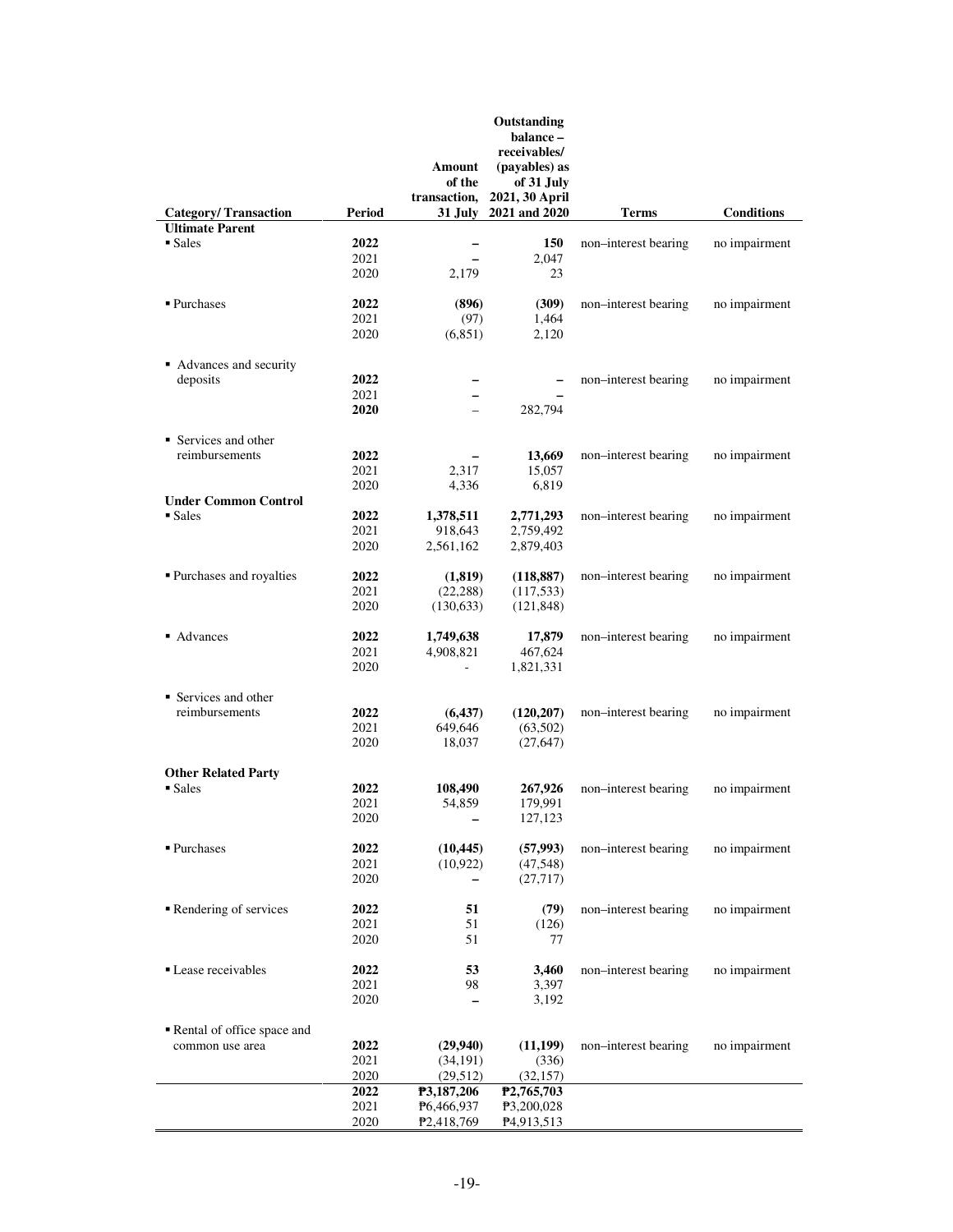The transactions with related parties are carried out based on terms agreed between the parties. Pricing for the sales of products are market driven, less certain allowances. For purchases, the Company's policy is to solicit competitive quotations. Purchases are normally awarded based on the lowest price.

Except for transactions identified in the previous section as interest-bearing, outstanding balances at financial reporting date are unsecured, interest-free and settlement occurs in cash and are collectible or payable on demand. As at 31 January 2021 and 30 April 2020, the Company has not made any provision for doubtful accounts relating to amounts owed by related parties.

## **20. Accounting classification and fair values**

#### *Fair values versus carrying amounts*

The fair values of financial assets and liabilities, together with the carrying amounts shown in the statement of financial position, are as follows:

|                                      | <b>Financial</b>       |                           |                    |                   |
|--------------------------------------|------------------------|---------------------------|--------------------|-------------------|
|                                      | assets at<br>amortised | Other                     | <b>Total</b>       |                   |
|                                      | cost                   | financial<br>liabilities  | carrying<br>amount | <b>Fair value</b> |
| 31 July 2021                         |                        |                           |                    |                   |
| Cash and cash equivalents            | P734,224               |                           | P734,224           | P734,224          |
| Trade and other receivables          | 6,279,461              |                           | 6,279,461          | 6,279,461         |
| Refundable deposits**                | 105,262                |                           | 105,262            | 105,262           |
|                                      | 7,118,947              |                           | 7,118,947          | 7,118,947         |
|                                      |                        |                           |                    |                   |
| Loans and borrowings                 |                        | 11,042,553                | 11,042,553         | 11,092,566        |
| Trade and other current liabilities* |                        | 5,293,105                 | 5,293,105          | 5,293,105         |
| <b>Bonds</b>                         |                        | 6,397,837                 | 6,397,837          | 6,397,837         |
|                                      |                        | 22,733,495                | 22,733,495         | 22,783,508        |
|                                      |                        |                           |                    |                   |
|                                      | Financial              |                           |                    |                   |
|                                      | assets at              |                           | Total              |                   |
|                                      |                        | amortised Other financial | carrying           |                   |
|                                      | cost                   | liabilities               | amount             | Fair value        |
| 30 April 2021                        |                        |                           |                    |                   |
| Cash and cash equivalents            | P1,004,815             |                           | P1,004,815         | P1,004,815        |
| Trade and other receivables          | 6,057,539              |                           | 6,057,539          | 6,057,539         |
| Refundable deposits**                | 99,337                 |                           | 99,337             | 99,337            |
|                                      | 7,161,691              |                           | 7,161,691          | 7,161,691         |
|                                      |                        |                           |                    |                   |
| Loans and borrowings                 |                        | P10,868,789               | P10,868,789        | P10,881,469       |
| Trade and other current liabilities* |                        | 5,423,949                 | 5,423,949          | 4,896,688         |
| <b>Bonds</b>                         |                        | 6,389,792                 | 6,389,792          | 6,389,792         |
|                                      |                        | 22,682,530                | 22,682,530         | 22,167,949        |
|                                      | Financial              |                           |                    |                   |
|                                      | assets at              |                           | Total              |                   |
|                                      |                        | amortised Other financial | carrying           |                   |
|                                      | cost                   | liabilities               | amount             | Fair value        |
| 1.0000<br>$\sim$ $\sim$              |                        |                           |                    |                   |

30 April 2020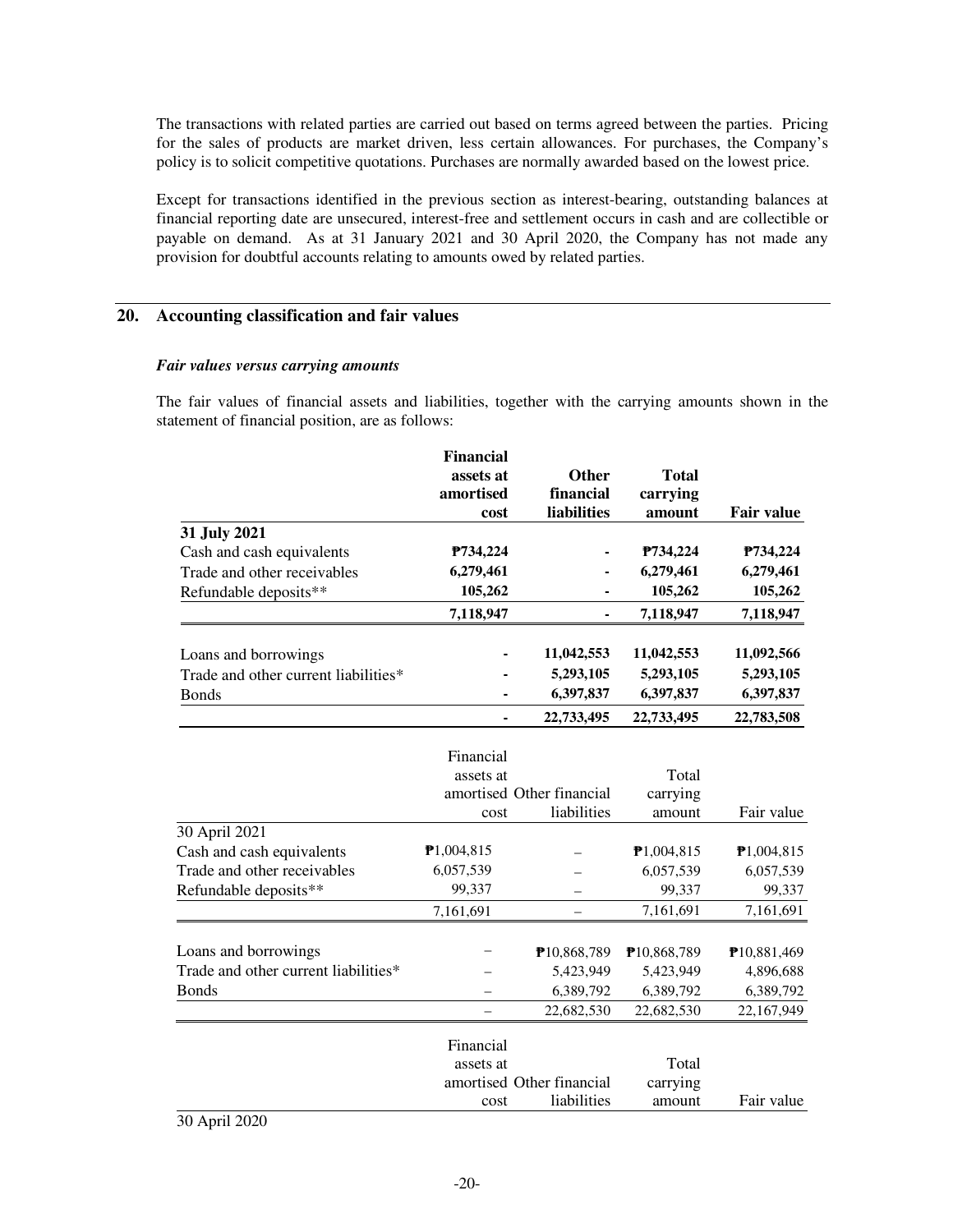|                                      | Financial  |                           |            |            |
|--------------------------------------|------------|---------------------------|------------|------------|
|                                      | assets at  |                           | Total      |            |
|                                      |            | amortised Other financial | carrying   |            |
|                                      | cost       | liabilities               | amount     | Fair value |
| Cash and cash equivalents            | P1,170,916 |                           | P1,170,916 | P1,170,916 |
| Trade and other receivables          | 7,298,204  |                           | 7,298,204  | 7,298,204  |
| Refundable deposits**                | 95.824     |                           | 95,824     | 95,824     |
|                                      | 8.564.944  |                           | 8,564,944  | 8.564.944  |
| Loans and borrowings                 |            | P3,000,000                | P3.000.000 | P3,000,000 |
| Trade and other current liabilities* |            | 5,042,055                 | 5.042.055  | 5,042,055  |
| <b>Bonds</b>                         |            |                           |            |            |
|                                      |            | 8.042.055                 | 8.042.055  | 8,042,055  |

\* *excludes derivative liabilities, advances from customers, deferred revenue, withheld from employees (taxes and social security cost) and VAT payables* 

\*\* *included under advance rentals and deposits* 

## **21. Determination of fair values**

## *Fair value hierarchy*

The following table provides the measurement hierarchy of assets measured at fair value:

|                                    | 31 July 2021         |         |           |                     |  |
|------------------------------------|----------------------|---------|-----------|---------------------|--|
|                                    | <b>Level 1</b>       | Level 2 | Level 3   | <b>Totals</b>       |  |
| <b>Financial assets</b>            |                      |         |           |                     |  |
| Financial Assets at FVOCI          | P <sub>13</sub> ,055 | ₱–      | ₱–        | P <sub>13.055</sub> |  |
| <b>Non-financial assets</b>        |                      |         |           |                     |  |
| Fair value of agricultural produce |                      |         |           |                     |  |
| Harvested*                         |                      |         | 531,992   | 531,992             |  |
| Unharvested                        |                      |         | 2,169,617 | 2,169,617           |  |
| Land                               |                      |         | 610,232   | 610,232             |  |
| <b>Investment Property</b>         | $\sim$               |         | 176,338   | 176,338             |  |

*\* Pertains to fair value of agricultural produce being processed as cased goods as of end of period*

|                                    | <b>30 April 2021</b> |         |           |                      |  |
|------------------------------------|----------------------|---------|-----------|----------------------|--|
|                                    | <b>Level 1</b>       | Level 2 | Level 3   | <b>Totals</b>        |  |
| <b>Financial assets</b>            |                      |         |           |                      |  |
| Financial Assets at FVOCI          | P <sub>12</sub> ,557 | ₱–      | ₱–        | P <sub>12</sub> ,557 |  |
| <b>Non-financial assets</b>        |                      |         |           |                      |  |
| Fair value of agricultural produce |                      |         |           |                      |  |
| Harvested*                         |                      |         | 1,950,457 | 1,950,457            |  |
| Unharvested                        |                      |         | 2,217,132 | 2,217,132            |  |
| Land                               |                      |         | 610,232   | 610,232              |  |
| <b>Investment Property</b>         |                      |         | 177,882   | 177,882              |  |

*\* Pertains to fair value of agricultural produce being processed as cased goods as of year-end*

|                                     | <b>30 April 2020</b> |         |           |               |  |
|-------------------------------------|----------------------|---------|-----------|---------------|--|
|                                     | <b>Level 1</b>       | Level 2 | Level 3   | <b>Totals</b> |  |
| <b>Financial Assets</b>             |                      |         |           |               |  |
| Financial assets at FVOCI           | <b>P13,058</b>       | ₽–      | ₽–        | ₽13,058       |  |
| <b>Non-financial Assets</b>         |                      |         |           |               |  |
| Fair value of agricultural produce: |                      |         |           |               |  |
| Harvested*                          |                      |         | 1,367,856 | 1,367,856     |  |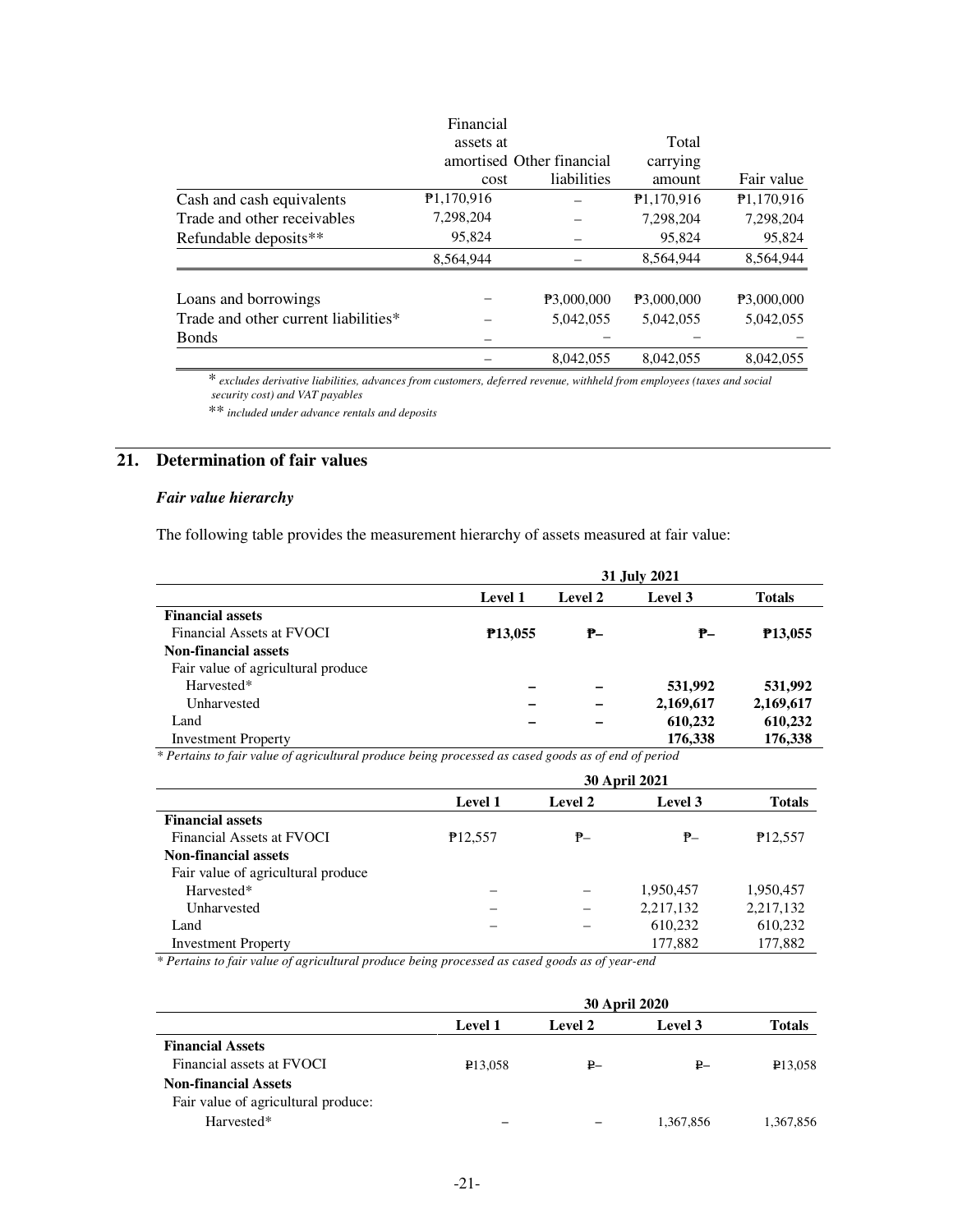| Unharvested         | - | $\overline{\phantom{0}}$ | 3.076.198 | 3,076,198                |
|---------------------|---|--------------------------|-----------|--------------------------|
| ∟and                | - | $\overline{\phantom{0}}$ | 610.232   | 610.232                  |
| Investment property | - | -                        | -         | $\overline{\phantom{0}}$ |

During the period, there were no transfers between Level 1 and Level 2 fair value measurements, and no transfers into and out of Level 3 fair value measurements.

Fair values of harvested and unharvested agricultural produce have been determined for measurement and/or disclosure purposes based on the following methods.

| <b>Assets</b>         | <b>Valuation technique</b>            | Significant unobservable inputs      |
|-----------------------|---------------------------------------|--------------------------------------|
| Harvested crops -     | The fair values of harvested crops    | The unobservable input is the        |
| sold as fresh fruit   | are based on the most reliable        | estimated selling price of pineapple |
|                       | estimate of market prices, in both    | per ton specific for fresh products. |
|                       | local and international markets at    |                                      |
|                       | the point of harvest. The market      |                                      |
|                       | price is based on the selling price   |                                      |
|                       | of fresh fruits as sold in the local  |                                      |
|                       | and international markets (Level 3).  |                                      |
| Harvested crops -     | The fair values of harvested crops    | The unobservable input is the        |
| used in processed     | are based on the most reliable        | estimated selling price of pineapple |
| products              | estimate of market prices, in both    | and gross margin per ton specific    |
|                       | local and international markets at    | for processed products.              |
|                       | the point of harvest. The market      |                                      |
|                       | price is derived from average sales   |                                      |
|                       | price of the processed product        |                                      |
|                       | (concentrates, pineapple beverages,   |                                      |
|                       | sliced pineapples, etc.) adjusted for |                                      |
|                       | margin and associated costs related   |                                      |
|                       | to production (Level 3).              |                                      |
| Unharvested crops -   | The growing produce are measured      | The unobservable inputs are          |
| fruits growing on the | at fair value from the time of        | estimated selling price of pineapple |
| bearer plants         | maturity of the bearer plant until    | and gross margin per ton for fresh   |
|                       | harvest. Management used              | and processed products,              |
|                       | estimated gross margin at point of    | respectively, estimated volume of    |
|                       | harvest less future fruiting costs to | harvest and future growing costs.    |
|                       | be incurred until harvest as the      |                                      |
|                       | basis of fair value.                  |                                      |

Significant increase (decrease) in the significant unobservable inputs of harvested crops sold as fresh fruit and harvested crop used in processed products would result in higher (lower) fair values. Significant increase (decrease) in the estimated future selling price of pineapple, gross margin per ton and estimated volume of harvest would result in higher (lower) fair value of growing produce, while significant increase (decrease) in the future growing costs would result in lower (higher) fair value.

## **22. Leases**

#### *Company as a lessee*

The following are the amounts recognised in income statement for the periods ended: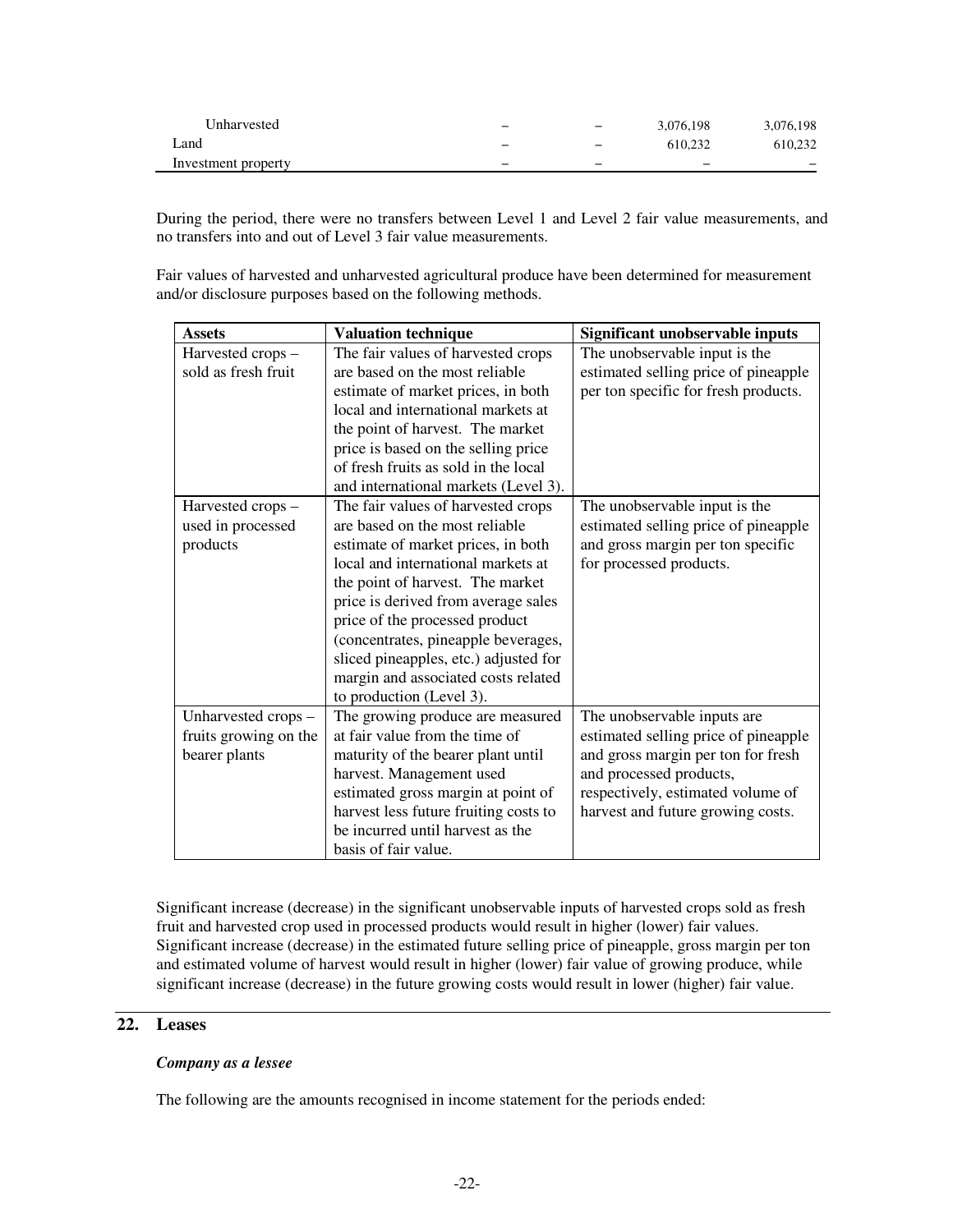|                                                | 31 July 2021           | 31 July 2020          | 30 July 2019 |
|------------------------------------------------|------------------------|-----------------------|--------------|
| Amortization expense of right-of-use assets    | P <sub>169</sub> , 339 | P120,568              | P122,840     |
| Interest expense on lease liabilities          | 36,824                 | 39.621                | 1.479        |
| Expenses relating to short-term leases         | 104.619                | 99.853                | 157.580      |
| Total amount recognized in statement of income | <b>P310,782</b>        | P <sub>260</sub> ,042 | P281,899     |

Set out below are the carrying amounts of lease liabilities and the movements during the period:

|                                 | 31 July 2021            | 30 April 2021           | 30 April 2020             |
|---------------------------------|-------------------------|-------------------------|---------------------------|
| At the beginning of period/year | P2,404,981              | P <sub>2</sub> ,636,372 | P <sub>2</sub> ,601,012   |
| <b>Additions</b>                | 34,291                  | 671,722                 | 120,347                   |
| Adjustments/Transitions         |                         | (54, 130)               |                           |
| Accretion of interest           | 36,824                  | 134,351                 | 125,234                   |
| Payments                        | (122, 083)              | (490, 027)              | (210, 221)                |
| Prepayments                     | (61,290)                | ۰                       |                           |
| Modification of lease term      |                         | (491, 284)              |                           |
| Retired                         |                         | (2,023)                 |                           |
| At the end of period/year       | 2,354,013               | 2,404,981               | 2,636,372                 |
| Current lease liabilities       | (221, 355)              | (291, 236)              | (289, 191)                |
| Noncurrent lease liabilities    | P <sub>2</sub> ,071,368 | P <sub>2</sub> ,113,745 | P <sub>2</sub> , 347, 181 |

#### *Company as a lessor*

The company has sublease agreements which provide for lease rentals based in an agreed fixed monthly rate.

Lease receivable represents receipts to be received over the remaining lease term. Movement of the lease receivables during the period are as follows:

|                                 | 31 July 2021        | 30 April 2021 | 30 April 2020 |
|---------------------------------|---------------------|---------------|---------------|
| At the beginning of period/year | P59,767             | P3,108        | P3,271        |
| <b>Additions</b>                |                     | 77,713        |               |
| Adjustments/Transitions         | 89                  | 381           |               |
| Contractual receipts            | (6,245)             | (24, 043)     | (277)         |
| Interest income                 | 532                 | 2,606         | 198           |
| At the end of period/year       | 54,143              | 59,767        | 3,192         |
| Current lease receivable        | 24,233              | 23,650        | (84)          |
| Non-current lease receivable    | P <sub>29,910</sub> | P36,117       | P3,108        |

The Parent Company has lease contract with DEARBC that has termination option. This option is negotiated by management to provide flexibility in managing the leased-asset portfolio and align with the Parent Company's business needs. Management exercises significant judgement in determining whether the termination option is reasonably certain to be exercised.

#### **23. Commitments and contingencies**

a. Royalty agreement with ALCOR Hungary Szogaltato Kft. Capita International Financial Services ("ALCOR") provides for the payment of a royalty computed at 3% of net sales as defined in Section 8 of the License and Technical Assistance Agreement between the Parent Company and ALCOR. Effective May 1, 2020, Dewey Sdn. Bhd., assigned to PPMSC the various trademarks which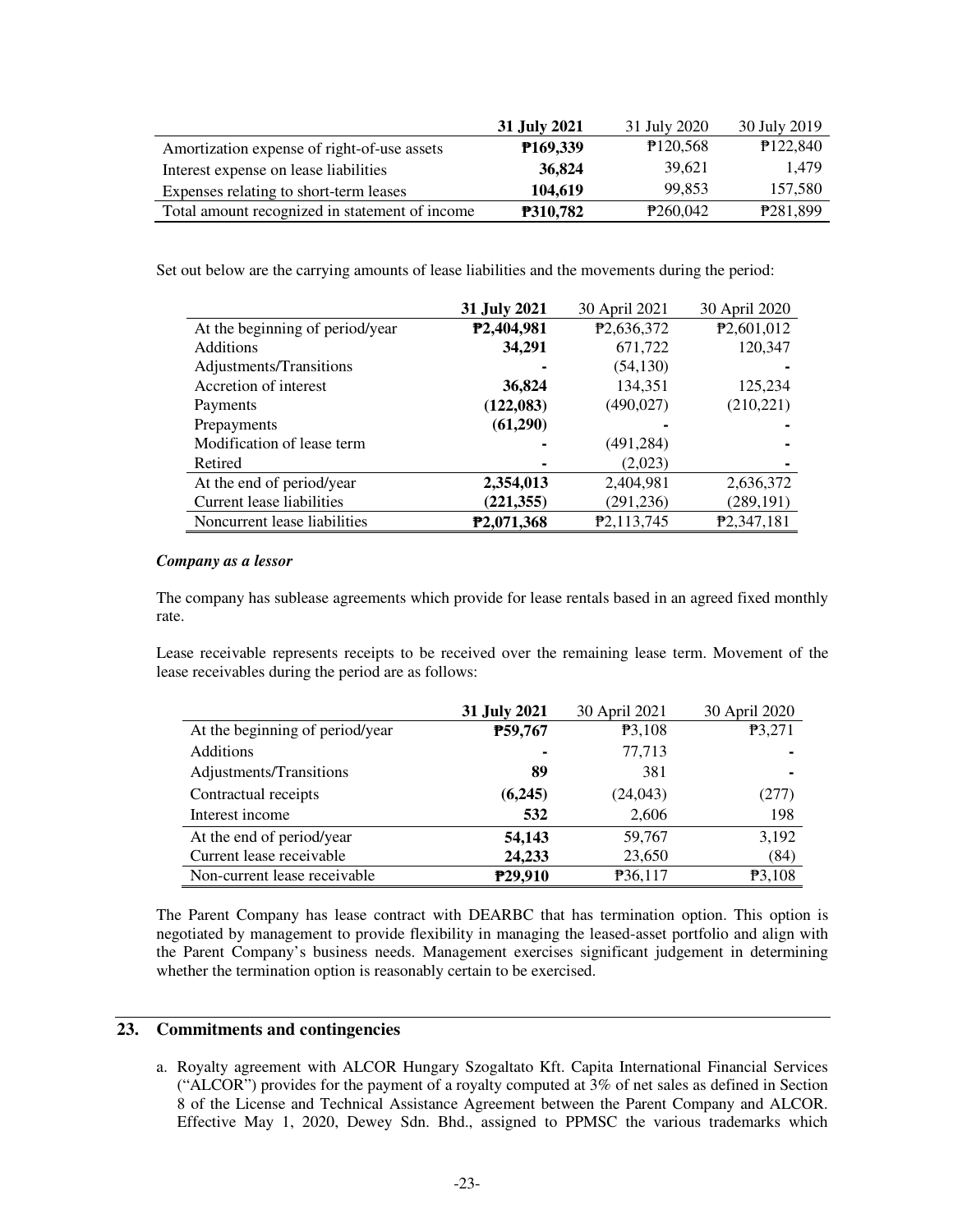includes the "Del Monte" and "Today's" trademarks for use in connection with packaged foods in the Philippines. With the assignment, the Parent Company now pays royalties to its subsidiary, PPMSC computed at 1% of net sales which is eliminated in the consolidated financial statements.

For the three-month periods ended July 31, 2021, 2020 and 2019, royalty expense recognized in profit or loss under Cost of Sales amounted to ₱41,320, ₱41,846 and ₱104,340.

- b. Royalty agreement with S&W Fine Foods International Limited and the Parent Company provides for the payment of royalty computed at 3% of list sales, effective May 1, 2019 and 0.5% of list sales, effective May 1, 2020 for 10 years. Royalty expense recognized under "Cost of Sales" account amounted to ₱4,918 and ₱8,793 as of Jul 2021 and 2020.
- c. Future capital expenditures based on approved budgets and executable contracts are as follows:

|                                          | 31 July 2021 | April 2021       | April 2020           |
|------------------------------------------|--------------|------------------|----------------------|
| Amounts approved by the board            | P946.895     | P150.945         | P <sub>729.267</sub> |
| Commitments in respect of contracts made | 546,268      | 580.154          | 227.282              |
| Total capex commitments                  | P1.493.163   | <b>P</b> 731.099 | P956,549             |

- d. There are lawsuits, tax assessments and certain claims arising out of the normal course of business. Management, in consultation with legal counsel, believes that the resolution of these contingencies, other than those already with provision, will not have a material effect on the consolidated financial statements.
- e. With regard to Final Tax Assessments for calendar years 2011-2013 that has been paid on February 1, 2017, an enquiry in aid of legislation was initiated by the House of Representatives in July 2017 on the alleged substantial disparity between the amount of deficiency tax liabilities assessed by the BIR and the final payment made by the Parent Company.
- f. The Company has a pending case for decision of the Court of Tax En Banc (CTA EB) pertaining to deficiency tax assessment covering taxable year 2013 amounting ₱6,796. As at January 31, 2021, the Company continues to cooperate with the Court of Tax Appeals by submitting all the requested documents and information explaining how the Assessment Notices for 2013 were rebutted. As at the same date, the case is pending resolution.
- g. On July 26, 2021, BIR issued Preliminary Assessment Notice (PAN) for fiscal year 2017 audit. As of August 10, 2021, protest letter and documentary evidence have been submitted to the Revenue District Office.

#### **24. Earnings (loss) per share**

Basic and diluted earnings per share are calculated by dividing the net profit attributable to owners of the Company by the weighted average number of ordinary shares in issue during the period.

|                                                         |           | <b>31 July 2021</b> 31 July 2020 31 July 2019 |           |
|---------------------------------------------------------|-----------|-----------------------------------------------|-----------|
| Profit (loss) attributable to owners of the Company (a) | 1,250,818 | 940,320                                       | 942,152   |
| Weighted average number of common shares issued (b)     | 2.797.320 | 2.797.320                                     | 2,797,320 |
|                                                         |           |                                               |           |
| Basic/Diluted Earnings per Common Share attributable to |           |                                               |           |
| equity holders of the Parent (a/b)                      | 0.45      | 0.34                                          | 0.34      |

The Company has no other securities with dilutive effect as of July 31, 2021, July 31, 2020 and July 31, 2019.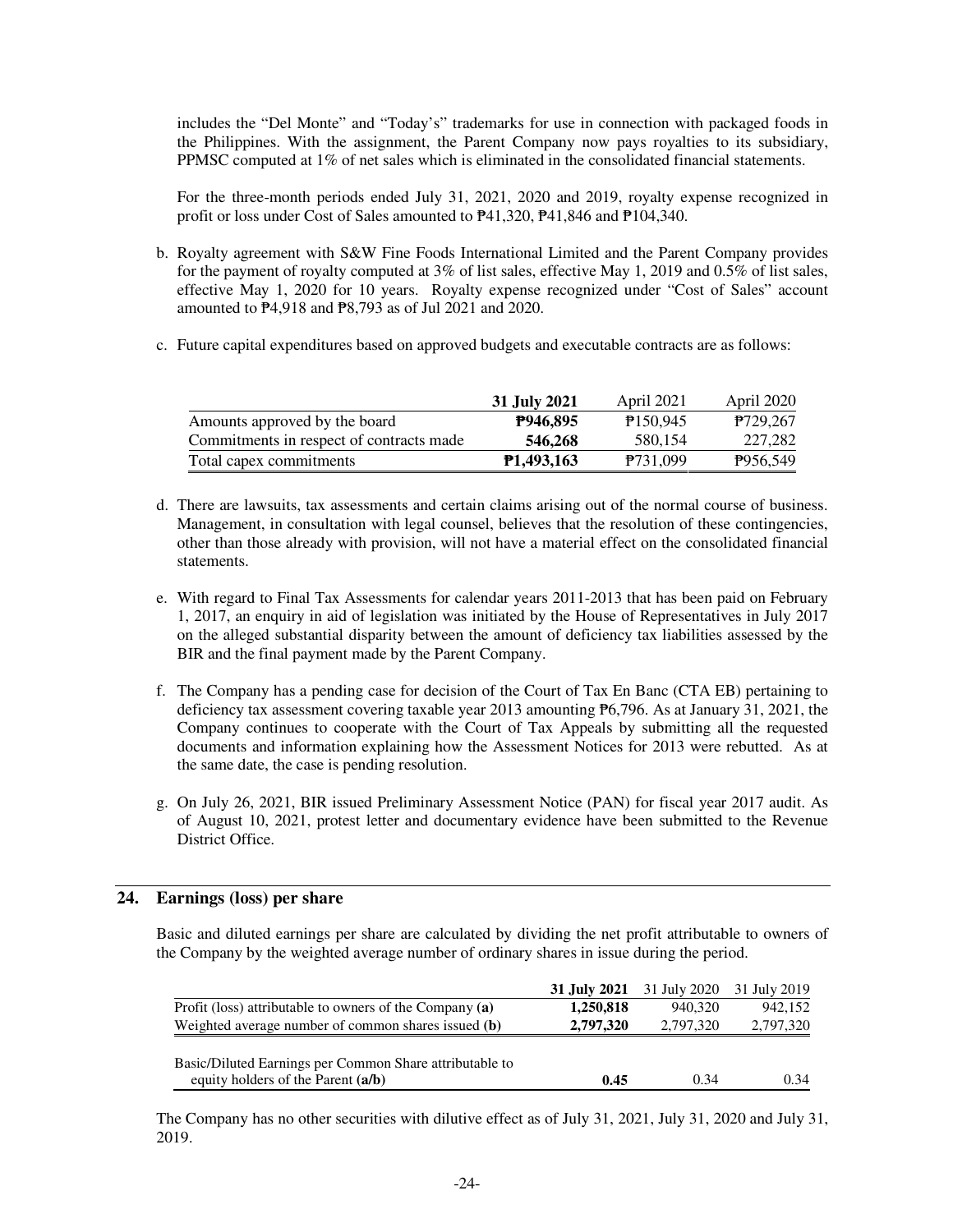## **25. Operating segments**

#### **Product Segments**

In 2021, the Company reorganized its product segments to better reflect how the Company monitors the performance of its business units for the purpose of making decisions about resource allocation as the Company ventured into the dairy and snacks market, and the demand for convenience cooking and healthy products increased. The Company also reclassified the prior year segment results based on the new product segments for comparative purposes.

#### *Convenience Cooking and Dessert*

The Company's convenience cooking and dessert includes sales of packaged tomato-based and nontomato-based products, such as tomato sauce and paste, spaghetti sauce, ketchup, pasta sauce, recipe sauce, pizza sauce, pasta, broth and condiments, sold under the Del Monte and Contadina brands and soy sauces under the Kikkoman brand as part of an exclusive distributorship arrangement for the Philippines. This category also includes packaged pineapple solids and tropical mixed fruit products sold within the Philippines under the Del Monte, Fiesta and Today's brands. *Healthy Beverages and Snacks* 

The Company's healthy beverages which are sold in the Philippines under the Del Monte brand include ready-to-drink juices, fruit and vegetable juice drinks, and pineapple juice concentrate in various packaging formats, including Tetra Pak and PET. The Company's hallmark product in the beverage segment is 100% Pineapple Juice, including derivations thereof, such as 100% Pineapple Juice that is enriched with additional vitamins, fiber or calcium or that is specifically developed to help manage cholesterol. In addition, the beverage segment covers juice drinks made from other fruits, vegetables, herbs and botanicals, such as Tipco juice, and the Company's Fit 'n Right products, which are drinks fortified with green coffee extract (an antioxidant-containing supplement derived from unroasted raw coffee beans, which is believed to improve blood pressure and cholesterol levels) to help reduce sugar absorption from food and L-carnitine (a chemical compound similar to an amino acid that is produced by the body and which helps the body to metabolize fat into energy) to assist in fat metabolism. This segment also includes the Company's recently launched dairy products and biscuit snacks.

#### *Premium Fresh Fruit*

The Company's Premium Fresh Fruit category include sales of S&W-branded premium fresh pineapples in Asia Pacific and private label or non-branded MD2 and C74 fresh pineapples in Asia. The Company's key product in the Premium Fresh Fruit segment is the MD2 pineapple variant, which is the Company's main export product and sold under the "S&W Sweet 16" brand.

#### *Packaged Fruit and Beverages – Export*

This segment includes revenues from sales of packaged fruit and beverage products sold internationally. Packaged fruit in this segment includes fruit products that are packaged in different formats such as can, plastic cup, pouch and aseptic bag, and which are sold under the S&W brand in approximately 30 countries and the Del Monte brand for parties who have the license rights to Del Monte in other markets, as well as under the private labels of non-affiliated parties. A portion of MD2 pineapples that are not exported as fresh fruit are used to produce Nice Fruit frozen pineapple products and not-fromconcentrate juices or packaged as a premium version of the Company's Del Monte-branded packaged pineapples, Deluxe Gold. Deluxe Gold products. Beverage products in this segment include 100% Pineapple Juice and juice drinks in various flavors in can and Tetra Pak packaging and pineapple juice concentrate. In addition, this segment also covers not-from-concentrate juices. Not-from-concentrate juice is prepared solely from the juice of whole pineapples at the Company's not-from-concentrate juicing plant and contains no additional ingredients. The Company produces 100% MD2 not-from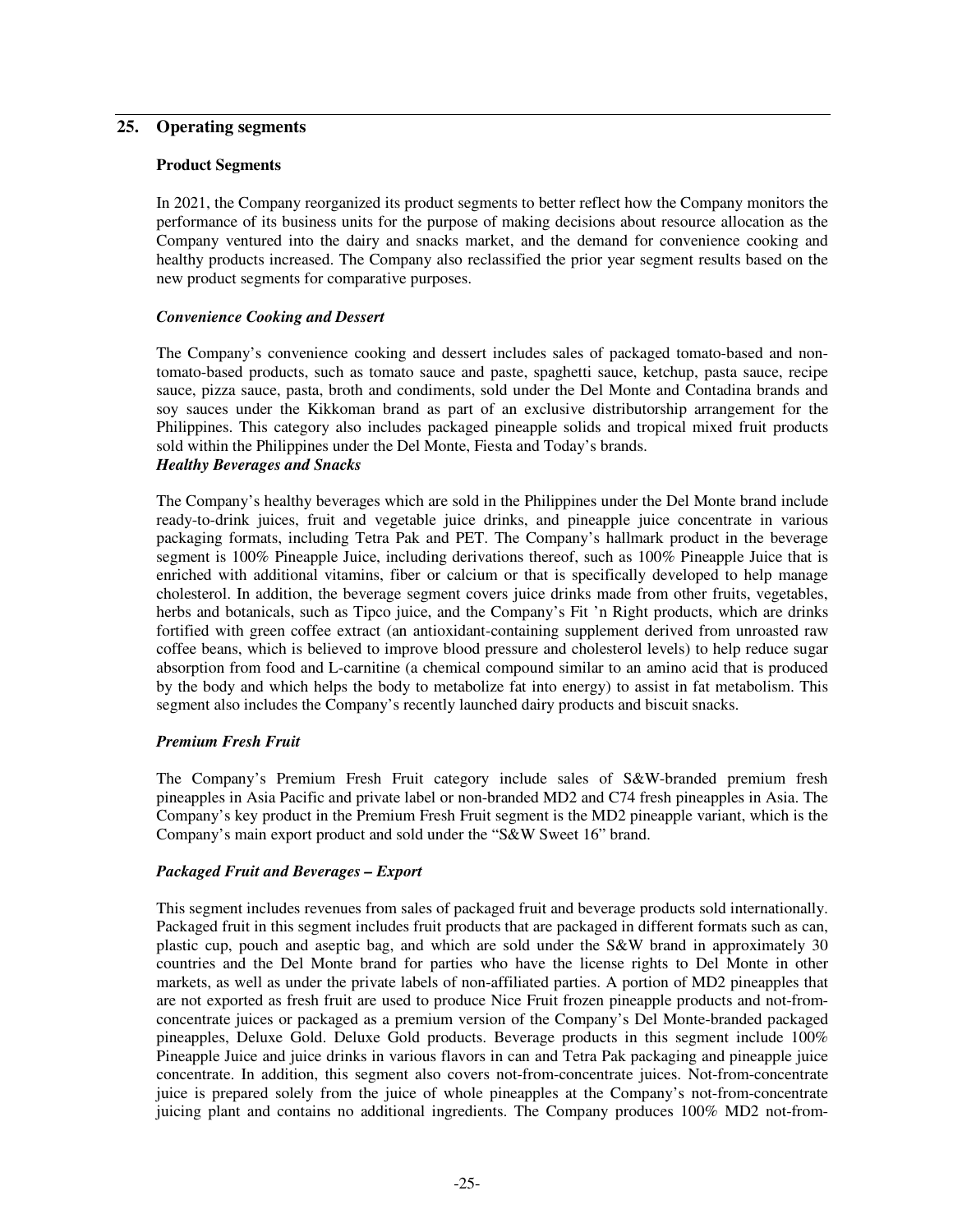concentrate pineapple juice for export to certain countries within Asia for industrial use and for resale to consumers under buyer's own labels.

### *Others*

The Company's cattle operation helps in the disposal of pineapple pulp, a residue of pineapple processing which is fed to animals. This segment also includes culinary products sold internationally.

The BOD (Chief Operating Decision Maker) monitors the operating results of its business units separately for the purpose of making decisions about resource allocation and performance assessment. Segment performance is evaluated based on operating profit or loss and is measured consistently with operating profit or loss in the consolidated financial statements. The amounts of segment assets and liabilities, and segment profit or loss are based on measurement principles that are similar to those used in measuring the assets, liabilities and profit or loss in the consolidated financial statements, which is in accordance with PFRS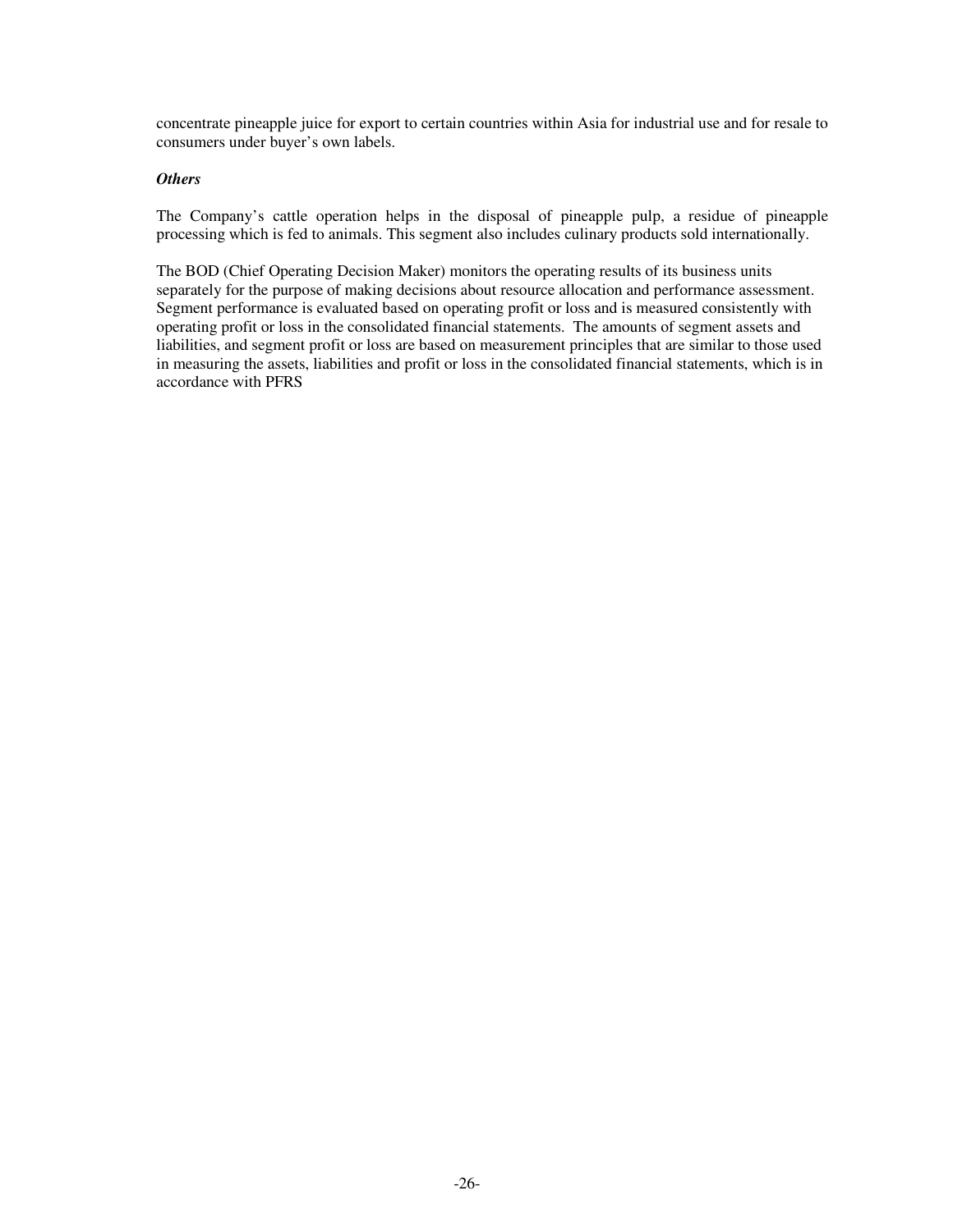| Information about reportable segments |                 |                          |              |            |                          |                         |                         |                        |                         |
|---------------------------------------|-----------------|--------------------------|--------------|------------|--------------------------|-------------------------|-------------------------|------------------------|-------------------------|
|                                       |                 | Three months ended       |              |            | Three months ended       |                         |                         | Three months ended     |                         |
|                                       |                 | 31 July 2021             |              |            | 31 July 2020             |                         |                         | 31 July 2019           |                         |
|                                       | <b>Combined</b> | Elimination              | Consolidated | Combined   | Elimination              | Consolidated            | Combined                | Elimination            | Consolidated            |
| <b>Revenues</b>                       |                 |                          |              |            |                          |                         |                         |                        |                         |
| Convenience Cooking and Desert        | P2,748,406      |                          | P2,748,406   | P2,560,634 |                          | P <sub>2</sub> ,560,634 | P <sub>2</sub> ,213,632 |                        | P <sub>2</sub> ,213,632 |
| <b>Healthy Beverages and Snacks</b>   | 1,695,049       |                          | 1,695,049    | 1,965,529  | $\overline{\phantom{a}}$ | 1,965,529               | 1,626,427               | $\sim$                 | 1,626,427               |
| Premium Fresh Fruit                   | 1,666,629       | P(93,827)                | 1,572,802    | 1,271,689  | P(47,806)                | 1,223,883               | 1,803,303               | P(45,588)              | 1,757,715               |
| Packaged fruit and Beverages          | 1,729,180       |                          | 1,729,180    | 1,190,328  |                          | 1,190,328               | 1,104,366               |                        | 1,104,366               |
| Others                                | 58,813          | (41, 320)                | 17,493       | 60,236     | (41, 721)                | 18,515                  | 20,318                  |                        | 20,318                  |
| Changes in fair value – PAS 41        | 836,739         |                          | 836,739      | 439,130    |                          | 439,130                 | 682,308                 |                        | 682,308                 |
| Total                                 | P8,734,816      | P(135, 147)              | P8,599,669   | P7,487,546 | $\sqrt{P(89,527)}$       | $\overline{P7,398,019}$ | $\overline{P7,450,354}$ | $\overline{P(45,588)}$ | 7,404,766               |
|                                       |                 |                          |              |            |                          |                         |                         |                        |                         |
| Income before interest and tax        |                 |                          |              |            |                          |                         |                         |                        |                         |
| Convenience Cooking and Desert        | P716,113        | $\overline{\phantom{a}}$ | P716,113     | P670,940   | $\overline{\phantom{a}}$ | P670,940                | P422,905                | $\overline{a}$         | P422,905                |
| <b>Healthy Beverages and Snacks</b>   | 286,802         |                          | 286,802      | 489,061    | $\overline{\phantom{a}}$ | 489,061                 | 234,726                 |                        | 234,726                 |
| Premium Fresh Fruit                   | 466,253         |                          | 466,253      | 285,692    | $\blacksquare$           | 285,692                 | 560,162                 | L,                     | 560,162                 |
| Packaged fruit and Beverages          | 97,318          | ä,                       | 97,318       | 26,434     | $\blacksquare$           | 26,434                  | 111                     | $\overline{a}$         | 111                     |
| Others                                | 4,908           |                          | 4,908        | 2,743      | $\blacksquare$           | 2,743                   | 8,121                   | L,                     | 8,121                   |
| Changes in fair value - PAS 41        | 45,717          | -                        | 45,717       | (110,908)  | $\overline{\phantom{a}}$ | (110,908)               | 517                     | L,                     | 517                     |
| Total                                 | P1,617,111      | $\blacksquare$           | P1,617,111   | P1,363,962 | $\overline{\phantom{a}}$ | P1,363,962              | ₱1,226,542              | $\blacksquare$         | P1,226,542              |
|                                       |                 |                          |              |            |                          |                         |                         |                        |                         |
|                                       |                 |                          |              |            |                          |                         |                         |                        |                         |
|                                       |                 | $-27-$                   |              |            |                          |                         |                         |                        |                         |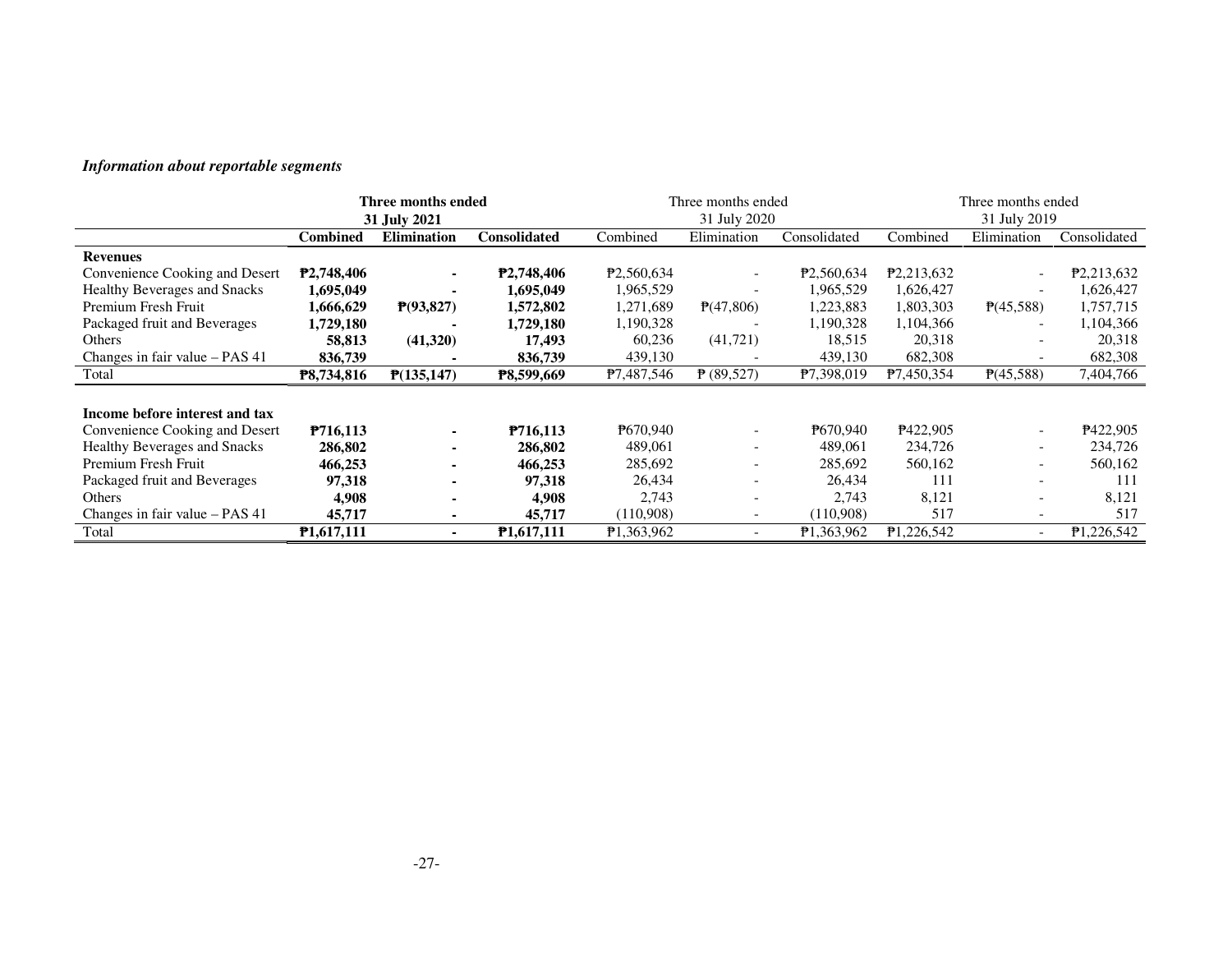## **26. Events after the Reporting Period**

On August 18, 2021, the board approved the declaration of cash dividends in the amount of  $\overline{P}0.147559$ per share cash dividend to all common shareholders of record as of 6 September 2021. Cash dividends amounting to ₱412,770 have been remitted already last September 7, 2021. The source of dividend payment is the Company's surplus as of August 18, 2021.

## **27. Other Matters**

- a. There were no known trends, demands, commitments, events or uncertainties that will have a material impact on the Company's liquidity.
- b. There were no known trends, events or uncertainties that have had or that are reasonably expected to have a favourable or unfavourable impact on net sales or revenues or income from continuing operations.
- c. There were no known events that will trigger direct or contingent financial obligation that is material to the Company, including any default or acceleration of an obligation and there were no changes in contingent liabilities and contingent assets since the last annual statements of financial position date.
- d. There were no material off-statements of financial position transactions, arrangements, obligations (including contingent obligations), and other relationship of the Company with unconsolidated entities or other persons created during the reporting period.
- e. The effects of seasonality or cyclicality on the interim operations of the Company's businesses are explained in Note 4, Seasonality of operations.
- f. The Company's material commitments for capital expenditure projects have been approved but are still ongoing and not yet completed as of end of 31 July 2021. These consist of construction, acquisition, upgrade or repair of fixed assets needed for normal operations of the business. The said projects will be carried forward to the next quarter until its completion. The fund to be used for these projects will come from available cash, short and long-term loans.
- g. The Company is the subject of, or a party to, various suits and pending or threatened litigations. While it is not feasible to predict or determine the ultimate outcome of these matters, the Company believes that none of these legal proceedings will have a material adverse effect on its financial position.
- h. The retained earnings is restricted for the payment of dividends to the extent representing the accumulated equity in net earnings of the subsidiaries and unrealised asset revaluation reserve. The accumulated equity in net earnings of the subsidiaries is not available for dividend distribution until such time that the Company receives the dividends from the subsidiaries.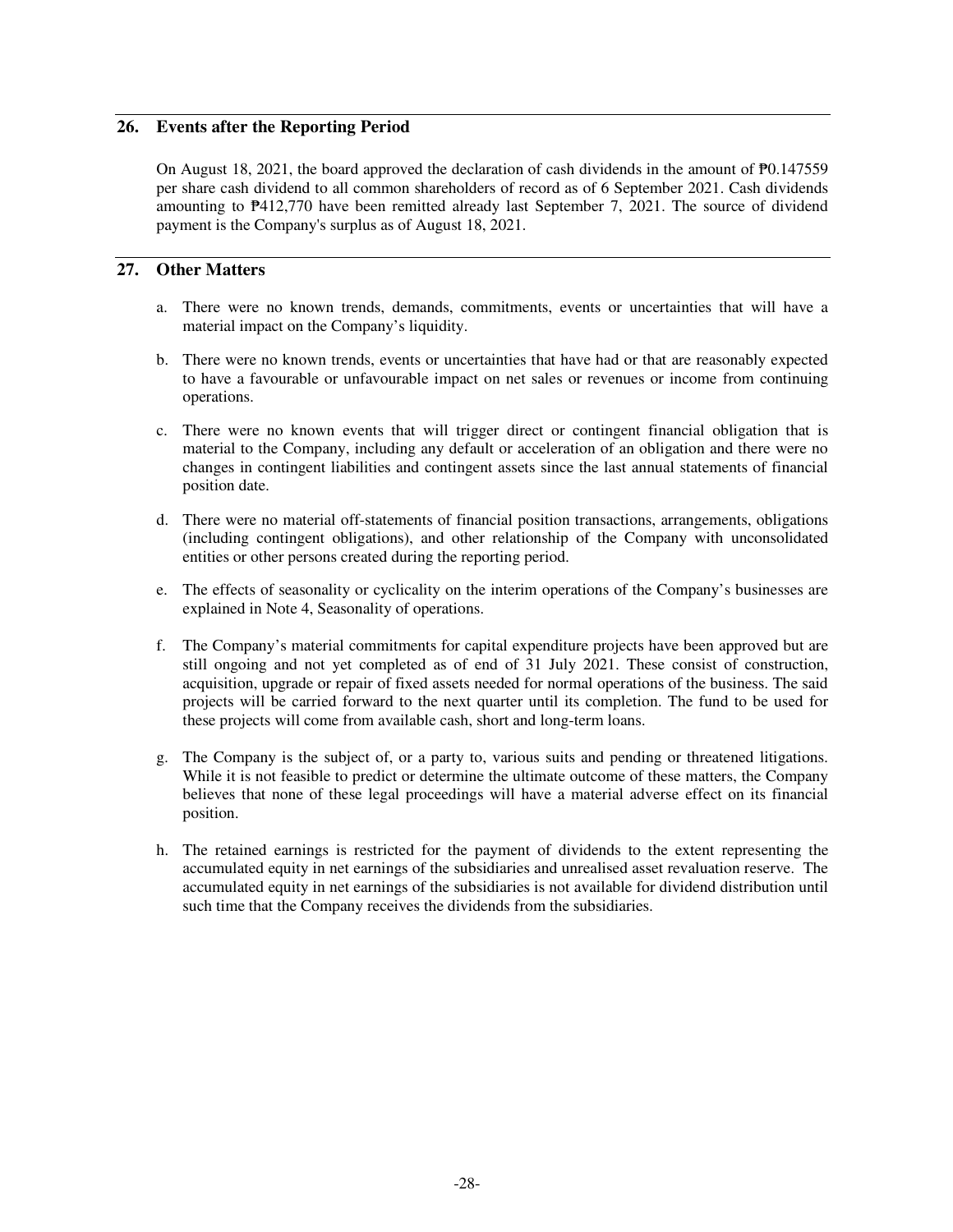#### **Key Performance Indicators**

The following sets forth the explanation why certain performance ratios (i.e. current ratio, debt to equity ratio, net profit margin, return on asset, and return on equity) do not fall within the benchmarks indicated by SEC.

#### **A. Current Ratio**

|                      | 31-Jul-21 | 30-Apr-21 | $30-Apr-20$ | <b>Benchmark</b> |
|----------------------|-----------|-----------|-------------|------------------|
| <b>Current Ratio</b> | 1.12      | 1.09      | 0.83        | Minimum of 1.20  |

Higher compared to April 2021 and April 2020 due to increase in current assets primarily receivables, inventories and prepaid expenses and other current assets.

#### **B. Debt to Equity**

|                 | 31-Jul-21 | $30-Apr-21$ | $30-Apr-20$ | <b>Benchmark</b>       |
|-----------------|-----------|-------------|-------------|------------------------|
| Debt* to Equity | 1.79      | 2.36        | 2.04        | <b>Maximum of 2.50</b> |

Favorable compared to April 2021 and April 2020 due to a higher equity balances as of July 2021.

#### **C. Net Profit Margin**

|                                                                      | $31 - Iul - 21$ | $30$ -Apr-21 | $30$ -Apr-20 | <b>Benchmark</b> |
|----------------------------------------------------------------------|-----------------|--------------|--------------|------------------|
| <b>Net Profit Margin</b><br>attributable to owners of<br>the company | $14.55\%$       | 13.39%       | $10.88\%$    | Minimum of $3\%$ |

Higher net profit compared to April 2021 and April 2020 due to higher gross income, partially offset by increases in operating and non-operating expenses in July 2021.

#### **D. Return on Asset**

|                        | 31-Jul-21 | $30$ -Apr-21 | $30$ -Apr-20 | <b>Benchmark</b> |
|------------------------|-----------|--------------|--------------|------------------|
| <b>Return on Asset</b> | $13.52\%$ | 12.68%       | 10.36%       | Minimum of 1.21  |

Higher return on asset compared to April 2021 and April 2020 as a result of higher net income.

#### **E. Return on Equity**

|                         | 31-Jul-21 | $30-Apr-21$ | $30$ -Apr-20 | <b>Benchmark</b> |
|-------------------------|-----------|-------------|--------------|------------------|
| <b>Return on Equity</b> | 44.80%    | $43.11\%$   | $31.44\%$    | Minimum of 8\%   |

Higher return on equity compared to April 2021 and April 2020 as a result of higher net income.

\* *Total Debt used for July 2021 refers to total liabilities which composed of financial liabilities, bonds payable and leases.*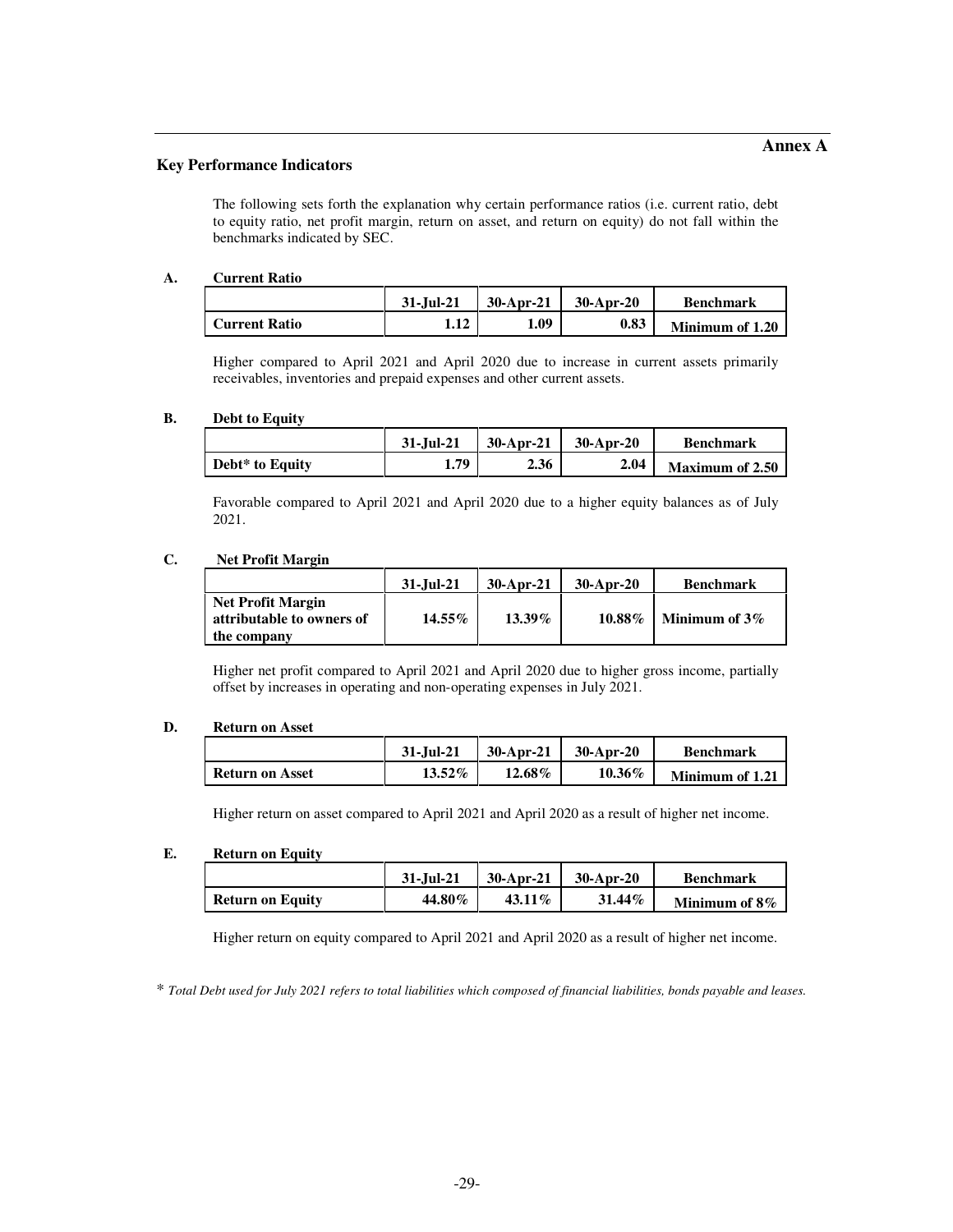#### **Causes for any Material Changes in the Financial Statements**

#### **A. Cash and cash equivalents**

Cash and cash equivalents decreased by ₱270.6 million, or 27%, from ₱1,004.8 million for the year ended April 30, 2021 to ₱734.2 million in the three months ended July 31, 2021 mainly driven by payment on dividends.

#### **B. Investment in Joint Venture**

Investment in joint venture increased by  $\overline{P}9$  million in the three months ended July 31, 2021 as a result of the company's investment in DMVDPI.

## **C. Lease liabilities**

Lease liabilities decreased by  $P112.3$  million, or 26%, from  $P2,405$  million for the year ended April 30, 2021 to  $\mathbb{P}2,292.7$  million in the three months ended July 31, 2021. This is significantly due to amortizations on lease.

## **D. Prepaid expenses and other current assets**

Prepaid and other current assets increased by ₱199.6 million, or 32%, from ₱625.6 million for the year ended April 30, 2021 to  $P$ 825.2 million in the three months ended July 31, 2021. The increase is mainly driven by advances to suppliers and prepaid warehouse rentals.

#### **Liquidity and Covenant Compliance**

Certain unsecured bank loan agreements contain various covenants that are typical of these types of facilities such as financial covenants relating to required debt-to-equity ratio, interest cover, and maximum annual capital expenditure restrictions.

The Company monitors its liquidity risk to ensure that it has sufficient resources to meet its liabilities as they become due, under both normal and stressed circumstances without incurring unacceptable losses or risk to the Company's reputation. The Company maintains a balance between continuity of cash inflows and flexibility in the use of available and collateral free credit lines from local and international banks and constantly maintains good relations with its banks, such that additional facilities, whether for short or long term requirements, may be made available.

As at 31 July 2021, 30 April 2021 and 30 April 2020, the Company is in compliance with the covenants stipulated in its loan agreements.